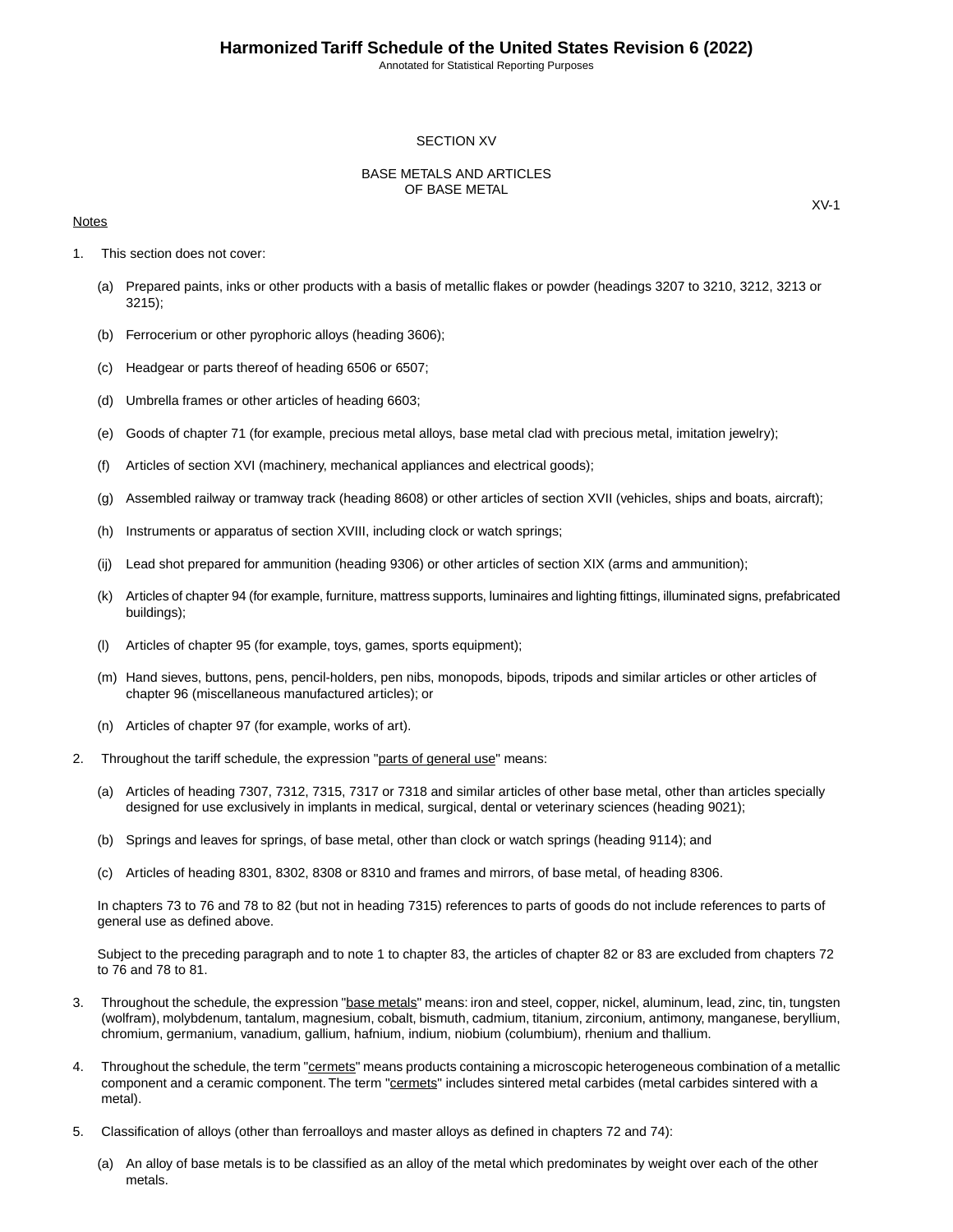Annotated for Statistical Reporting Purposes

Notes (con.)

- (b) An alloy composed of base metals of this section and of elements not falling within this section is to be treated as an alloy of base metals of this section if the total weight of such metals equals or exceeds the total weight of the other elements present.
- (c) In this section the term "alloys" includes sintered mixtures of metal powders, heterogeneous intimate mixtures obtained by melting (other than cermets) and intermetallic compounds.
- 6. Unless the context otherwise requires, any reference in the tariff schedule to a base metal includes a reference to alloys which, by virtue of note 5 above, are to be classified as alloys of that metal.
- 7. Classification of composite articles:

Except where the headings otherwise require, articles of base metal (including articles of mixed materials treated as articles of base metal under the General Rules of Interpretation) containing two or more base metals are to be treated as articles of the base metal predominating by weight over each of the other metals. For this purpose:

- (a) Iron and steel, or different kinds of iron or steel, are regarded as one and the same metal;
- (b) An alloy is regarded as being entirely composed of that metal as an alloy of which, by virtue of note 5, it is classified; and
- (c) A cermet of heading 8113 is regarded as a single base metal.
- 8. In this section, the following expressions have the meanings hereby assigned to them:
	- (a) Waste and scrap
		- (i) All metal waste and scrap;
		- (ii) Metal goods definitely not usable as such because of breakage, cutting-up, wear or other reasons.
	- (b) Powders

Products of which 90 percent or more by weight passes through a sieve having a mesh aperture of 1 mm.

- 9. For the purposes of chapters 74 to 76 and 78 to 81, the following expressions have the meanings hereby assigned to them:
	- (a) Bars and rods

Rolled, extruded, drawn or forged products, not in coils, which have a uniform solid cross section along their whole length in the shape of circles, ovals, rectangles (including squares), equilateral triangles or regular convex polygons (including "flattened circles" and "modified rectangles", of which two opposite sides are convex arcs, the other two sides being straight, of equal length and parallel). Products with a rectangular (including square), triangular or polygonal cross section may have corners rounded along their whole length. The thickness of such products which have a rectangular (including "modified rectangular") cross section exceeds one-tenth of the width. The expression also covers cast or sintered products, of the same forms and dimensions, which have been subsequently worked after production (otherwise than by simple trimming or de-scaling), provided that they have not thereby assumed the character of articles or products of other headings.

Wire bars and billets of chapter 74 with their ends tapered or otherwise worked simply to facilitate their entry into machines for converting them into, for example, drawing stock (wire rod) or tubes, are however to be taken to be unwrought copper of heading 7403. This provision applies *mutatis mutandis* to the products of chapter 81.

### (b) Profiles

Rolled, extruded, drawn, forged or formed products, coiled or not, of a uniform cross section along their whole length, which do not conform to any of the definitions of bars, rods, wire, plates, sheets, strip, foil, tubes or pipes. The expression also covers cast or sintered products, of the same forms, which have been subsequently worked after production (otherwise than by simple trimming or de-scaling), provided that they have not thereby assumed the character of articles or products of other headings.

#### (c) Wire

Rolled, extruded or drawn products, in coils, which have a uniform solid cross section along their whole length in the shape of circles, ovals, rectangles (including squares), equilateral triangles or regular convex polygons (including "flattened circles" and "modified rectangles", of which two opposite sides are convex arcs, the other two sides being straight, of equal length and parallel). Products with a rectangular (including square), triangular or polygonal cross section may have corners rounded along their whole

XV-2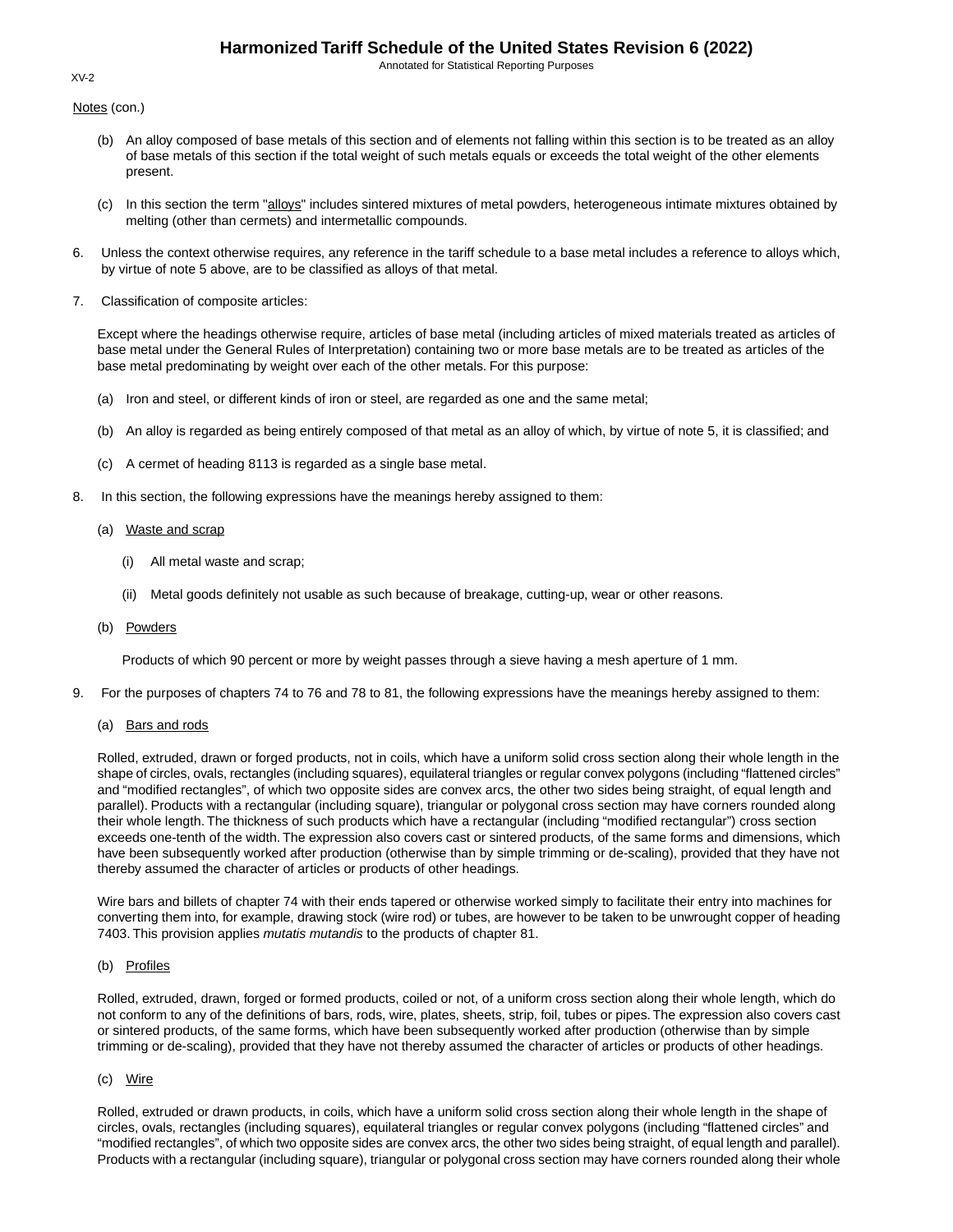#### Notes (con.)

length.The thickness of such products which have a rectangular (including "modified rectangular") cross section exceeds one-tenth of the width.

#### (d) Plates, sheets, strip and foil

Flat-surfaced products (other than the unwrought products), coiled or not, of solid rectangular (other than square) cross section with or without rounded corners (including "modified rectangles" of which two opposite sides are convex arcs, the other two sides being straight, of equal length and parallel) of a uniform thickness, which are:

-of rectangular (including square) shape with a thickness not exceeding one-tenth of the width;

-of a shape other than rectangular or square, of any size, provided that they do not assume the character of articles or products of other headings.

Headings for plates, sheets, strip, and foil apply, *inter alia*, to plates, sheets, strip, and foil with patterns (for example, grooves, ribs, checkers, tears, buttons, lozenges) and to such products which have been perforated, corrugated, polished or coated, provided that they do not thereby assume the character of articles or products of other headings.

#### (e) Tubes and pipes

Hollow products, coiled or not, which have a uniform cross section with only one enclosed void along their whole length in the shape of circles, ovals, rectangles (including squares), equilateral triangles or regular convex polygons, and which have a uniform wall thickness. Products with a rectangular (including square), equilateral triangular or regular convex polygonal cross section, which may have corners rounded along their whole length, are also to be considered as tubes and pipes provided the inner and outer cross sections are concentric and have the same form and orientation. Tubes and pipes of the foregoing cross sections may be polished, coated, bent, threaded, drilled, waisted, expanded, cone-shaped or fitted with flanges, collars or rings.

#### Additional U.S. Note

1. For the purposes of this section, the term "*unwrought*" refers to metal, whether or not refined, in the form of ingots, blocks, lumps, billets, cakes, slabs, pigs, cathodes, anodes, briquettes, cubes, sticks, grains, sponge, pellets, flattened pellets, rounds, rondelles, shot and similar manufactured primary forms, but does not cover rolled, forged, drawn or extruded products, tubular products or cast or sintered forms which have been machined or processed otherwise than by simple trimming, scalping or descaling.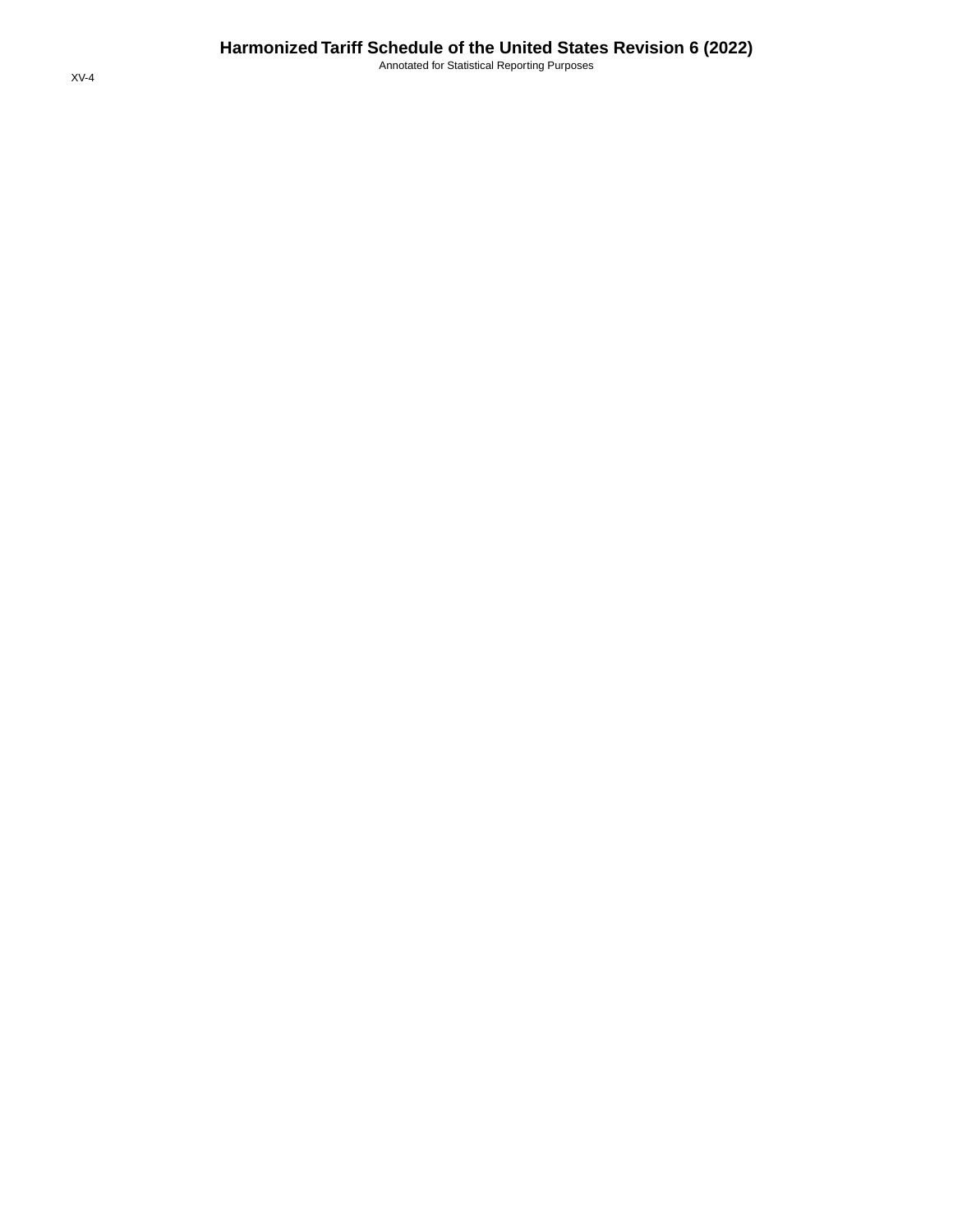#### CHAPTER 72

### IRON AND STEEL

#### **Notes**

XV 72-1

1. In this chapter and, in the case of notes (d), (e) and (f) below throughout the tariff schedule, the following expressions have the meanings hereby assigned to them:

#### (a) Pig iron

Iron-carbon alloys not usefully malleable, containing more than 2 percent by weight of carbon and which may contain by weight one or more other elements within the following limits:

- not more than 10 percent of chromium
- not more than 6 percent of manganese
- not more than 3 percent of phosphorus
- not more than 8 percent of silicon
- a total of not more than 10 percent of other elements.

### (b) Spiegeleisen

Iron-carbon alloys containing by weight more than 6 percent but not more than 30 percent of manganese and otherwise conforming to the specification at (a) above.

(c) Ferroalloys

Alloys in pigs, blocks, lumps or similar primary forms, in forms obtained by continuous casting and also in granular or powder forms, whether or not agglomerated, commonly used as an additive in the manufacture of other alloys or as deoxidants, desulfurizing agents or for similar uses in ferrous metallurgy and generally not usefully malleable, containing by weight 4 percent or more of the element iron and one or more of the following:

- more than 10 percent of chromium
- more than 30 percent of manganese
- more than 3 percent of phosphorus
- more than 8 percent of silicon

- a total of more than 10 percent of other elements, excluding carbon, subject to a maximum content of 10 percent in the case of copper.

(d) Steel

Ferrous materials other than those of heading 7203 which (with the exception of certain types produced in the form of castings) are usefully malleable and which contain by weight 2 percent or less of carbon. However, chromium steels may contain higher proportions of carbon.

(e) Stainless steel

Alloy steels containing, by weight 1.2 percent or less of carbon and 10.5 percent or more of chromium, with or without other elements.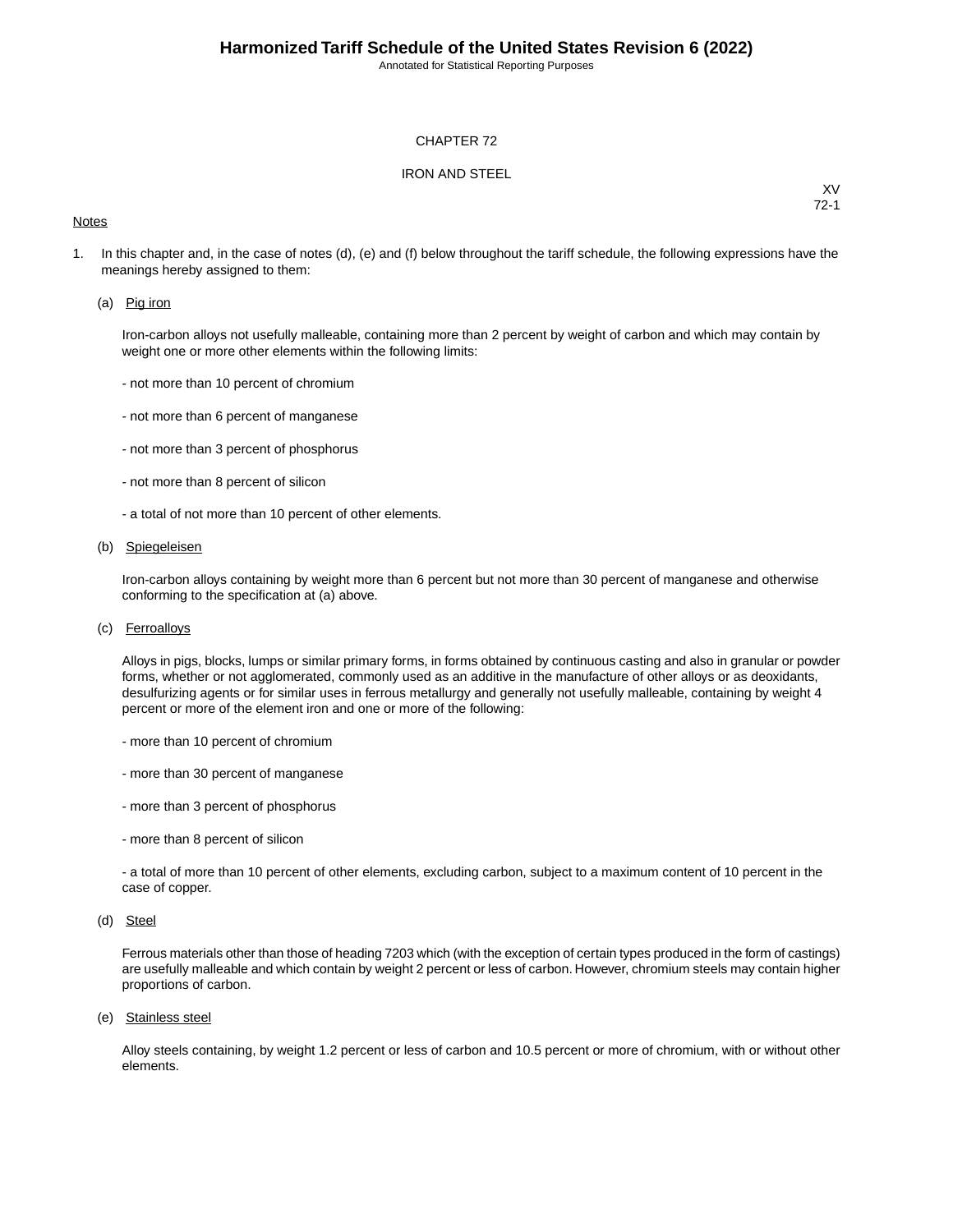Notes (con.) XV 72-2

(f) Other alloy steel

Steels not complying with the definition of stainless steel and containing by weight one or more of the following elements in the proportion shown:

- 0.3 percent or more of aluminum
- 0.0008 percent or more of boron
- 0.3 percent or more of chromium
- 0.3 percent or more of cobalt
- 0.4 percent or more of copper
- 0.4 percent or more of lead
- 1.65 percent or more of manganese
- 0.08 percent or more of molybdenum
- 0.3 percent or more of nickel
- 0.06 percent or more of niobium
- 0.6 percent or more of silicon.
- 0.05 percent or more of titanium
- 0.3 percent or more of tungsten (wolfram)
- 0.1 percent or more of vanadium
- 0.05 percent or more of zirconium
- 0.1 percent or more of other elements (except sulfur, phosphorus, carbon and nitrogen), taken separately.

### (g) Remelting scrap ingots of iron or steel

Products roughly cast in the form of ingots without feeder-heads or hot tops, or of pigs, having obvious surface faults and not complying with the chemical composition of pig iron, spiegeleisen or ferroalloys.

(h) Granules

Products of which less than 90 percent by weight passes through a sieve with a mesh aperture of 1 mm and of which 90 percent or more by weight passes through a sieve with a mesh aperture of 5 mm.

#### (ij) Semifinished products

Continuous cast products of solid section, whether or not subjected to primary hot-rolling; and

Other products of solid section, which have not been further worked than subjected to primary hot-rolling or roughly shaped by forging, including blanks for angles, shapes or sections.

These products are not presented in coils.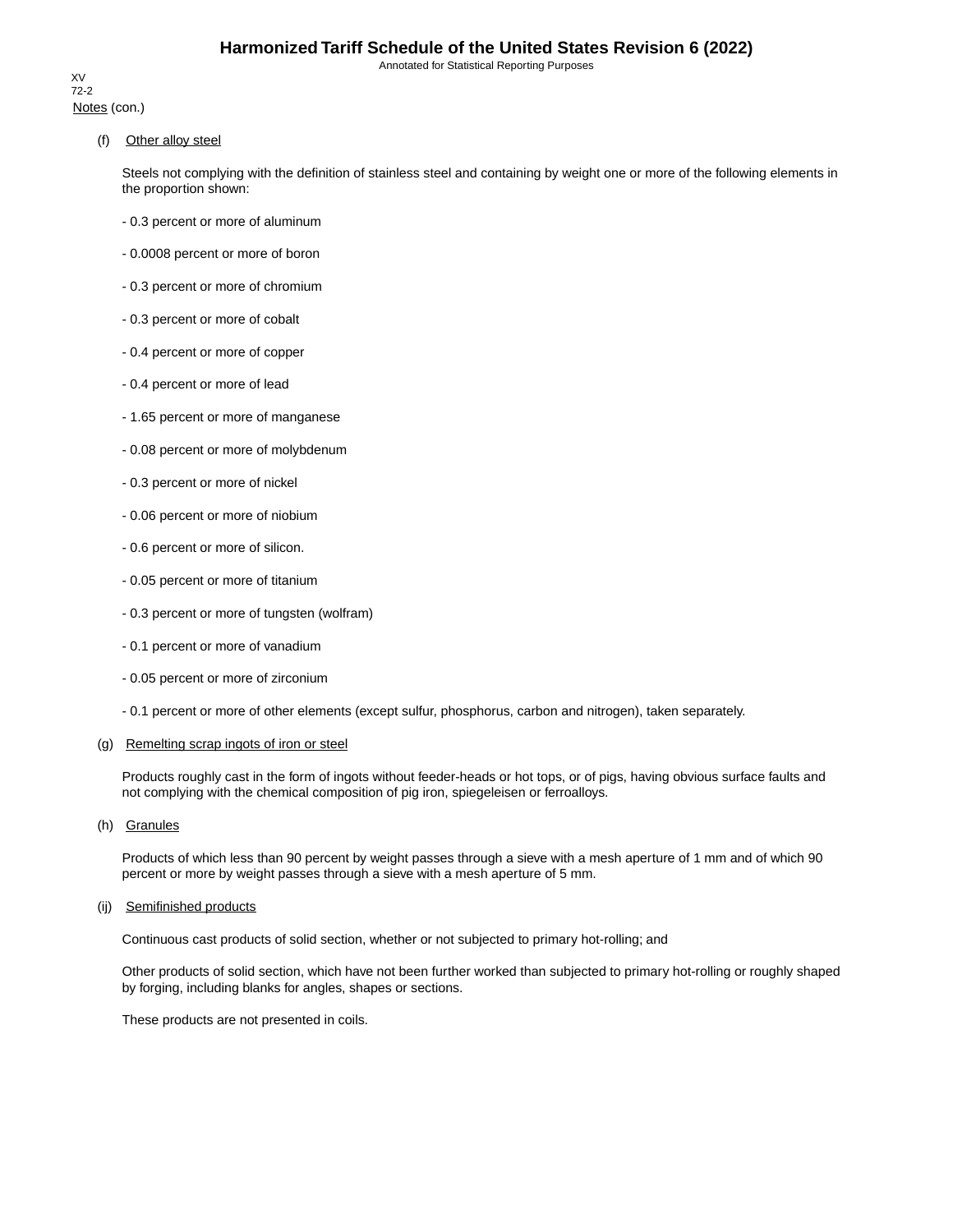Notes (con.)

(k) Flat-rolled products

Rolled products of solid rectangular (other than square) cross section, which do not conform to the definition at (ij) above in the form of:

- coils of successively superimposed layers, or

- straight lengths, which if of a thickness less than 4.75 mm are of a width measuring at least 10 times the thickness or if of a thickness of 4.75 mm or more are of a width which exceeds 150 mm and measures at least twice the thickness.

Flat-rolled products include those with patterns in relief derived directly from rolling (for example, grooves, ribs, checkers, tears, buttons, lozenges) and those which have been perforated, corrugated or polished, provided that they do not thereby assume the character of articles or products of other headings.

Flat-rolled products of a shape other than rectangular or square, of any size, are to be classified as products of a width of 600 mm or more, provided that they do not assume the character of articles or products of other headings.

(l) Bars and rods, hot-rolled, in irregularly wound coils

Hot-rolled products in irregularly wound coils, which have a solid cross section in the shape of circles, segments of circles, ovals, rectangles (including squares), triangles or other convex polygons (including "flattened circles" and "modified rectangles", of which two opposite sides are convex arcs, the other two sides being straight, of equal length and parallel).These products may have indentations, ribs, grooves or other deformations produced during the rolling process (reinforcing bars and rods).

(m) Other bars and rods

Products which do not conform to any of the definitions at (ij), (k) or (l) above or to the definition of wire, which have a uniform solid cross section along their whole length in the shape of circles, segments of circles, ovals, rectangles (including squares), triangles or other convex polygons (including "flattened circles" and "modified rectangles", of which two opposite sides are convex arcs, the other two sides being straight, of equal length and parallel). These products may:

- have indentations, ribs, grooves or other deformations produced during the rolling process (reinforcing bars and rods);

- be twisted after rolling.

#### (n) Angles, shapes and sections

Products having a uniform solid cross section along their whole length which do not conform to any of the definitions at (ij), (k), (l) or (m) above or to the definition of wire.

Chapter 72 does not include products of heading 7301 or 7302.

(o) Wire

Cold-formed products in coils, of any uniform solid cross section along their whole length, which do not conform to the definition of flat-rolled products.

(p) Hollow drill bars and rods

Hollow bars and rods of any cross section, suitable for drills, of which the greatest external dimension of the cross section exceeds 15 mm but does not exceed 52 mm, and of which the greatest internal dimension does not exceed one half of the greatest external dimension. Hollow bars and rods of iron or steel not conforming to this definition are to be classified in heading 7304.

- 2. Ferrous metals clad with another ferrous metal are to be classified as products of the ferrous metal predominating by weight.
- 3. Iron or steel products obtained by electrolytic deposition, by pressure casting or by sintering are to be classified according to their form, their composition and their appearance, in the headings of this chapter appropriate to similar hot-rolled products.

#### Subheading Notes

In this chapter the following expressions have the meanings hereby assigned to them: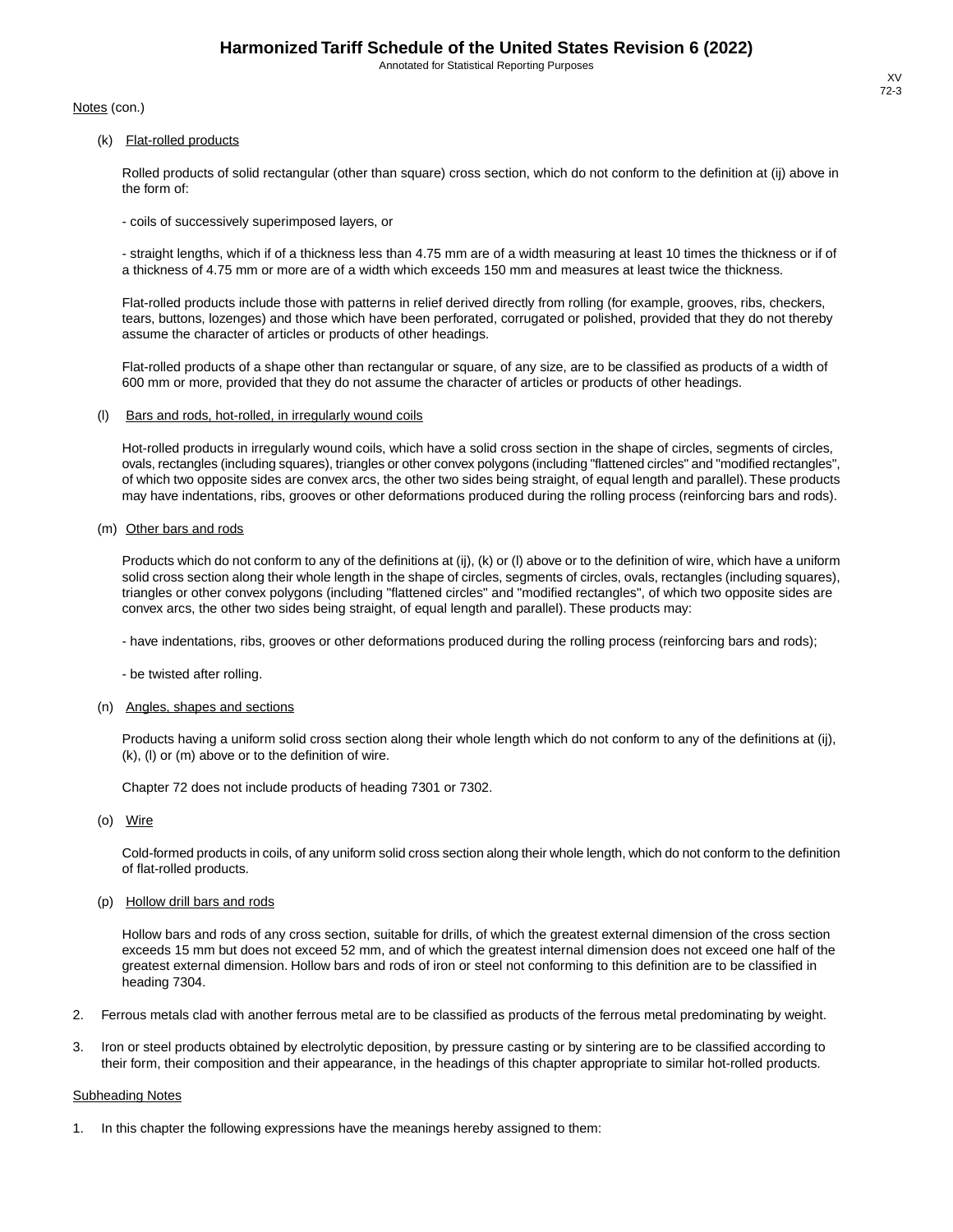Subheading Notes (con.) XV 72-4

(a) Alloy pig iron

Pig iron containing, by weight, one or more of the following elements in the specified proportions:

- more than 0.2 percent of chromium
- more than 0.3 percent of copper
- more than 0.3 percent of nickel
- more than 0.1 percent of any of the following elements: aluminum, molybdenum, titanium, tungsten (wolfram), vanadium.

#### (b) Nonalloy free-cutting steel

Nonalloy steel containing by weight one or more of the following elements in the specified proportions:

- 0.08 percent or more of sulfur
- 0.1 percent or more of lead
- more than 0.05 percent of selenium
- more than 0.01 percent of tellurium
- more than 0.05 percent of bismuth.
- (c) Silicon electrical steel

Alloy steels containing by weight at least 0.6 percent but not more than 6 percent of silicon and not more than 0.08 percent of carbon. They may also contain by weight not more than 1 percent of aluminum but no other element in a proportion that would give the steel the characteristics of another alloy steel.

(d) High-speed steel

Alloy steels containing, with or without other elements, at least two of the three elements molybdenum, tungsten and vanadium with a combined content by weight of 7 percent or more, 0.6 percent or more of carbon and 3 to 6 percent of chromium.

(e) Silico-manganese steel

Alloy steels containing by weight:

- not more than 0.7 percent of carbon,
- 0.5 percent or more but not more than 1.9 percent of manganese, and

- 0.6 percent or more but not more than 2.3 percent of silicon, but no other element in a proportion that would give the steel the characteristics of another alloy steel.

2. For the classification of ferroalloys in the subheadings of heading 7202 the following rule should be observed:

A ferroalloy is considered as binary and classified under the relevant subheading (if it exists) if only one of the alloy elements exceeds the minimum percentage laid down in chapter note 1(c); by analogy, it is considered respectively as ternary or quaternary if two or three alloy elements exceed the minimum percentage.

For the application of this rule, the unspecified "other elements" referred to in chapter note 1(c) must each exceed 10 percent by weight.

### Additional U.S. Notes

- 1. For the purposes of the tariff schedule the following expressions have the meanings hereby assigned to them:
	- (a) High-strength steel

Flat-rolled products of a thickness of less than 3 mm and having a minimum yield point of 275 MPa or of a thickness of 3 mm or more and having a minimum yield point of 355 MPa.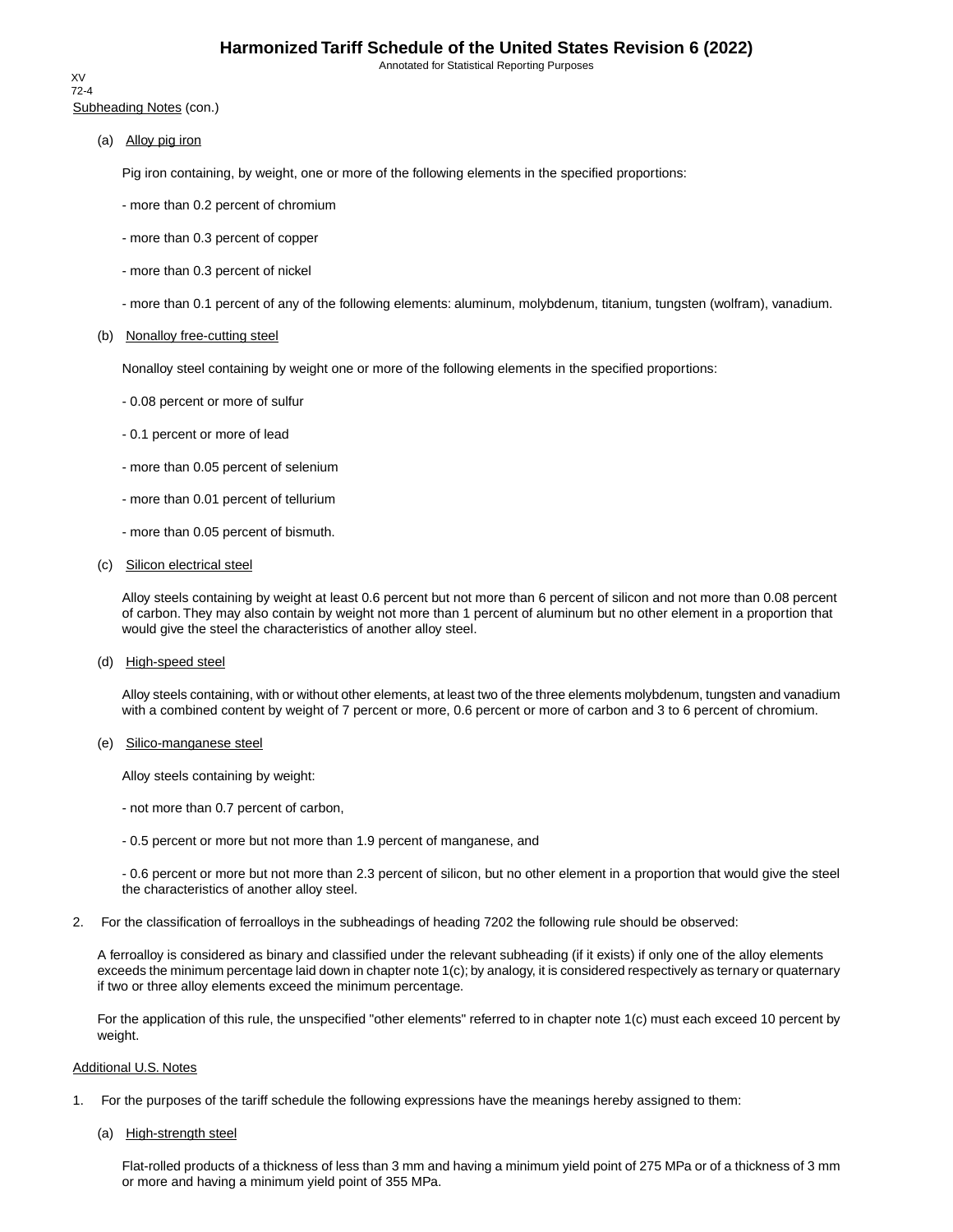(b) Universal mill plate

Flat-rolled products rolled on four faces or in a closed box pass, of a width exceeding 150 mm but not exceeding 1,250 mm and of thickness of not less than 4 mm, not in coils and without patterns in relief.

#### (c) Concrete reinforcing bars and rods

Hot-rolled bars and rods containing indentations, ribs, grooves or other deformations produced during the rolling process or twisted after rolling.

(d) Razor blade steel

Flat-rolled products of stainless steel not over 0.25 mm in thickness and not over 23 mm in width, and containing by weight not over 14.7 percent of chromium, certified at the time of entry to be used in the manufacture of razor blades.

(e) Tool steel

Alloy steels which contain the following combinations of elements in the quantity by weight respectively indicated:

- (i) more than 1.2 percent carbon and more than 10.5 percent chromium; or
- (ii) not less than 0.3 percent carbon and 1.25 percent or more but less than 10.5 percent chromium; or
- (iii) not less than 0.85 percent carbon and 1 percent to 1.8 percent, inclusive, manganese; or
- (iv) 0.9 percent to 1.2 percent, inclusive, chromium and 0.9 percent to 1.4 percent, inclusive, molybdenum; or
- (v) not less than 0.5 percent carbon and not less than 3.5 percent molybdenum; or
- (vi) not less than 0.5 percent carbon and not less than 5.5 percent tungsten.

#### (f) Chipper knife steel

Alloy tool steels which contain, in addition to iron, each of the following elements by weight in the amount specified:

- (i) not less than 0.48 nor more than 0.55 percent of carbon;
- (ii) not less than 0.2 nor more than 0.5 percent of manganese;
- (iii) not less than 0.75 nor more than 1.05 percent of silicon;
- (iv) not less than 7.25 nor more than 8.75 percent of chromium;
- (v) not less than 1.25 nor more than 1.75 percent of molybdenum;
- (vi) none, or not more than 1.75 percent of tungsten; and
- (vii) not less than 0.2 nor more than 0.55 percent of vanadium.
- (g) Heat-resisting steel

Alloy steels containing by weight less than 0.3 percent of carbon and 4 percent or more but less than 10.5 percent of chromium.

(h) Ball-bearing steel

Alloy tool steels which contain, in addition to iron, each of the following elements by weight in the amount specified:

- (i) not less than 0.95 nor more than 1.13 percent of carbon;
- (ii) not less than 0.22 nor more than 0.48 percent of manganese;
- (iii) none, or not more than 0.03 percent of sulfur;
- (iv) none, or not more than 0.03 percent of phosphorus;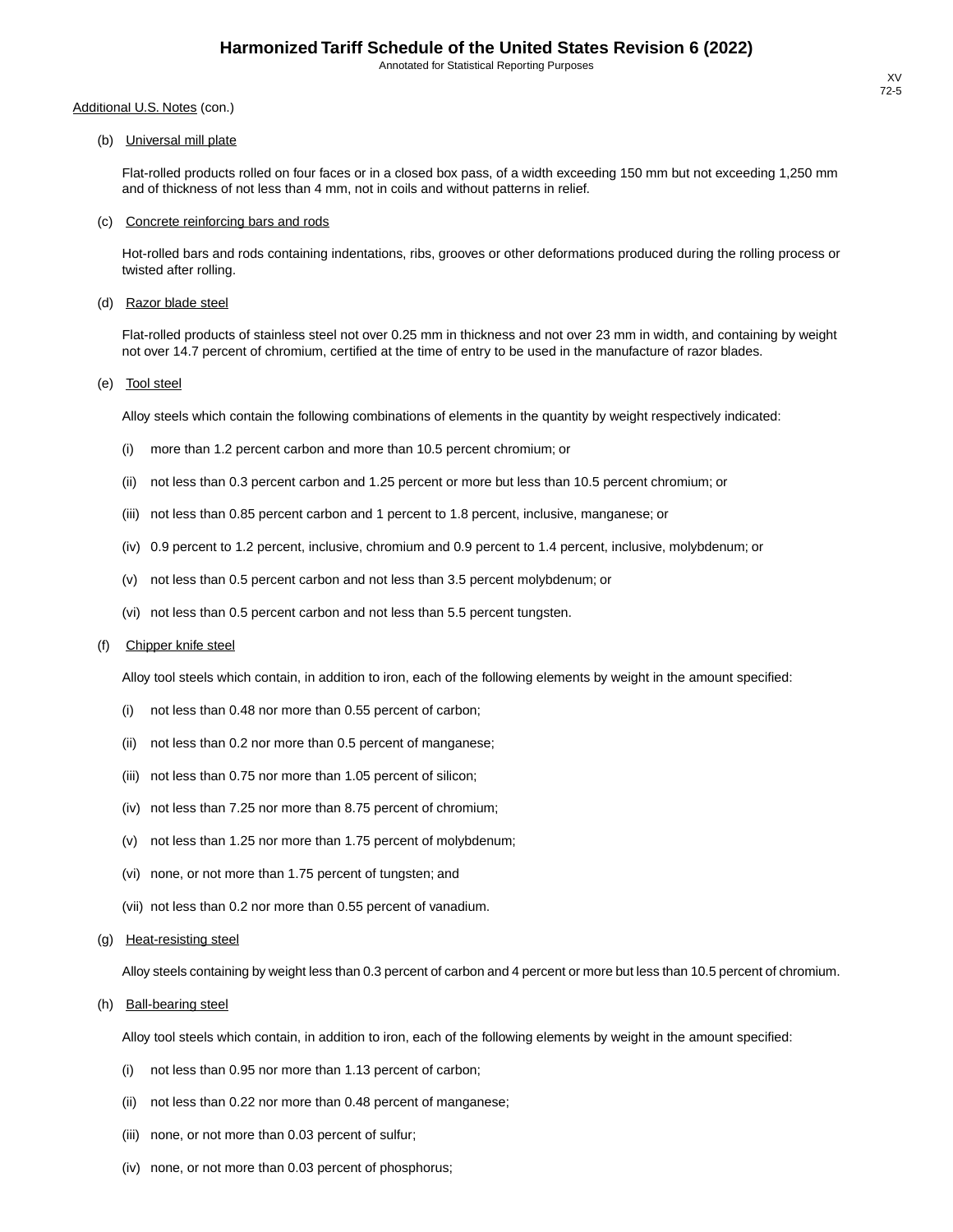Annotated for Statistical Reporting Purposes

Additional U.S. Notes (con.) XV 72-6

- (v) not less than 0.18 nor more than 0.37 percent of silicon;
- (vi) not less than 1.25 nor more than 1.65 percent of chromium;
- (vii) none, or not more than 0.28 percent of nickel;
- (viii) none, or not more than 0.38 percent of copper; and
- (ix) none, or not more than 0.09 percent of molybdenum.
- 2. For the purposes of this chapter, unless the context provides otherwise, the term "further worked" refers to products subjected to any of the following surface treatments: polishing and burnishing; artificial oxidation; chemical surface treatments such as phosphatizing, oxalating and borating; coating with metal; coating with nonmetallic substances (e.g., enameling, varnishing, lacquering, painting, coating with plastics materials); or cladding.
- 3. No allowance or reduction of duties for partial damage or loss in consequence of discoloration or rust occurring before entry shall be made upon iron or steel or upon any article of iron or steel.

#### Statistical Notes

- 1. For the purposes of the tariff schedule, the expression high-nickel alloy steel refers to alloy steel containing by weight 24 percent or more of nickel, with or without other elements.
- 2. For the purposes of subheading 7204.10, waste and scrap of cast iron includes but is not necessarily limited to: cupola cast (ISRI number 252); charging box cast (ISRI number 253); heavy breakable cast (ISRI number 254); hammer blocks or bases (ISRI number 255); burnt iron (ISRI number 256); mixed cast (ISRI number 257); stove plate, clean cast iron stove (ISRI number 258); clean auto cast (ISRI numbers 259, 262 and 263); motor blocks (ISRI number 260); drop broken machinery cast (ISRI number 261); malleable (ISRI number 264); ingot molds and stools (ISRI numbers 265 and 266); and railroad ferrous scrap consisting of cast iron No. 1, No. 2, No. 3 and No. 4, cast iron brake shoes and No. 1 wheels.
- 3. For the purposes of subheading 7204.41 or 7204.49 the expression:
	- (a) No. 1 heavy melting includes, but is not necessarily limited to:

No. 1 heavy melting steel (ISRI numbers 200, 201 and 202); bundled No. 1 steel (ISRI number 217); cast steel (ISRI number 233); springs and crankshafts (ISRI number 244); ship scrap; and railroad ferrous scrap consisting of cast steel No. 1 and No. 2, railroad No. 1 melting steel, spring steel, destroyed steel cars, destroyed steel car sides and box car roofs (note: other types of railroad ferrous scrap are included in some of the grades listed below);

(b) No. 2 heavy melting includes, but is not necessarily limited to:

No. 2 heavy melting steel (ISRI numbers 203, 204, 205 and 206); bundled No. 2 steel (ISRI number 218); foundry steel (ISRI numbers 242 and 243); and hard steel cut 76 cm and under (ISRI number 248);

(c) No. 1 bundles includes, but is not necessarily limited to:

No. 1 busheling (ISRI number 207); new black sheet clippings (ISRI number 207A); No. 1 bundles (ISRI number 208); electric furnace bundles (ISRI number 235); silicon-bearing steel busheling, clippings, and bundles (ISRI numbers 239, 240 and 250); No. 1 railroad ferrous sheet scrap; and car clips;

(d) No. 2 bundles includes, but is not necessarily limited to:

No. 2 bundles (ISRI number 209); No. 3 bundles (ISRI number 214); incinerator bundles (ISRI number 215); terne plate bundles (ISRI number 216); and auto slabs (ISRI numbers 224 and 225);

(e) Borings, shovelings and turnings includes, but it not necessarily limited to:

Machine shop turnings, shoveling turnings and iron borings (ISRI numbers 219, 220, 221, 222 and 223); briquetted iron borings (ISRI number 226); briquetted steel turnings (ISRI number 227); alloy free turnings (ISRI numbers 245, 246 and 247); heavy turnings (ISRI number 251); chemical borings, No. 1 and No. 2 (ISRI numbers 267 and 271); malleable borings (ISRI number 270); steel shavings; and railroad ferrous scrap consisting of No. 1 turnings and No. 2 turnings, drillings and/or borings;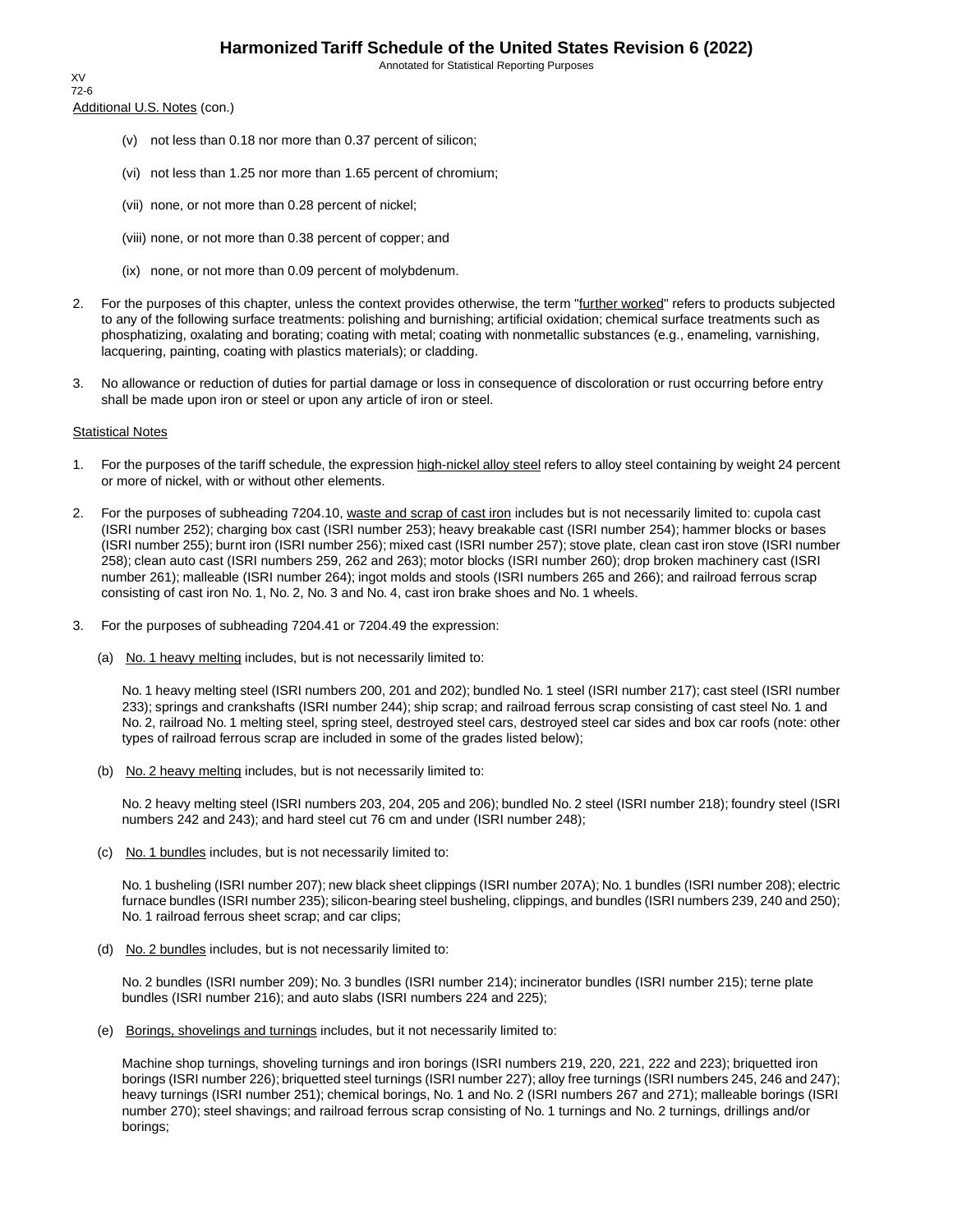#### Statistical Notes (con.)

(f) Shredded scrap includes, but is not necessarily limited to:

Shredded clippings (ISRI number 212); and shredded automobile scrap (ISRI numbers 210 and 211);

(g) Cut plate and structural includes but is not necessarily limited to:

Billet, bloom and forge crops (ISRI number 229); bar crops, punchings and plate scrap (ISRI numbers 230 and 234); plate and structural (ISRI numbers 231, 232, 236, 237 and 238); chargeable ingots and ingot butts (ISRI number 241); and chargeable slab crops (ISRI number 249).

- 4. (a) "Advanced" high strength steel refers to flat-rolled products of a thickness of less than 3 mm that meet the definition of high-strength steel in Additional U.S. Note 1(a) to chapter 72 and have a minimum tensile strength of 590 MPa or more but less than 980 MPa. "Ultra" high-strength steel refers to flat-rolled products of a thickness of less than 3 mm that meet the definition of high-strength steel in Additional U.S. Note 1(a) to chapter 72 and have a minimum tensile strength of 980 MPa or more.
	- (b) "Other" high-strength steel refers to flat-rolled products of a thickness of less than 3 mm that meet the definition of high-strength steel in Additional U.S. Note 1(a) to chapter 72 and have a minimum tensile strength of less than 590 MPa.

#### 5. Tire cord-quality steel wire rod

Rod measuring 5.0 mm or more but not more than 6.0 mm in cross-sectional diameter, with an average partial decarburization of no more than 70 micrometers in depth (maximum 200 micrometers); having no non-deformable inclusions with a thickness (measured perpendicular to the rolling direction) greater than 20 micrometers; and, containing by weight the following elements in proportions:

– 0.68 percent or more carbon,

- less than 0.01 percent of aluminum,
- 0.040 percent or less, in aggregate, of phosphorus and sulfur,
- 0.008 percent or less of nitrogen, and
- not more than 0.55 percent, in the aggregate, of copper, nickel and chromium.

#### 6. Cold Heading Quality (CHQ)

Rod suitable for cold heading, forging, or thread rolling, and meeting standard ASTM F2282.

#### 7. Welding quality wire rod

Rod measuring less than 10 mm in diameter having less than 0.2 percent carbon, less than 0.04 percent sulfur, and less than 0.04 percent phosphorus, suitable for drawing or rolling to final size for use as:

- (i) an uncoated or plated or copper coated solid welding wire or rod;
- (ii) the core wire or core rod for covered shielded metal arc ("SMAW") welding electrode, or
- (iii) the formed jacket of a flux cored welding electrode

that is suitable for consumption in the electric arc welding process.

8. Spring round wire

For the purposes of statistical reporting number 7223.00.1005, the term "spring round wire" means wire suitable for the manufacture of springs and meeting ASTM standard A313.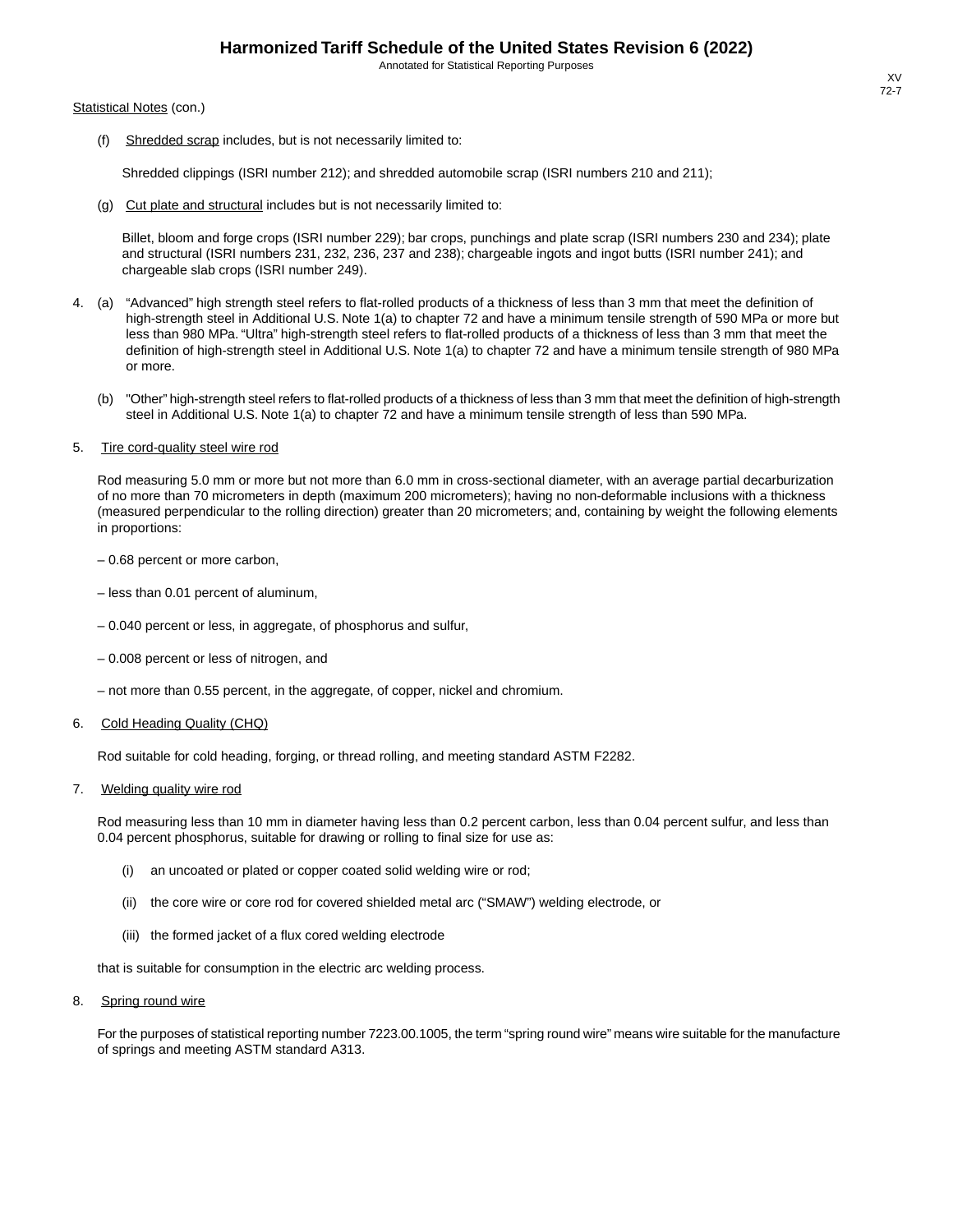Annotated for Statistical Reporting Purposes

| Heading/                 | Stat.       |                                                                                                                                 | Unit                           |         | Rates of Duty                                                                      |          |
|--------------------------|-------------|---------------------------------------------------------------------------------------------------------------------------------|--------------------------------|---------|------------------------------------------------------------------------------------|----------|
| Subheading               | Suf-<br>fix | <b>Article Description</b>                                                                                                      | of<br>Quantity                 | General | $\mathbf{1}$<br>Special                                                            | 2        |
|                          |             | I. PRIMARY MATERIALS; PRODUCTS IN GRANULAR OR<br>POWDER FORM                                                                    |                                |         |                                                                                    |          |
| 7201<br>7201.10.00 00    |             | Pig iron and spiegeleisen in pigs, blocks or other primary forms:<br>Nonalloy pig iron containing by weight 0.5 percent or less |                                |         |                                                                                    | \$1.11/t |
| 7201.20.00 00            |             | Nonalloy pig iron containing by weight more than 0.5                                                                            |                                |         |                                                                                    | \$1.11/t |
| 7201.50<br>7201.50.30 00 |             | Alloy pig iron; spiegeleisen:                                                                                                   |                                |         |                                                                                    | \$1.11/t |
| 7201.50.60 00<br>7202    |             | Ferroalloys:                                                                                                                    |                                |         |                                                                                    | 0.5%     |
| 7202.11<br>7202.11.10 00 |             | Ferromanganese:<br>Containing by weight more than 2 percent of carbon:<br>Containing by weight more than 2 percent but not      |                                |         | Free (A*, AU, BH,                                                                  | 6.5%     |
|                          |             |                                                                                                                                 | Mn kg                          |         | CL, CO, D, E, IL,<br>JO, KR, MA, OM,<br>P, PA, PE, S, SG)                          |          |
| 7202.11.50 00            |             | Containing by weight more than 4 percent of                                                                                     | kg 1.5% <sup>1/</sup>          |         | Free (A+, AU, BH,                                                                  | 10.5%    |
|                          |             |                                                                                                                                 | Mn kg                          |         | CL, CO, D, E, IL,<br>JO, KR, MA, OM,<br>P, PA, PE, S, SG)                          |          |
| 7202.19<br>7202.19.10 00 |             | Other:<br>Containing by weight not more than 1 percent of                                                                       |                                |         |                                                                                    |          |
|                          |             |                                                                                                                                 | kg 2.3% <sup>1/</sup><br>Mn kg |         | Free (A, AU, BH, CL, 22%<br>CO, D, E, IL, JO,<br>KR, MA, OM, P,<br>PA, PE, S, SG)  |          |
| 7202.19.50 00            |             | Containing by weight more than 1 percent but not                                                                                | Mn kg                          |         | Free (A, AU, BH, CL, 6.5%<br>CO, D, E, IL, JO,<br>KR, MA, OM, P,<br>PA, PE, S, SG) |          |
|                          |             |                                                                                                                                 |                                |         |                                                                                    |          |
|                          |             |                                                                                                                                 |                                |         |                                                                                    |          |
|                          |             |                                                                                                                                 |                                |         |                                                                                    |          |
|                          |             |                                                                                                                                 |                                |         |                                                                                    |          |
|                          |             |                                                                                                                                 |                                |         |                                                                                    |          |
|                          |             |                                                                                                                                 |                                |         |                                                                                    |          |
|                          |             |                                                                                                                                 |                                |         |                                                                                    |          |
|                          |             |                                                                                                                                 |                                |         |                                                                                    |          |
|                          |             |                                                                                                                                 |                                |         |                                                                                    |          |
|                          |             |                                                                                                                                 |                                |         |                                                                                    |          |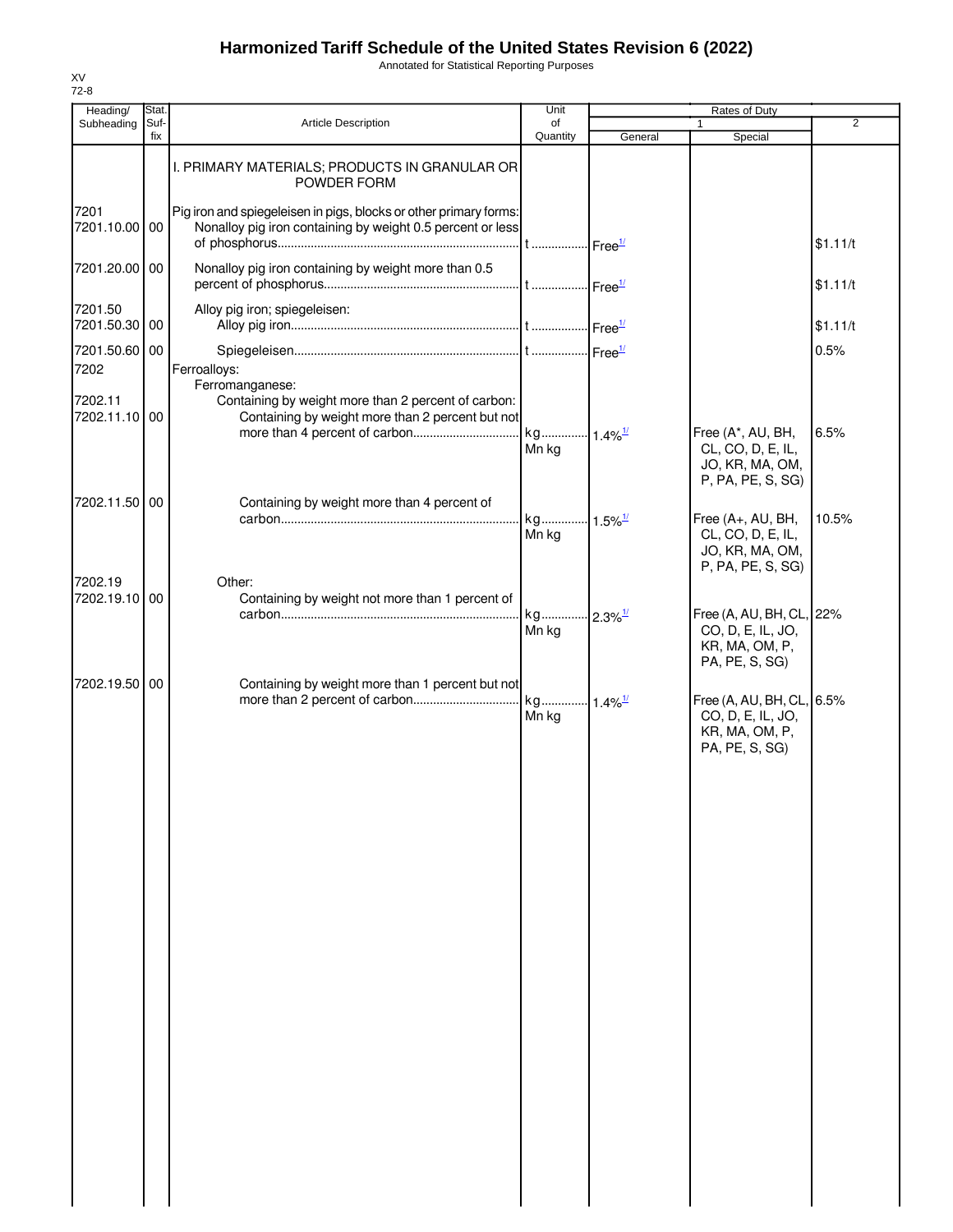Annotated for Statistical Reporting Purposes

| Heading/                 | Stat.       |                                                                                                                                                                                                                | Unit                                    |                    | Rates of Duty                                                                  |                                  |
|--------------------------|-------------|----------------------------------------------------------------------------------------------------------------------------------------------------------------------------------------------------------------|-----------------------------------------|--------------------|--------------------------------------------------------------------------------|----------------------------------|
| Subheading               | Suf-<br>fix | Article Description                                                                                                                                                                                            | of<br>Quantity                          | General            | 1<br>Special                                                                   | $\overline{2}$                   |
| 7202 (con.)              |             | Ferroalloys: (con.)                                                                                                                                                                                            |                                         |                    |                                                                                |                                  |
| 7202.21<br>7202.21.10 00 |             | Ferrosilicon:<br>Containing by weight more than 55 percent of silicon:<br>Containing by weight more than 55 percent but not<br>more than 80 percent of silicon:<br>Containing by weight more than 3 percent of |                                         |                    |                                                                                |                                  |
|                          |             |                                                                                                                                                                                                                | kg 1.1% <sup>1/</sup><br>Si kg          |                    | Free (A*, AU, BH,<br>CL, CO, D, E, IL,<br>JO, KR, MA, OM,<br>P, PA, PE, S, SG) | 11.5%                            |
| 7202.21.50 00            |             |                                                                                                                                                                                                                | kg 1.5% <sup>1/</sup><br>Si kg          |                    | Free (A*, AU, BH,<br>CL, CO, D, E, IL,<br>JO, KR, MA, OM,<br>P, PA, PE, S, SG) | 11.5%                            |
| 7202.21.75 00            |             | Containing by weight more than 80 percent but not                                                                                                                                                              |                                         |                    |                                                                                |                                  |
|                          |             |                                                                                                                                                                                                                | Si kg                                   |                    | Free (A+, AU, BH,<br>CL, CO, D, E, IL,<br>JO, KR, MA, OM,<br>P, PA, PE, S, SG) | 9%                               |
| 7202.21.90 00            |             | Containing by weight more than 90 percent of                                                                                                                                                                   |                                         |                    |                                                                                |                                  |
|                          |             |                                                                                                                                                                                                                | kg 5.8% <sup>1/</sup><br>Si kg          |                    | Free (A+, AU, BH,<br>CL, CO, D, E, IL,<br>JO, KR, MA, OM,<br>P, PA, PE, S, SG) | 40%                              |
| 7202.29.00               |             |                                                                                                                                                                                                                |                                         | Free <sup>1/</sup> |                                                                                | 4.4¢/kg on<br>silicon<br>content |
|                          | 10          | Containing by weight over 2 percent of                                                                                                                                                                         | kg<br>Si kg                             |                    |                                                                                |                                  |
|                          | 50          |                                                                                                                                                                                                                | kg                                      |                    |                                                                                |                                  |
| 7202.30.00               | 00          |                                                                                                                                                                                                                | Si kg<br>kg 3.9% <sup>1/</sup><br>Mn kg |                    | Free (A*, AU, BH,<br>CL, CO, D, E, IL,<br>JO, KR, MA, OM,                      | 23%                              |
|                          |             |                                                                                                                                                                                                                |                                         |                    | P, PA, PE, S, SG)                                                              |                                  |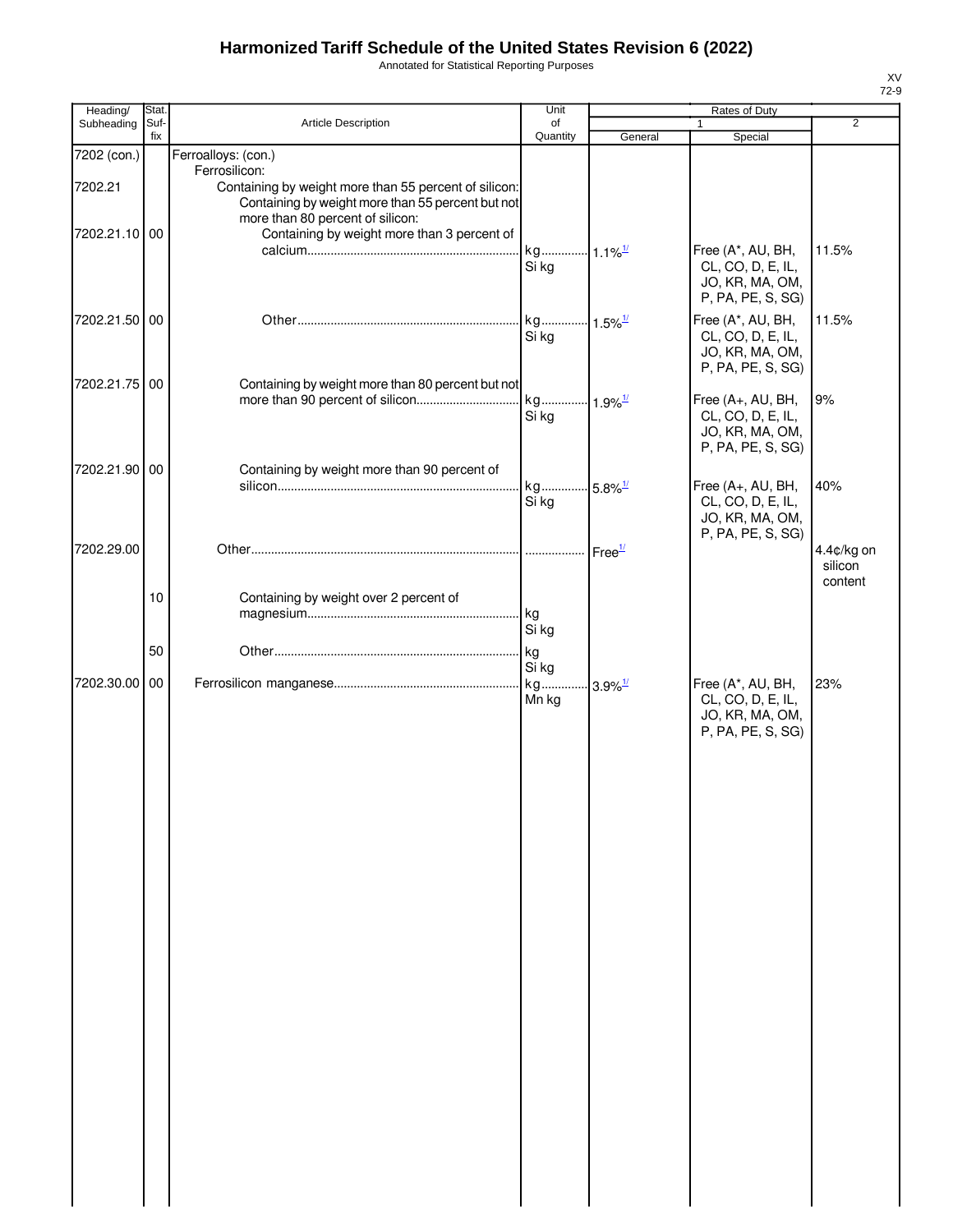Annotated for Statistical Reporting Purposes

| Subheading<br>7202 (con.)<br>7202.41.00 00<br>7202.49<br>7202.49.10 00<br>7202.49.50 | Suf-<br>fix | Article Description<br>Ferroalloys: (con.)<br>Ferrochromium: | of<br>Quantity<br>Cr kg | General                                    | $\mathbf{1}$<br>Special<br>Free (A*, AU, BH, | $\overline{2}$<br>7.5% |
|--------------------------------------------------------------------------------------|-------------|--------------------------------------------------------------|-------------------------|--------------------------------------------|----------------------------------------------|------------------------|
|                                                                                      |             |                                                              |                         |                                            |                                              |                        |
|                                                                                      |             |                                                              |                         |                                            |                                              |                        |
|                                                                                      |             |                                                              |                         |                                            |                                              |                        |
|                                                                                      |             |                                                              |                         |                                            |                                              |                        |
|                                                                                      |             |                                                              |                         |                                            | CL, CO, D, E, IL,                            |                        |
|                                                                                      |             |                                                              |                         |                                            | JO, KR, MA, OM,<br>P, PA, PE, S, SG)         |                        |
|                                                                                      |             |                                                              |                         |                                            |                                              |                        |
|                                                                                      |             | Other:                                                       |                         |                                            |                                              |                        |
|                                                                                      |             | Containing by weight more than 3 percent of                  |                         |                                            |                                              |                        |
|                                                                                      |             |                                                              | kg 1.9% <sup>1/</sup>   |                                            | Free (A+, AU, BH,                            | 7.5%                   |
|                                                                                      |             |                                                              | Cr kg                   |                                            | CL, CO, D, E, IL,                            |                        |
|                                                                                      |             |                                                              |                         |                                            | JO, KR, MA, OM,<br>P, PA, PE, S, SG)         |                        |
|                                                                                      |             |                                                              |                         |                                            |                                              |                        |
|                                                                                      |             |                                                              |                         |                                            | Free (A, AU, BH, CL, 30%                     |                        |
|                                                                                      |             |                                                              |                         |                                            | CO, D, E, IL, JO,                            |                        |
|                                                                                      |             |                                                              |                         |                                            | KR, MA, OM, P,                               |                        |
|                                                                                      |             |                                                              |                         |                                            | PA, PE, S, SG)                               |                        |
|                                                                                      | 10          | Containing by weight more than 0.5 percent                   |                         |                                            |                                              |                        |
|                                                                                      |             |                                                              | kg                      |                                            |                                              |                        |
|                                                                                      |             |                                                              | Cr kg                   |                                            |                                              |                        |
|                                                                                      | 90          |                                                              | kg                      |                                            |                                              |                        |
|                                                                                      |             |                                                              | Cr kg                   |                                            |                                              |                        |
| 7202.50.00 00                                                                        |             |                                                              | kg                      | $10\%$ <sup><math>\frac{1}{2}</math></sup> | Free (A, AU, BH, CL, 25%                     |                        |
|                                                                                      |             |                                                              | Cr kg                   |                                            | CO, D, E, IL, JO,                            |                        |
|                                                                                      |             |                                                              |                         |                                            | KR, MA, OM, P,                               |                        |
|                                                                                      |             |                                                              |                         |                                            | PA, PE, S, SG)                               |                        |
| 7202.60.00 00                                                                        |             |                                                              |                         |                                            |                                              | 6.6¢/kg                |
|                                                                                      |             |                                                              | Ni kg                   |                                            |                                              |                        |
| 7202.70.00 00                                                                        |             |                                                              |                         |                                            | Free (A+, AU, BH,                            | 31.5%                  |
|                                                                                      |             |                                                              | Mo kg                   |                                            | CL, CO, D, E, IL,                            |                        |
|                                                                                      |             |                                                              |                         |                                            | JO, KR, MA, OM,                              |                        |
|                                                                                      |             |                                                              |                         |                                            | P, PA, PE, S, SG)                            |                        |
| 7202.80.00 00                                                                        |             |                                                              |                         |                                            | Free (A, AU, BH, CL, 35%                     |                        |
|                                                                                      |             |                                                              | W kg                    |                                            | CO, D, E, IL, JO,                            |                        |
|                                                                                      |             |                                                              |                         |                                            | KR, MA, OM, P,                               |                        |
|                                                                                      |             |                                                              |                         |                                            | PA, PE, S, SG)                               |                        |
|                                                                                      |             |                                                              |                         |                                            |                                              |                        |
|                                                                                      |             |                                                              |                         |                                            |                                              |                        |
|                                                                                      |             |                                                              |                         |                                            |                                              |                        |
|                                                                                      |             |                                                              |                         |                                            |                                              |                        |
|                                                                                      |             |                                                              |                         |                                            |                                              |                        |
|                                                                                      |             |                                                              |                         |                                            |                                              |                        |
|                                                                                      |             |                                                              |                         |                                            |                                              |                        |
|                                                                                      |             |                                                              |                         |                                            |                                              |                        |
|                                                                                      |             |                                                              |                         |                                            |                                              |                        |
|                                                                                      |             |                                                              |                         |                                            |                                              |                        |
|                                                                                      |             |                                                              |                         |                                            |                                              |                        |
|                                                                                      |             |                                                              |                         |                                            |                                              |                        |
|                                                                                      |             |                                                              |                         |                                            |                                              |                        |
|                                                                                      |             |                                                              |                         |                                            |                                              |                        |
|                                                                                      |             |                                                              |                         |                                            |                                              |                        |
|                                                                                      |             |                                                              |                         |                                            |                                              |                        |
|                                                                                      |             |                                                              |                         |                                            |                                              |                        |
|                                                                                      |             |                                                              |                         |                                            |                                              |                        |
|                                                                                      |             |                                                              |                         |                                            |                                              |                        |
|                                                                                      |             |                                                              |                         |                                            |                                              |                        |
|                                                                                      |             |                                                              |                         |                                            |                                              |                        |
|                                                                                      |             |                                                              |                         |                                            |                                              |                        |
|                                                                                      |             |                                                              |                         |                                            |                                              |                        |
|                                                                                      |             |                                                              |                         |                                            |                                              |                        |
|                                                                                      |             |                                                              |                         |                                            |                                              |                        |
|                                                                                      |             |                                                              |                         |                                            |                                              |                        |
|                                                                                      |             |                                                              |                         |                                            |                                              |                        |
|                                                                                      |             |                                                              |                         |                                            |                                              |                        |

XV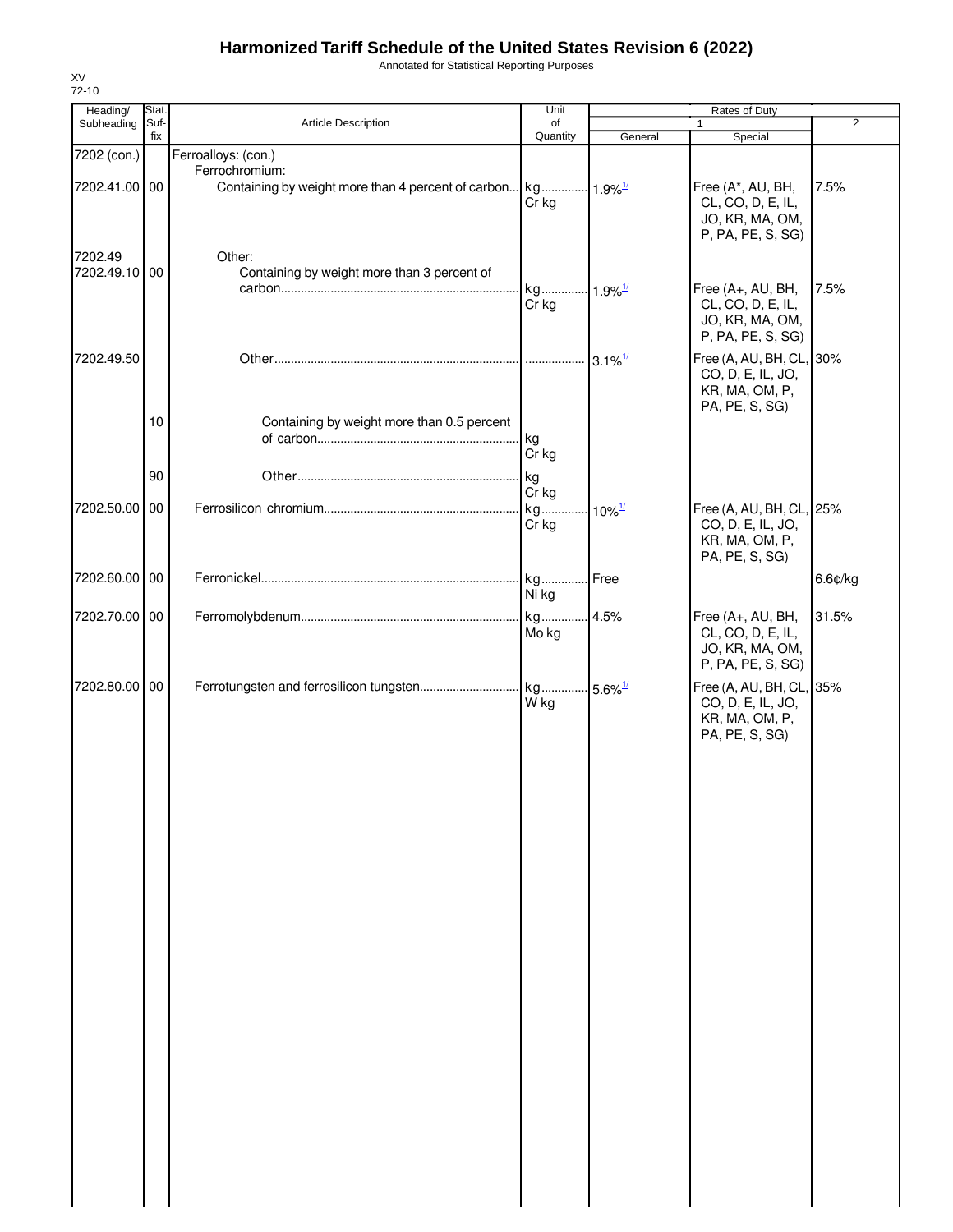| Annotated for Statistical Reporting Purposes |  |  |
|----------------------------------------------|--|--|
|----------------------------------------------|--|--|

| Heading/                 | Stat.       |                                                                                                                                                                                                 | Unit           |         | Rates of Duty                                                                     |                |
|--------------------------|-------------|-------------------------------------------------------------------------------------------------------------------------------------------------------------------------------------------------|----------------|---------|-----------------------------------------------------------------------------------|----------------|
| Subheading               | Suf-<br>fix | <b>Article Description</b>                                                                                                                                                                      | of<br>Quantity | General | 1<br>Special                                                                      | $\overline{2}$ |
| 7202 (con.)              |             | Ferroalloys: (con.)                                                                                                                                                                             |                |         |                                                                                   |                |
|                          |             | Other:                                                                                                                                                                                          |                |         |                                                                                   |                |
| 7202.91.00 00            |             |                                                                                                                                                                                                 |                |         | Free (A+, AU, BH,<br>CL, CO, D, E, IL,<br>JO, KR, MA, OM,<br>P, PA, PE, S, SG)    | 25%            |
| 7202.92.00 00            |             |                                                                                                                                                                                                 | V ka           |         | Free (A+, AU, BH,<br>CL, CO, E, IL, JO,<br>KR, MA, OM, P,<br>PA, PE, S, SG)       | 25%            |
| 7202.93<br>7202.93.40 00 |             | Ferroniobium:<br>Containing by weight less than 0.02 percent of<br>phosphorus or sulfur or less than 0.4 percent of                                                                             |                |         |                                                                                   |                |
|                          |             |                                                                                                                                                                                                 | kg 5%          |         | Free (A+, AU, BH,<br>CL, CO, D, E, IL,<br>JO, KR, MA, OM,<br>P, PA, PE, S, SG)    | 25%            |
| 7202.93.80 00            |             |                                                                                                                                                                                                 |                |         | Free (A*, AU, BH,<br>CL, CO, D, E, IL,<br>JO, KR, MA, OM,<br>P, PA, PE, S, SG)    | 25%            |
| 7202.99<br>7202.99.10    | 00          | Other:                                                                                                                                                                                          |                |         | Free (A*, AU, BH,<br>CL, CO, D, E, IL,<br>JO, KR, MA, OM,<br>P, PA, PE, S, SG)    | 25%            |
| 7202.99.20               | 00          |                                                                                                                                                                                                 |                |         | Free (A, AU, BH, CL, 25%<br>CO, D, E, IL, JO,<br>KR, MA, OM, P,<br>PA, PE, S, SG) |                |
| 7202.99.80               |             |                                                                                                                                                                                                 |                | 5%      | Free (A+, AU, BH,<br>CL, CO, D, E, IL,<br>JO, KR, MA, OM,<br>P, PA, PE, S, SG)    | 25%            |
|                          | 20          |                                                                                                                                                                                                 |                |         |                                                                                   |                |
| 7203                     | 40          | Ferrous products obtained by direct reduction of iron ore and<br>other spongy ferrous products, in lumps, pellets or similar<br>forms; iron having a minimum purity by weight of 99.94 percent, |                |         |                                                                                   |                |
| 7203.10.00 00            |             | in lumps, pellets or similar forms:<br>Ferrous products obtained by direct reduction of iron                                                                                                    |                |         |                                                                                   |                |
|                          |             |                                                                                                                                                                                                 |                |         |                                                                                   | \$2.21/t       |
| 7203.90.00 00            |             |                                                                                                                                                                                                 |                |         |                                                                                   | \$2.21/t       |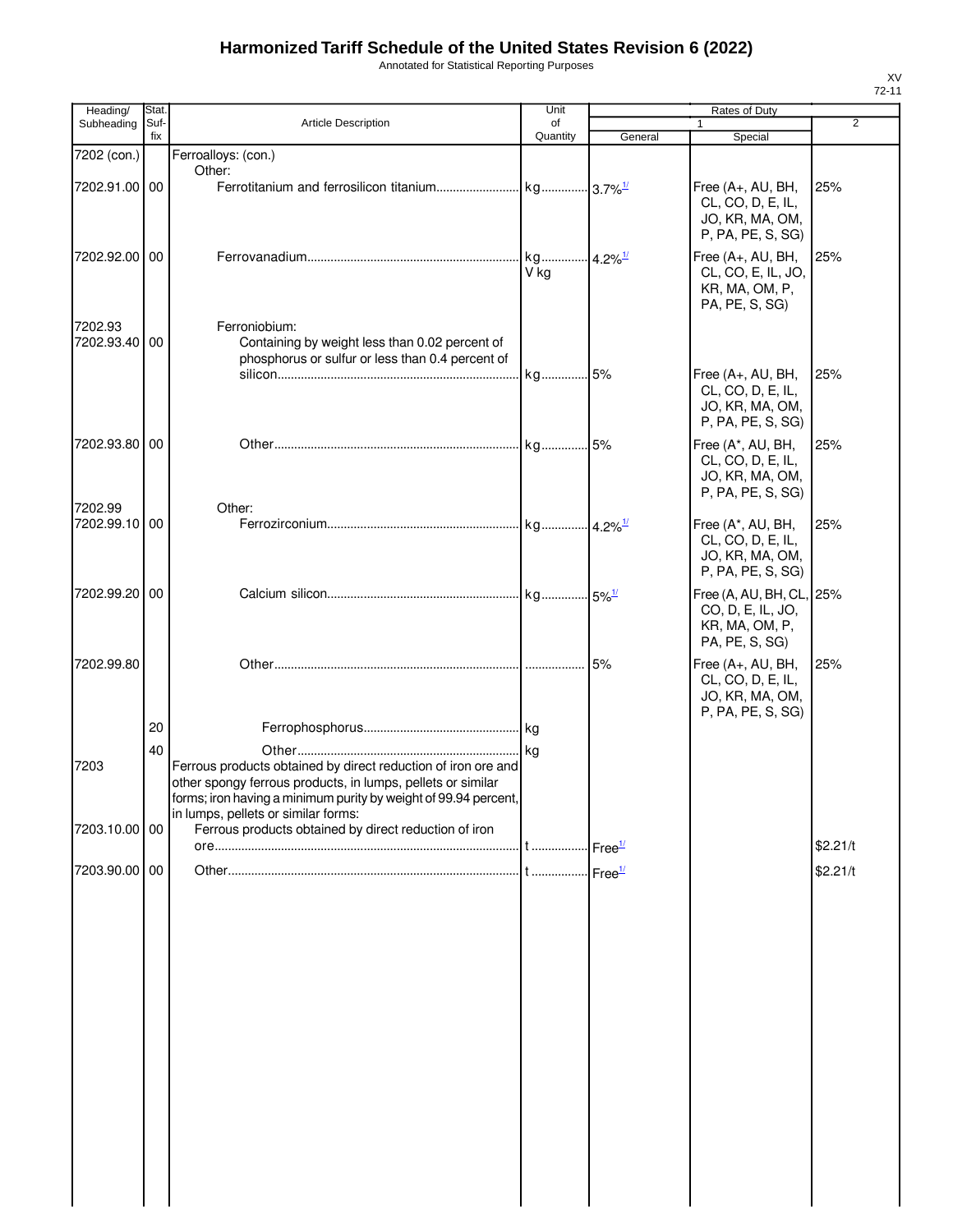Annotated for Statistical Reporting Purposes

| Heading/      | Stat.       |                                                                                                                                     | Unit           |                            | Rates of Duty |                |
|---------------|-------------|-------------------------------------------------------------------------------------------------------------------------------------|----------------|----------------------------|---------------|----------------|
| Subheading    | Suf-<br>fix | Article Description                                                                                                                 | of<br>Quantity | General                    | Special       | $\overline{2}$ |
| 7204          |             | Ferrous waste and scrap; remelting scrap ingots of iron or                                                                          |                |                            |               |                |
|               |             | steel:                                                                                                                              |                |                            |               |                |
| 7204.10.00 00 |             |                                                                                                                                     |                |                            |               | 74¢/t          |
|               |             | Waste and scrap of alloy steel:                                                                                                     |                |                            |               |                |
| 7204.21.00 00 |             |                                                                                                                                     |                |                            |               | 74¢/t          |
| 7204.29.00 00 |             |                                                                                                                                     |                | $\cdot$ Free $\frac{1}{2}$ |               | 74c/t          |
| 7204.30.00 00 |             |                                                                                                                                     |                |                            |               | Free           |
| 7204.41.00    |             | Other waste and scrap:<br>Turnings, shavings, chips, milling waste, sawdust,<br>filings, trimmings and stampings, whether or not in |                |                            |               | 74¢/t          |
|               | 20          |                                                                                                                                     |                |                            |               |                |
|               | 40          |                                                                                                                                     |                |                            |               |                |
|               | 60          |                                                                                                                                     |                |                            |               |                |
|               | 80          |                                                                                                                                     |                |                            |               |                |
| 7204.49.00    |             |                                                                                                                                     |                | Free <sup>1/</sup>         |               | 74c/t          |
|               | 20          |                                                                                                                                     |                |                            |               |                |
|               | 40          |                                                                                                                                     |                |                            |               |                |
|               |             | Other:                                                                                                                              |                |                            |               |                |
|               | 60          |                                                                                                                                     |                |                            |               |                |
|               | 70          |                                                                                                                                     |                |                            |               |                |
| 7204.50.00    | 80<br>00    |                                                                                                                                     |                |                            |               | 74¢/t          |
| 7205          |             | Granules and powders, of pig iron, spiegeleisen, iron or steel:                                                                     |                | $\cdot$ Free $\frac{1}{2}$ |               |                |
| 7205.10.00 00 |             |                                                                                                                                     |                |                            |               | 3%             |
|               |             | Powders:                                                                                                                            |                |                            |               |                |
| 7205.21.00    | 00          |                                                                                                                                     |                |                            |               | 45%            |
| 7205.29.00    | -00         |                                                                                                                                     |                |                            |               | \$2.21/t       |
|               |             |                                                                                                                                     |                |                            |               |                |
|               |             |                                                                                                                                     |                |                            |               |                |
|               |             |                                                                                                                                     |                |                            |               |                |
|               |             |                                                                                                                                     |                |                            |               |                |
|               |             |                                                                                                                                     |                |                            |               |                |
|               |             |                                                                                                                                     |                |                            |               |                |
|               |             |                                                                                                                                     |                |                            |               |                |
|               |             |                                                                                                                                     |                |                            |               |                |
|               |             |                                                                                                                                     |                |                            |               |                |
|               |             |                                                                                                                                     |                |                            |               |                |
|               |             |                                                                                                                                     |                |                            |               |                |
|               |             |                                                                                                                                     |                |                            |               |                |
|               |             |                                                                                                                                     |                |                            |               |                |
|               |             |                                                                                                                                     |                |                            |               |                |
|               |             |                                                                                                                                     |                |                            |               |                |
|               |             |                                                                                                                                     |                |                            |               |                |
|               |             |                                                                                                                                     |                |                            |               |                |
|               |             |                                                                                                                                     |                |                            |               |                |
|               |             |                                                                                                                                     |                |                            |               |                |
|               |             |                                                                                                                                     |                |                            |               |                |
|               |             |                                                                                                                                     |                |                            |               |                |
|               |             |                                                                                                                                     |                |                            |               |                |
|               |             |                                                                                                                                     |                |                            |               |                |
|               |             |                                                                                                                                     |                |                            |               |                |
|               |             |                                                                                                                                     |                |                            |               |                |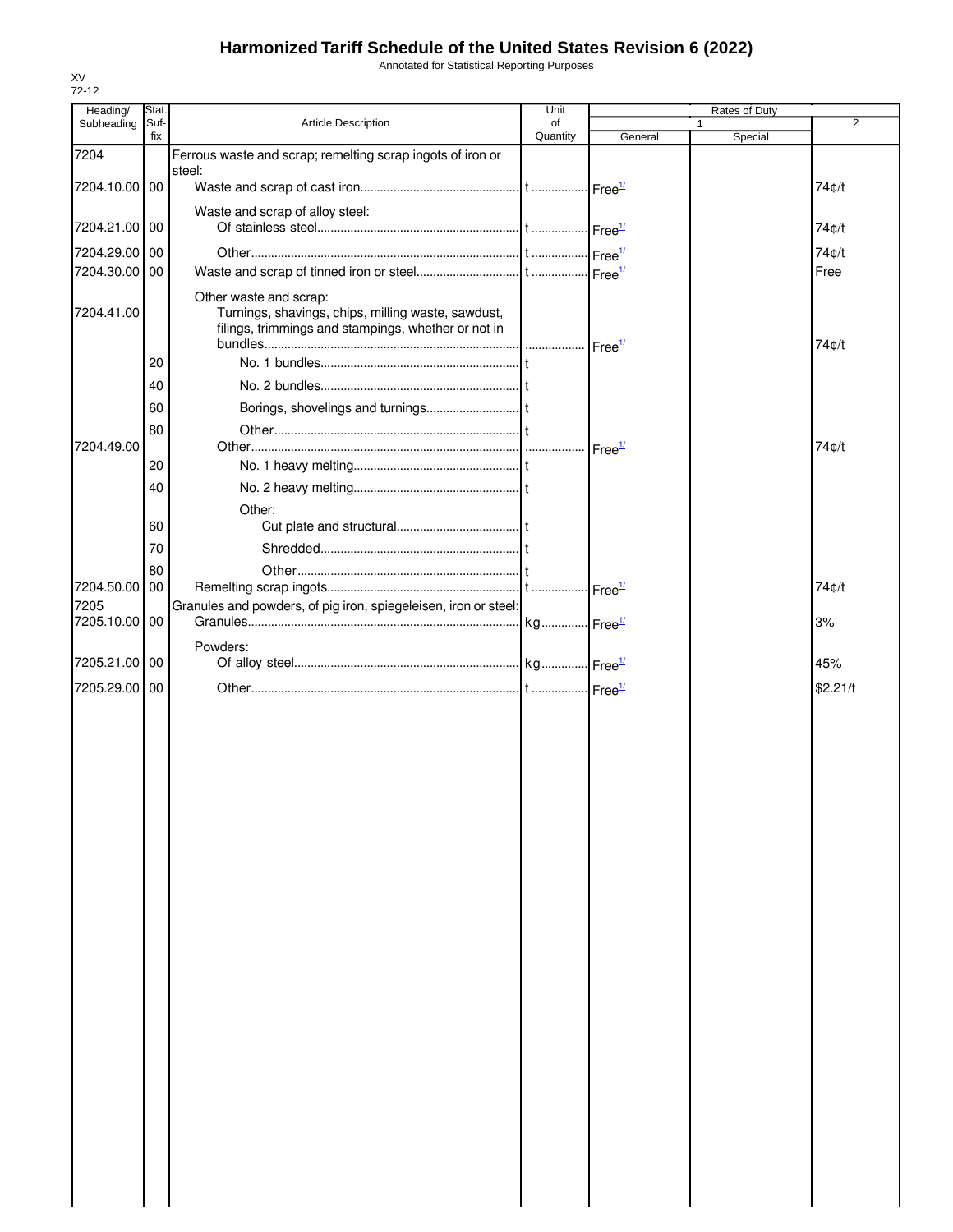Annotated for Statistical Reporting Purposes

| Heading/      | Stat.       |                                                                                                            | Unit           |                    | Rates of Duty |     |
|---------------|-------------|------------------------------------------------------------------------------------------------------------|----------------|--------------------|---------------|-----|
| Subheading    | Suf-<br>fix | Article Description                                                                                        | οf<br>Quantity | General            | 1<br>Special  | 2   |
|               |             | II. IRON AND NONALLOY STEEL                                                                                |                |                    |               |     |
| 7206          |             | Iron and nonalloy steel in ingots or other primary forms                                                   |                |                    |               |     |
| 7206.10.00 00 |             | (excluding iron of heading 7203):                                                                          |                |                    |               | 20% |
|               |             |                                                                                                            |                |                    |               |     |
| 7206.90.00    | 00          |                                                                                                            |                |                    |               | 20% |
| 7207          |             | Semifinished products of iron or nonalloy steel:<br>Containing by weight less than 0.25 percent of carbon: |                |                    |               |     |
| 7207.11.00 00 |             | Of rectangular (including square) cross section, the                                                       |                |                    |               |     |
|               |             | width measuring less than twice the thickness kg Free <sup>21</sup>                                        |                |                    |               | 20% |
| 7207.12.00    |             | Other, of rectangular (other than square) cross                                                            |                |                    |               | 20% |
|               | 10          | Having a width measuring less than four times the                                                          |                |                    |               |     |
|               | 50          | Having a width measuring at least four times the                                                           |                |                    |               |     |
|               |             |                                                                                                            |                |                    |               |     |
| 7207.19.00    |             |                                                                                                            |                | Free <sup>27</sup> |               | 20% |
|               | 30          |                                                                                                            |                |                    |               |     |
|               | 90          |                                                                                                            |                |                    |               |     |
| 7207.20.00    |             | Containing by weight 0.25 percent or more of carbon    Free <sup>27</sup>                                  |                |                    |               | 20% |
|               | 25          | Of rectangular (including square) cross section:<br>Having a width measuring less than four times the      |                |                    |               |     |
|               | 45          | Having a width measuring at least four times the                                                           |                |                    |               |     |
|               | 75          |                                                                                                            |                |                    |               |     |
|               | 90          |                                                                                                            |                |                    |               |     |
|               |             |                                                                                                            |                |                    |               |     |
|               |             |                                                                                                            |                |                    |               |     |
|               |             |                                                                                                            |                |                    |               |     |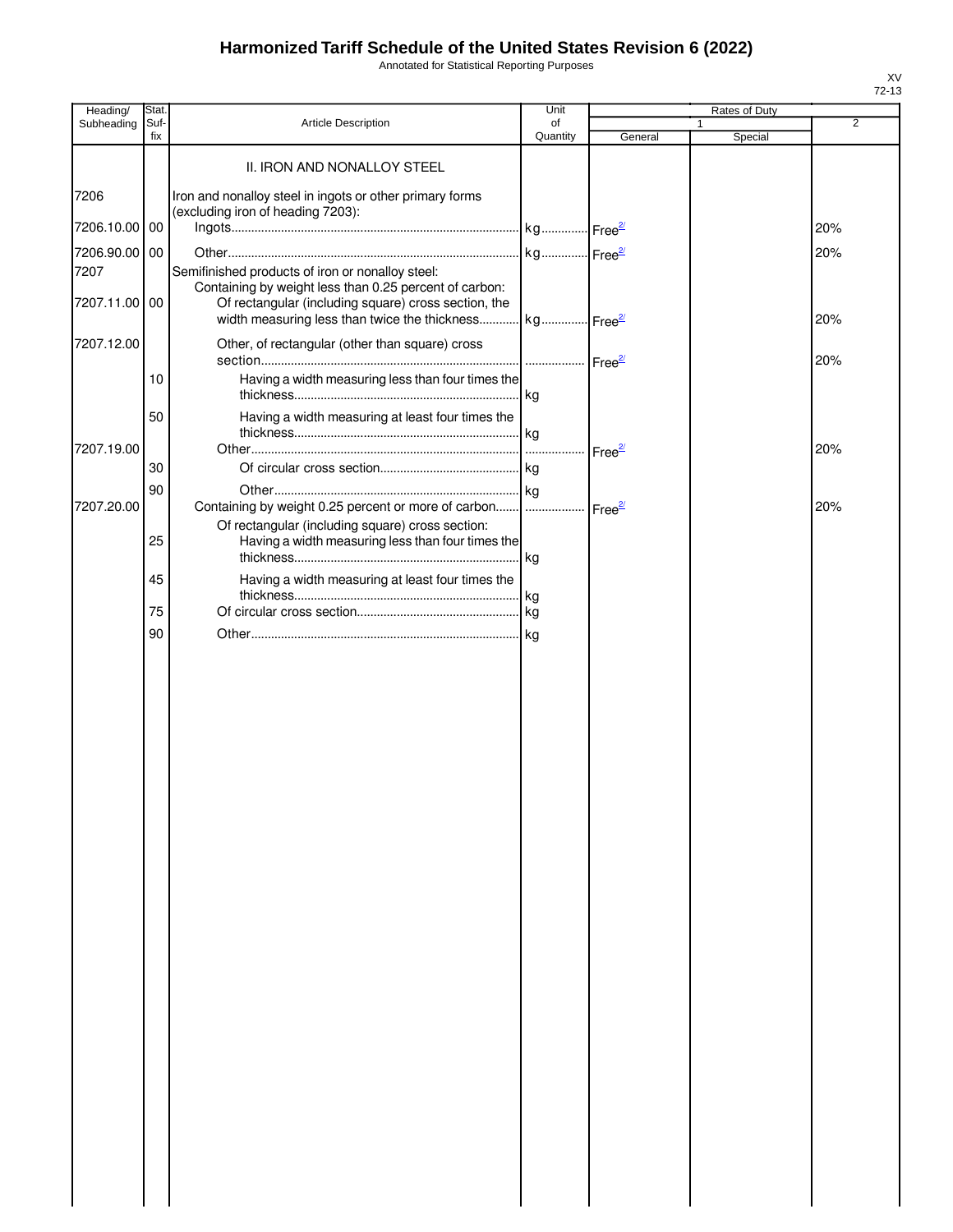Annotated for Statistical Reporting Purposes

| Heading/                    | Stat.       |                                                                                                                                      | Unit           |         |              | Rates of Duty |                                      |
|-----------------------------|-------------|--------------------------------------------------------------------------------------------------------------------------------------|----------------|---------|--------------|---------------|--------------------------------------|
| Subheading                  | Suf-<br>fix | <b>Article Description</b>                                                                                                           | of<br>Quantity | General | $\mathbf{1}$ | Special       | 2                                    |
| 7208                        |             | Flat-rolled products of iron or nonalloy steel, of a width of                                                                        |                |         |              |               |                                      |
| 7208.10                     |             | 600 mm or more, hot-rolled, not clad, plated or coated:<br>In coils, not further worked than hot-rolled, with patterns<br>in relief: |                |         |              |               |                                      |
| 7208.10.15   00             |             |                                                                                                                                      |                |         |              |               | $0.4$ ¢/kg + 20%                     |
| 7208.10.30 00               |             | Other:                                                                                                                               |                |         |              |               | 20%                                  |
| 7208.10.60 00               |             |                                                                                                                                      |                |         |              |               | 20%                                  |
| 7208.25                     |             | Other, in coils, not further worked than hot-rolled, pickled:<br>Of a thickness of 4.75 mm or more:                                  |                |         |              |               |                                      |
| 7208.25.30 00               |             |                                                                                                                                      |                |         |              |               | 20%                                  |
| 7208.25.60 00<br>7208.26.00 |             | Of a thickness of 3 mm or more but less than                                                                                         |                |         |              |               | $0.4$ ¢/kg + 20%<br>$0.4$ ¢/kg + 20% |
|                             | 30          |                                                                                                                                      |                |         |              |               |                                      |
|                             | 60          |                                                                                                                                      |                |         |              |               |                                      |
| 7208.27.00                  |             | High-strength steel:                                                                                                                 |                |         |              |               | $0.4$ ¢/kg + 20%                     |
|                             | 40          | "Advanced" or "ultra" of a kind described in                                                                                         |                |         |              |               |                                      |
|                             | 45          |                                                                                                                                      |                |         |              |               |                                      |
|                             | 60          | Other, in coils, not further worked than hot-rolled:                                                                                 |                |         |              |               |                                      |
| 7208.36.00                  |             |                                                                                                                                      |                |         |              |               | 20%                                  |
|                             | 30          |                                                                                                                                      |                |         |              |               |                                      |
| 7208.37.00                  | 60          | Of a thickness of 4.75 mm or more but not exceeding                                                                                  |                |         |              |               |                                      |
|                             | 30          |                                                                                                                                      |                |         |              |               | 20%                                  |
|                             | 60          |                                                                                                                                      |                |         |              |               |                                      |
| 7208.38.00                  |             | Of a thickness of 3 mm or more but less than                                                                                         |                |         |              |               | 20%                                  |
|                             | 15          | Other:                                                                                                                               |                |         |              |               |                                      |
|                             | 30          |                                                                                                                                      |                |         |              |               |                                      |
|                             | 90          |                                                                                                                                      |                |         |              |               |                                      |
| 7208.39.00                  |             |                                                                                                                                      |                |         |              |               | 20%                                  |
|                             | 20          | High-strength steel:<br>"Advanced" or "ultra" of a kind described in                                                                 |                |         |              |               |                                      |
|                             | 25          |                                                                                                                                      |                |         |              |               |                                      |
|                             |             | Other:                                                                                                                               |                |         |              |               |                                      |
|                             | 30<br>90    |                                                                                                                                      |                |         |              |               |                                      |
|                             |             |                                                                                                                                      |                |         |              |               |                                      |
|                             |             |                                                                                                                                      |                |         |              |               |                                      |
|                             |             |                                                                                                                                      |                |         |              |               |                                      |
|                             |             |                                                                                                                                      |                |         |              |               |                                      |
|                             |             |                                                                                                                                      |                |         |              |               |                                      |
|                             |             |                                                                                                                                      |                |         |              |               |                                      |
|                             |             |                                                                                                                                      |                |         |              |               |                                      |
|                             |             |                                                                                                                                      |                |         |              |               |                                      |
|                             |             |                                                                                                                                      |                |         |              |               |                                      |
|                             |             |                                                                                                                                      |                |         |              |               |                                      |
|                             |             |                                                                                                                                      |                |         |              |               |                                      |
|                             |             |                                                                                                                                      |                |         |              |               |                                      |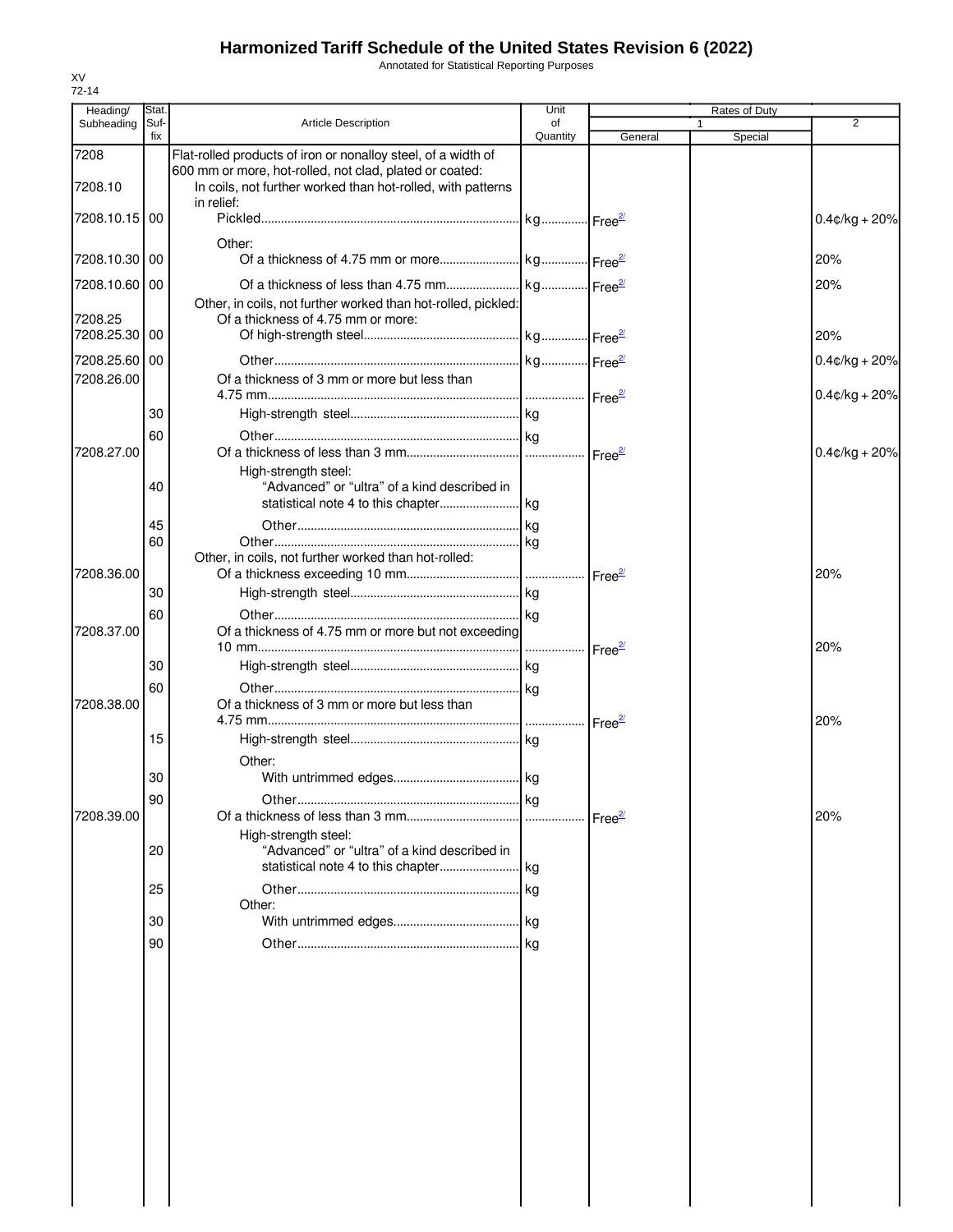Annotated for Statistical Reporting Purposes

| Heading/      | Stat.       |                                                                                                                                                 | Unit               |         | Rates of Duty           |                  |
|---------------|-------------|-------------------------------------------------------------------------------------------------------------------------------------------------|--------------------|---------|-------------------------|------------------|
| Subheading    | Suf-<br>fix | <b>Article Description</b>                                                                                                                      | of<br>Quantity     | General | $\mathbf{1}$<br>Special | 2                |
| 7208 (con.)   |             | Flat-rolled products of iron or nonalloy steel, of a width of                                                                                   |                    |         |                         |                  |
| 7208.40       |             | 600 mm or more, hot-rolled, not clad, plated or coated: (con.)<br>Not in coils, not further worked than hot-rolled, with patterns<br>in relief: |                    |         |                         |                  |
| 7208.40.30    |             |                                                                                                                                                 |                    |         |                         | 20%              |
|               | 30          |                                                                                                                                                 |                    |         |                         |                  |
|               | 60          |                                                                                                                                                 |                    |         |                         |                  |
| 7208.40.60    |             |                                                                                                                                                 | Free <sup>2/</sup> |         |                         | 20%              |
|               | 30          |                                                                                                                                                 |                    |         |                         |                  |
|               | 60          |                                                                                                                                                 |                    |         |                         |                  |
| 7208.51.00    |             | Other, not in coils, not further worked than hot-rolled:                                                                                        |                    |         |                         | 20%              |
|               | 30          |                                                                                                                                                 |                    |         |                         |                  |
|               |             | Other:                                                                                                                                          |                    |         |                         |                  |
|               | 45          |                                                                                                                                                 |                    |         |                         |                  |
|               | 60          |                                                                                                                                                 |                    |         |                         |                  |
| 7208.52.00    | 00          | Of a thickness of 4.75 mm or more but not exceeding                                                                                             |                    |         |                         | 20%              |
| 7208.53.00 00 |             | Of a thickness of 3 mm or more but less than                                                                                                    |                    |         |                         |                  |
|               |             |                                                                                                                                                 |                    |         |                         | 20%              |
| 7208.54.00 00 |             |                                                                                                                                                 |                    |         |                         | 20%              |
| 7208.90.00 00 |             |                                                                                                                                                 |                    |         |                         | 20%              |
| 7209          |             | Flat-rolled products of iron or nonalloy steel, of a width of<br>600 mm or more, cold-rolled (cold-reduced), not clad, plated<br>or coated:     |                    |         |                         |                  |
| 7209.15.00    | 00          | In coils, not further worked than cold-rolled (cold-reduced):                                                                                   |                    |         |                         | $0.4¢/kg + 20%$  |
| 7209.16.00    |             | Of a thickness exceeding 1 mm but less than 3 mm  Free <sup>27</sup>                                                                            |                    |         |                         | $0.4$ ¢/kg + 20% |
|               |             | Of high-strength steel:<br>Annealed:                                                                                                            |                    |         |                         |                  |
|               | 40          | "Advanced" or "ultra" of a kind described<br>in statistical note 4 to this chapter kg                                                           |                    |         |                         |                  |
|               | 45          |                                                                                                                                                 |                    |         |                         |                  |
|               | 60          |                                                                                                                                                 |                    |         |                         |                  |
|               |             | Other:                                                                                                                                          |                    |         |                         |                  |
|               | 70          |                                                                                                                                                 |                    |         |                         |                  |
|               | 91          |                                                                                                                                                 | ka                 |         |                         |                  |
|               |             |                                                                                                                                                 |                    |         |                         |                  |
|               |             |                                                                                                                                                 |                    |         |                         |                  |
|               |             |                                                                                                                                                 |                    |         |                         |                  |
|               |             |                                                                                                                                                 |                    |         |                         |                  |
|               |             |                                                                                                                                                 |                    |         |                         |                  |
|               |             |                                                                                                                                                 |                    |         |                         |                  |
|               |             |                                                                                                                                                 |                    |         |                         |                  |
|               |             |                                                                                                                                                 |                    |         |                         |                  |
|               |             |                                                                                                                                                 |                    |         |                         |                  |
|               |             |                                                                                                                                                 |                    |         |                         |                  |
|               |             |                                                                                                                                                 |                    |         |                         |                  |
|               |             |                                                                                                                                                 |                    |         |                         |                  |
|               |             |                                                                                                                                                 |                    |         |                         |                  |
|               |             |                                                                                                                                                 |                    |         |                         |                  |
|               |             |                                                                                                                                                 |                    |         |                         |                  |
|               |             |                                                                                                                                                 |                    |         |                         |                  |
|               |             |                                                                                                                                                 |                    |         |                         |                  |
|               |             |                                                                                                                                                 |                    |         |                         |                  |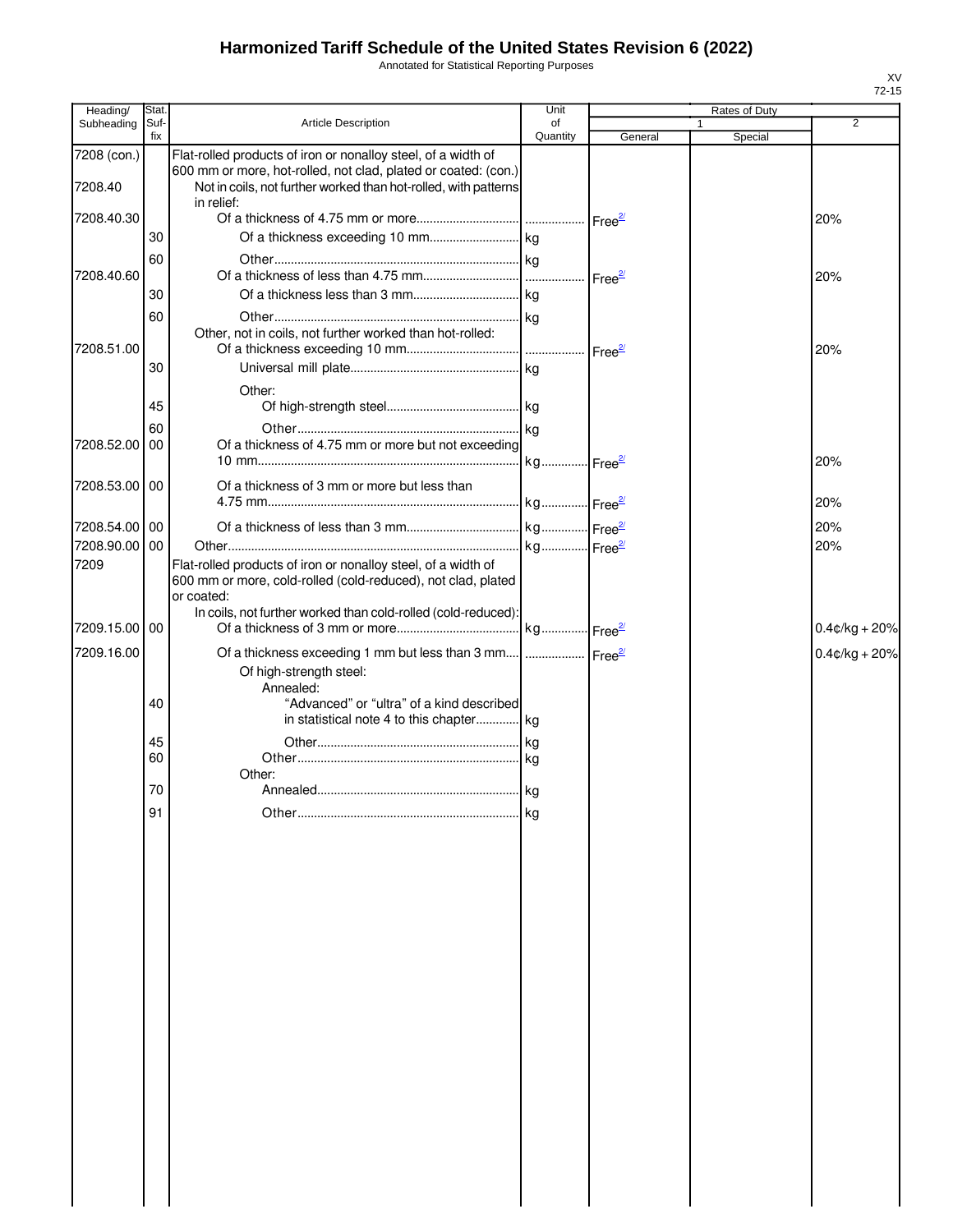Annotated for Statistical Reporting Purposes

| Heading/              | Stat.       |                                                                                                                                                                                                                     | Unit           |                    | Rates of Duty          |                  |
|-----------------------|-------------|---------------------------------------------------------------------------------------------------------------------------------------------------------------------------------------------------------------------|----------------|--------------------|------------------------|------------------|
| Subheading            | Suf-<br>fix | <b>Article Description</b>                                                                                                                                                                                          | of<br>Quantity | General            | $\mathbf 1$<br>Special | $\overline{2}$   |
| 7209 (con.)           |             | Flat-rolled products of iron or nonalloy steel, of a width of<br>600 mm or more, cold-rolled (cold-reduced), not clad, plated<br>or coated: (con.)<br>In coils, not further worked than cold-rolled (cold-reduced): |                |                    |                        |                  |
| 7209.17.00            |             | (con.)<br>Of a thickness of 0.5 mm or more but not exceeding                                                                                                                                                        |                |                    |                        | $0.4$ ¢/kg + 20% |
|                       |             | Of high-strength steel:<br>Annealed:                                                                                                                                                                                |                |                    |                        |                  |
|                       | 40          | "Advanced" or "ultra" of a kind described<br>in statistical note 4 to this chapter kg                                                                                                                               |                |                    |                        |                  |
|                       | 45<br>60    | Other:                                                                                                                                                                                                              |                |                    |                        |                  |
|                       | 70          |                                                                                                                                                                                                                     |                |                    |                        |                  |
|                       | 91          |                                                                                                                                                                                                                     |                |                    |                        |                  |
| 7209.18<br>7209.18.15 |             | Of a thickness of less than 0.5 mm:                                                                                                                                                                                 |                |                    |                        | $0.4$ ¢/kg + 20% |
|                       | 30          |                                                                                                                                                                                                                     |                |                    |                        |                  |
| 7209.18.25            | 60          | Other:<br>Of a thickness of less than 0.361 mm                                                                                                                                                                      |                |                    |                        |                  |
|                       |             |                                                                                                                                                                                                                     |                |                    |                        | 20%              |
|                       | 20          |                                                                                                                                                                                                                     |                |                    |                        |                  |
| 7209.18.60            | 85          |                                                                                                                                                                                                                     |                |                    |                        | $0.4$ ¢/kg + 20% |
|                       | 20          |                                                                                                                                                                                                                     |                | Free <sup>2/</sup> |                        |                  |
|                       | 90          |                                                                                                                                                                                                                     |                |                    |                        |                  |
|                       |             | Not in coils, not further worked than cold-rolled<br>(cold-reduced):                                                                                                                                                |                |                    |                        |                  |
| 7209.25.00 00         |             |                                                                                                                                                                                                                     |                |                    |                        | $0.4$ ¢/kg + 20% |
| 7209.26.00 00         |             | Of a thickness exceeding 1 mm but less than 3 mm kg Free <sup>21</sup>                                                                                                                                              |                |                    |                        | $0.4$ ¢/kg + 20% |
| 7209.27.00 00         |             | Of a thickness of 0.5 mm or more but not exceeding                                                                                                                                                                  |                |                    |                        | $0.4$ ¢/kg + 20% |
| 7209.28.00 00         |             |                                                                                                                                                                                                                     |                |                    |                        | $0.4$ ¢/kg + 20% |
| 7209.90.00 00         |             |                                                                                                                                                                                                                     |                |                    |                        | $0.4$ ¢/kg + 20% |
|                       |             |                                                                                                                                                                                                                     |                |                    |                        |                  |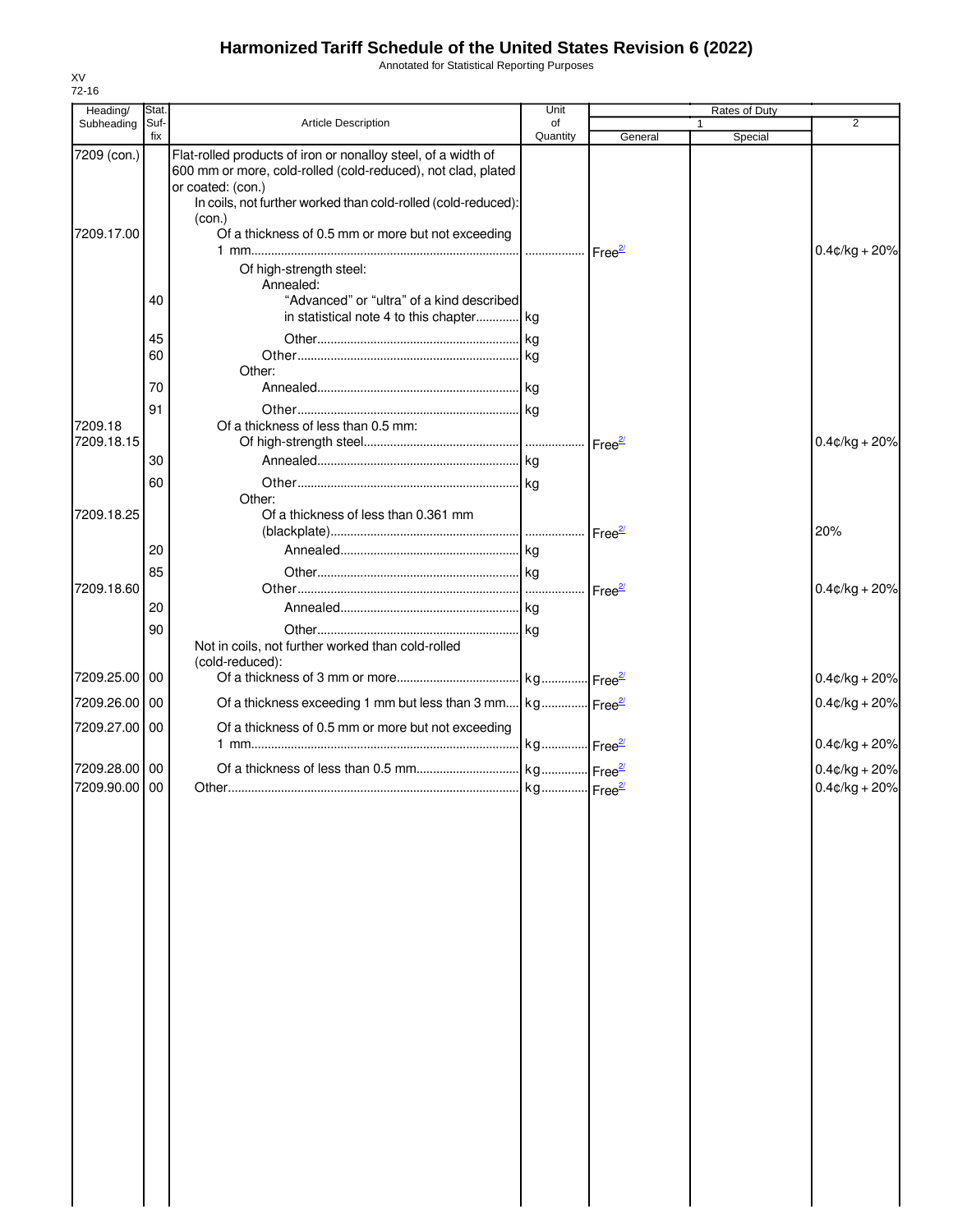Annotated for Statistical Reporting Purposes

| Heading/                 | <b>Stat</b> |                                                                                                                                        | Unit           |         | Rates of Duty |                  |
|--------------------------|-------------|----------------------------------------------------------------------------------------------------------------------------------------|----------------|---------|---------------|------------------|
| Subheading               | Suf-<br>fix | <b>Article Description</b>                                                                                                             | of<br>Quantity | General | 1<br>Special  | $\overline{2}$   |
| 7210                     |             | Flat-rolled products of iron or nonalloy steel, of a width of<br>600 mm or more, clad, plated or coated:<br>Plated or coated with tin: |                |         |               |                  |
| 7210.11.00 00            |             |                                                                                                                                        |                |         |               | 6%               |
| 7210.12.00 00            |             |                                                                                                                                        |                |         |               | 6%               |
| 7210.20.00 00            |             | Plated or coated with lead, including terne-plate kg Free <sup>3/</sup>                                                                |                |         |               | 6%               |
| 7210.30.00               |             |                                                                                                                                        |                |         |               | 21.5%            |
|                          | 30          |                                                                                                                                        |                |         |               |                  |
| 7210.41.00 00            | 60          | Otherwise plated or coated with zinc:                                                                                                  |                |         |               |                  |
|                          |             |                                                                                                                                        |                |         |               | 21.5%            |
| 7210.49.00               | 40          | Of high-strength steel:<br>"Advanced" or "ultra" of a kind described in                                                                |                |         |               | 21.5%            |
|                          | 45          |                                                                                                                                        |                |         |               |                  |
|                          |             | Other:                                                                                                                                 |                |         |               |                  |
|                          | 91          |                                                                                                                                        |                |         |               |                  |
| 7210.50.00               | 95          | Plated or coated with chromium oxides or with chromium                                                                                 |                |         |               | 45%              |
|                          | 20          |                                                                                                                                        |                |         |               |                  |
|                          | 90          |                                                                                                                                        |                |         |               |                  |
| 7210.61.00               | 00          | Plated or coated with aluminum:<br>Plated or coated with aluminum-zinc alloys kg Free <sup>21</sup>                                    |                |         |               | 21.5%            |
| 7210.69.00 00            |             |                                                                                                                                        |                |         |               | 21.5%            |
| 7210.70                  |             | Painted, varnished or coated with plastics:                                                                                            |                |         |               |                  |
| 7210.70.30 00            |             | Not coated or plated with metal and not clad kg Free <sup>21</sup>                                                                     |                |         |               | $0.4$ ¢/kg + 20% |
| 7210.70.60               |             |                                                                                                                                        |                |         |               | 21.5%            |
|                          | 30          | Zinc coated or plated:                                                                                                                 |                |         |               |                  |
|                          | 60          |                                                                                                                                        |                |         |               |                  |
|                          | 90          |                                                                                                                                        |                |         |               |                  |
| 7210.90<br>7210.90.10 00 |             | Other:<br>Clad.                                                                                                                        |                |         |               | 30%              |
|                          |             |                                                                                                                                        |                |         |               |                  |
| 7210.90.60 00            |             | Other:<br>Electrolytically coated or plated with base metal kg Free <sup>21</sup>                                                      |                |         |               | 45%              |
| 7210.90.90 00            |             |                                                                                                                                        |                |         |               | 21.5%            |
|                          |             |                                                                                                                                        |                |         |               |                  |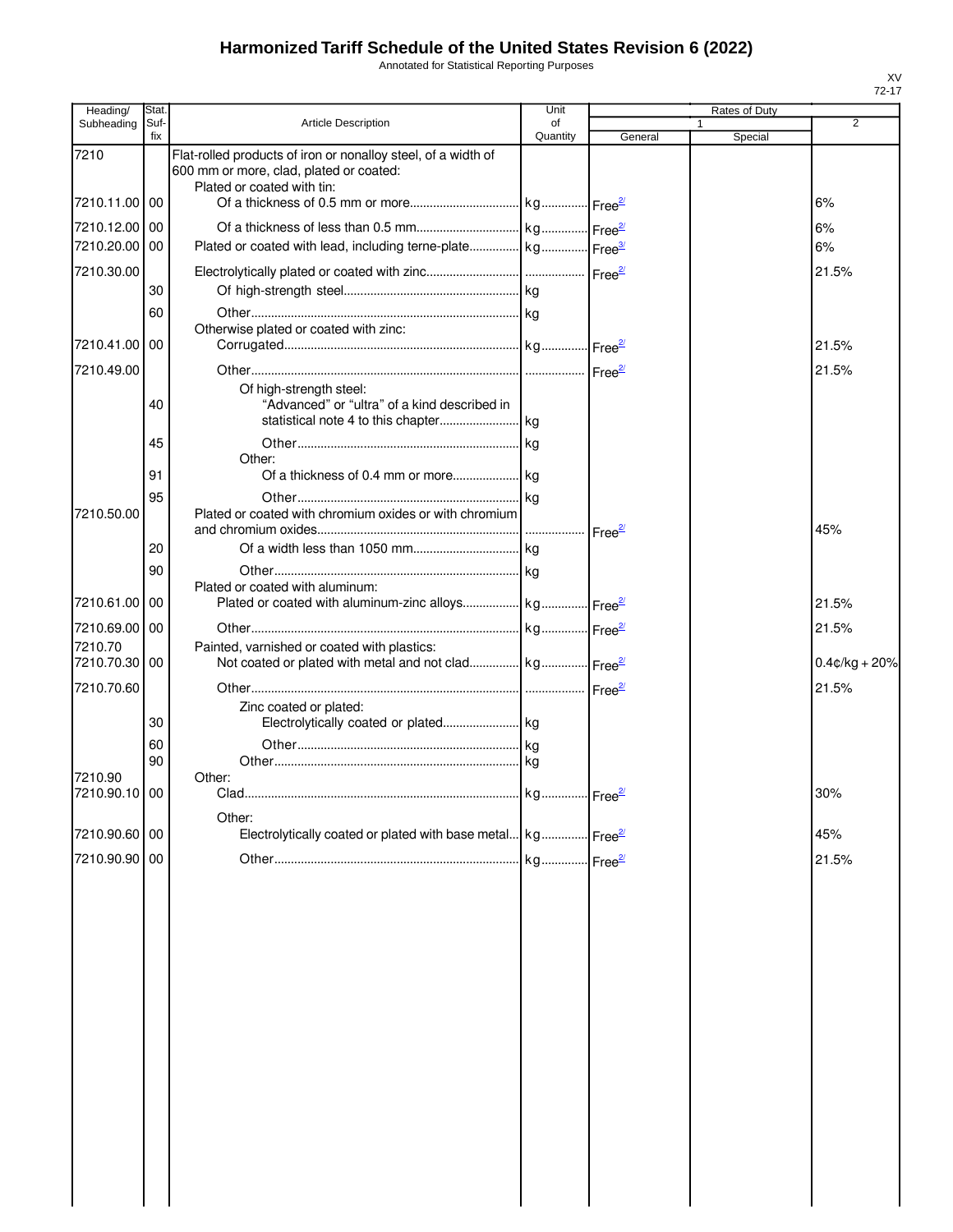Annotated for Statistical Reporting Purposes

| Heading/      | Stat.       |                                                                                                                | Unit           |         | Rates of Duty |                  |
|---------------|-------------|----------------------------------------------------------------------------------------------------------------|----------------|---------|---------------|------------------|
| Subheading    | Suf-<br>fix | Article Description                                                                                            | of<br>Quantity | General | Special       | $\overline{2}$   |
| 7211          |             | Flat-rolled products of iron or nonalloy steel, of a width of less<br>than 600 mm, not clad, plated or coated: |                |         |               |                  |
| 7211.13.00 00 |             | Not further worked than hot-rolled:                                                                            |                |         |               | 20%              |
| 7211.14.00    |             |                                                                                                                |                |         |               | 20%              |
|               | 30          |                                                                                                                |                |         |               |                  |
|               |             | Other:                                                                                                         |                |         |               |                  |
|               | 45          |                                                                                                                |                |         |               |                  |
|               | 90          |                                                                                                                |                |         |               |                  |
| 7211.19       |             | Other:<br>Of a width of less than 300 mm:                                                                      |                |         |               |                  |
| 7211.19.15 00 |             |                                                                                                                |                |         |               | 25%              |
| 7211.19.20 00 |             | Other:<br>Of a thickness exceeding 1.25 mm kg Free <sup>21</sup>                                               |                |         |               | 25%              |
|               |             |                                                                                                                |                |         |               |                  |
| 7211.19.30 00 |             | Other:                                                                                                         |                |         |               | 25%              |
| 7211.19.45 00 |             |                                                                                                                |                |         |               | 20%              |
|               |             | Other:                                                                                                         |                |         |               |                  |
| 7211.19.60 00 |             |                                                                                                                |                |         |               | $0.4$ ¢/kg + 20% |
| 7211.19.75    |             |                                                                                                                |                |         |               | 20%              |
|               |             | In coils:                                                                                                      |                |         |               |                  |
|               | 30          | With untrimmed edges kg                                                                                        |                |         |               |                  |
|               | 60<br>90    |                                                                                                                |                |         |               |                  |
|               |             |                                                                                                                |                |         |               |                  |
|               |             |                                                                                                                |                |         |               |                  |
|               |             |                                                                                                                |                |         |               |                  |
|               |             |                                                                                                                |                |         |               |                  |
|               |             |                                                                                                                |                |         |               |                  |
|               |             |                                                                                                                |                |         |               |                  |
|               |             |                                                                                                                |                |         |               |                  |
|               |             |                                                                                                                |                |         |               |                  |
|               |             |                                                                                                                |                |         |               |                  |
|               |             |                                                                                                                |                |         |               |                  |
|               |             |                                                                                                                |                |         |               |                  |
|               |             |                                                                                                                |                |         |               |                  |
|               |             |                                                                                                                |                |         |               |                  |
|               |             |                                                                                                                |                |         |               |                  |
|               |             |                                                                                                                |                |         |               |                  |
|               |             |                                                                                                                |                |         |               |                  |
|               |             |                                                                                                                |                |         |               |                  |
|               |             |                                                                                                                |                |         |               |                  |
|               |             |                                                                                                                |                |         |               |                  |
|               |             |                                                                                                                |                |         |               |                  |
|               |             |                                                                                                                |                |         |               |                  |
|               |             |                                                                                                                |                |         |               |                  |
|               |             |                                                                                                                |                |         |               |                  |
|               |             |                                                                                                                |                |         |               |                  |
|               |             |                                                                                                                |                |         |               |                  |
|               |             |                                                                                                                |                |         |               |                  |
|               |             |                                                                                                                |                |         |               |                  |
|               |             |                                                                                                                |                |         |               |                  |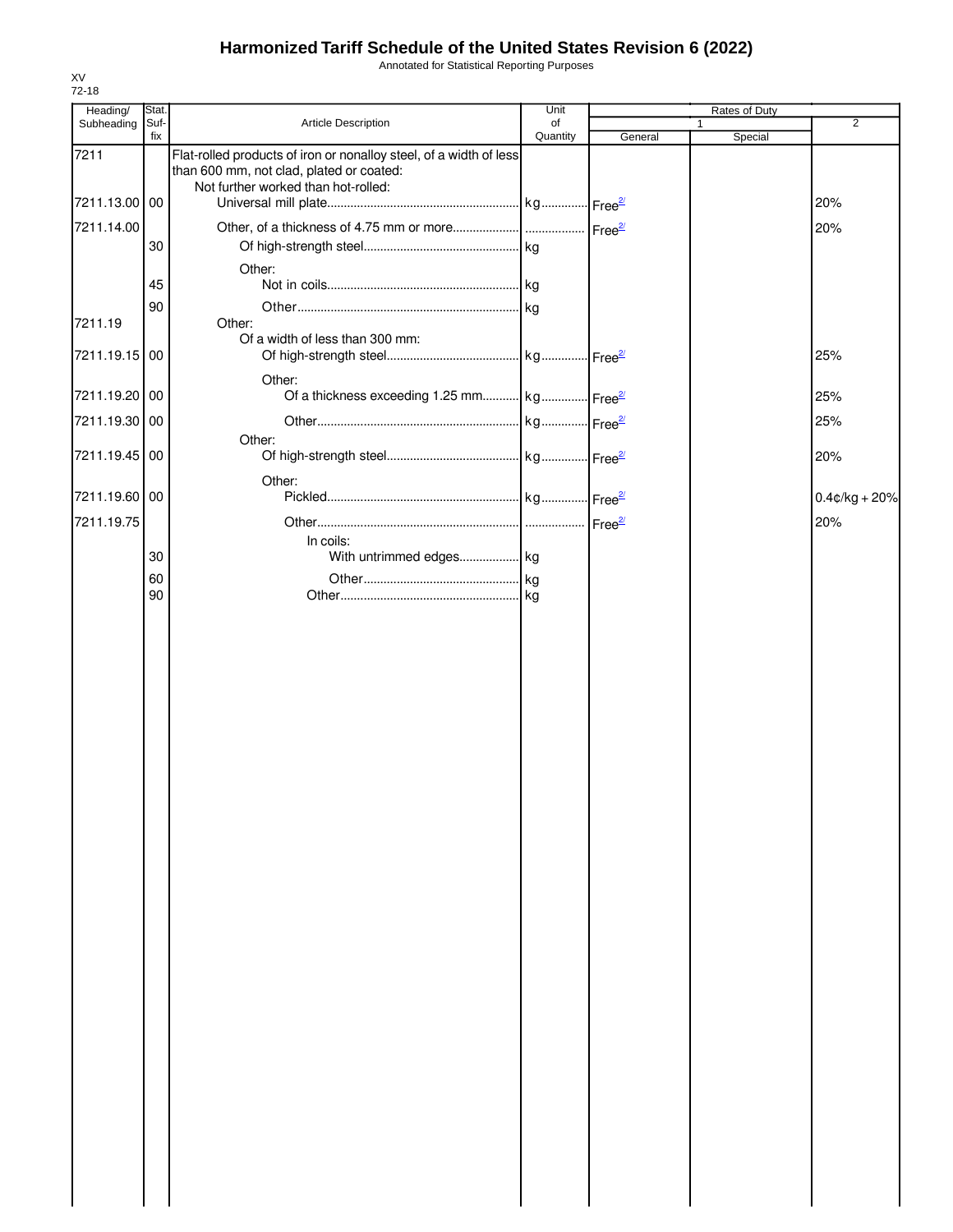Annotated for Statistical Reporting Purposes

| Heading/                    | <b>Stat</b> |                                                                                                                                                                              | Unit           |         | Rates of Duty |                         |
|-----------------------------|-------------|------------------------------------------------------------------------------------------------------------------------------------------------------------------------------|----------------|---------|---------------|-------------------------|
| Subheading                  | Suf-<br>fix | <b>Article Description</b>                                                                                                                                                   | of<br>Quantity | General | Special       | 2                       |
| 7211 (con.)                 |             | Flat-rolled products of iron or nonalloy steel, of a width of less<br>than 600 mm, not clad, plated or coated: (con.)<br>Not further worked than cold-rolled (cold-reduced): |                |         |               |                         |
| 7211.23                     |             | Containing by weight less than 0.25 percent of carbon:<br>Of a width of less than 300 mm:<br>Of a thickness exceeding 1.25 mm:                                               |                |         |               |                         |
| 7211.23.15   00             |             |                                                                                                                                                                              |                |         |               | 25%                     |
| 7211.23.20 00               |             |                                                                                                                                                                              |                |         |               | 25%                     |
| 7211.23.30 00               |             | Of a thickness exceeding 0.25 mm but not                                                                                                                                     |                |         |               | 25%                     |
| 7211.23.45 00<br>7211.23.60 |             | Of a thickness not exceeding 0.25 mm kg Free <sup>27</sup>                                                                                                                   |                |         |               | 25%<br>$0.4$ ¢/kg + 20% |
|                             | 30          |                                                                                                                                                                              |                |         |               |                         |
|                             | 60          | Of a thickness exceeding 0.25 mm but not                                                                                                                                     |                |         |               |                         |
| 7211.29                     | 90          | Of a thickness not exceeding 0.25 mm: kg<br>Other:                                                                                                                           |                |         |               |                         |
| 7211.29.20                  |             | Of a width of less than 300 mm:                                                                                                                                              |                |         |               | 25%                     |
|                             | 30          | Of a width less than 51 mm, in coils kg                                                                                                                                      |                |         |               |                         |
|                             | 90          |                                                                                                                                                                              |                |         |               | 25%                     |
| 7211.29.45 00<br>7211.29.60 |             |                                                                                                                                                                              |                |         |               | $0.4$ ¢/kg + 20%        |
|                             | 30          |                                                                                                                                                                              |                |         |               |                         |
|                             | 80          |                                                                                                                                                                              |                |         |               |                         |
| 7211.90.00 00<br>7212       |             | Flat-rolled products of iron or nonalloy steel, of a width of less                                                                                                           |                |         |               | 20%                     |
| 7212.10.00 00               |             | than 600 mm, clad, plated or coated:                                                                                                                                         |                |         |               | 6%                      |
| 7212.20.00 00               |             |                                                                                                                                                                              |                |         |               | 21.5%                   |
| 7212.30                     |             | Otherwise plated or coated with zinc:<br>Of a width of less than 300 mm:                                                                                                     |                |         |               |                         |
| 7212.30.10                  |             |                                                                                                                                                                              |                |         |               | 25%                     |
|                             | 30<br>90    | Of a width less than 51 mm, in coils kg                                                                                                                                      |                |         |               |                         |
| 7212.30.30 00               |             |                                                                                                                                                                              |                |         |               | 25%                     |
| 7212.30.50 00               |             |                                                                                                                                                                              |                |         |               | 21.5%                   |
| 7212.40<br>7212.40.10 00    |             | Painted, varnished or coated with plastics:                                                                                                                                  |                |         |               | 25%                     |
| 7212.40.50 00               |             |                                                                                                                                                                              |                |         |               | $0.4$ ¢/kg + 20%        |
| 7212.50.00 00               |             |                                                                                                                                                                              |                |         |               | 21.5%                   |
| 7212.60.00 00               |             |                                                                                                                                                                              |                |         |               | 30%                     |
|                             |             |                                                                                                                                                                              |                |         |               |                         |
|                             |             |                                                                                                                                                                              |                |         |               |                         |
|                             |             |                                                                                                                                                                              |                |         |               |                         |
|                             |             |                                                                                                                                                                              |                |         |               |                         |
|                             |             |                                                                                                                                                                              |                |         |               |                         |
|                             |             |                                                                                                                                                                              |                |         |               |                         |
|                             |             |                                                                                                                                                                              |                |         |               |                         |
|                             |             |                                                                                                                                                                              |                |         |               |                         |
|                             |             |                                                                                                                                                                              |                |         |               |                         |
|                             |             |                                                                                                                                                                              |                |         |               |                         |
|                             |             |                                                                                                                                                                              |                |         |               |                         |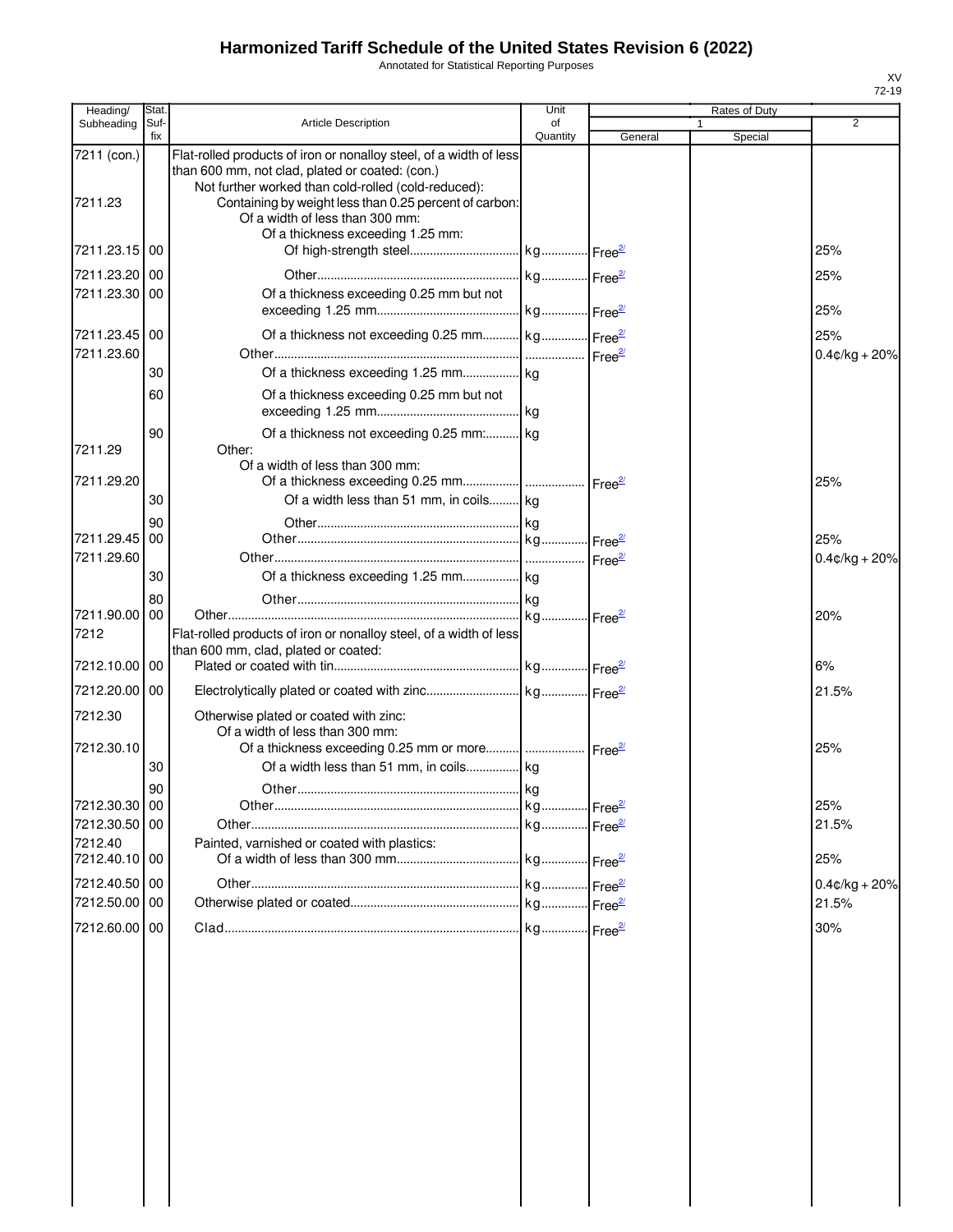Annotated for Statistical Reporting Purposes

| Heading/   | Stat.       |                                                                                       | Unit           |         | <b>Rates of Duty</b> |                |
|------------|-------------|---------------------------------------------------------------------------------------|----------------|---------|----------------------|----------------|
| Subheading | Suf-<br>fix | Article Description                                                                   | of<br>Quantity | General | 1<br>Special         | $\overline{2}$ |
| 7213       |             | Bars and rods, hot-rolled, in irregularly wound coils, of iron or                     |                |         |                      |                |
| 7213.10.00 | 00          | nonalloy steel:                                                                       |                |         |                      | 20%            |
| 7213.20.00 |             |                                                                                       |                |         |                      |                |
|            | 10          | Containing by weight 0.1 percent or more of lead kg                                   |                |         |                      | 5.5%           |
|            | 80          |                                                                                       |                |         |                      |                |
|            |             | Other:                                                                                |                |         |                      |                |
| 7213.91    |             | Of circular cross section measuring less than 14 mm                                   |                |         |                      |                |
| 7213.91.30 |             | in diameter:<br>Not tempered, not treated and not partly                              |                |         |                      |                |
|            |             |                                                                                       |                |         |                      | 5.5%           |
|            | 11          | Tire cord-quality steel wire rod of a kind<br>described in statistical note 5 to this |                |         |                      |                |
|            | 15          | Of Cold Heading Quality (CHQ) steel of a kind                                         |                |         |                      |                |
|            |             | described in statistical note 6 to this                                               |                |         |                      |                |
|            | 20          | Of welding quality wire rods of a kind                                                |                |         |                      |                |
|            |             | described in statistical note 7 to this                                               |                |         |                      |                |
|            |             |                                                                                       |                |         |                      |                |
|            | 93          | Other:                                                                                |                |         |                      |                |
| 7213.91.45 | 00          | Containing by weight 0.6 percent or more of                                           |                |         |                      | 5.5%           |
| 7213.91.60 | 00          |                                                                                       |                |         |                      | 6%             |
| 7213.99.00 |             |                                                                                       |                |         |                      | 5.5%           |
|            |             | Of circular cross section:                                                            |                |         |                      |                |
|            | 30          | With a diameter of 14 mm or more but less                                             |                |         |                      |                |
|            | 60          |                                                                                       |                |         |                      |                |
|            | 90          |                                                                                       |                |         |                      |                |
|            |             |                                                                                       |                |         |                      |                |
|            |             |                                                                                       |                |         |                      |                |
|            |             |                                                                                       |                |         |                      |                |
|            |             |                                                                                       |                |         |                      |                |
|            |             |                                                                                       |                |         |                      |                |
|            |             |                                                                                       |                |         |                      |                |
|            |             |                                                                                       |                |         |                      |                |
|            |             |                                                                                       |                |         |                      |                |
|            |             |                                                                                       |                |         |                      |                |
|            |             |                                                                                       |                |         |                      |                |
|            |             |                                                                                       |                |         |                      |                |
|            |             |                                                                                       |                |         |                      |                |
|            |             |                                                                                       |                |         |                      |                |
|            |             |                                                                                       |                |         |                      |                |
|            |             |                                                                                       |                |         |                      |                |
|            |             |                                                                                       |                |         |                      |                |
|            |             |                                                                                       |                |         |                      |                |
|            |             |                                                                                       |                |         |                      |                |
|            |             |                                                                                       |                |         |                      |                |
|            |             |                                                                                       |                |         |                      |                |
|            |             |                                                                                       |                |         |                      |                |
|            |             |                                                                                       |                |         |                      |                |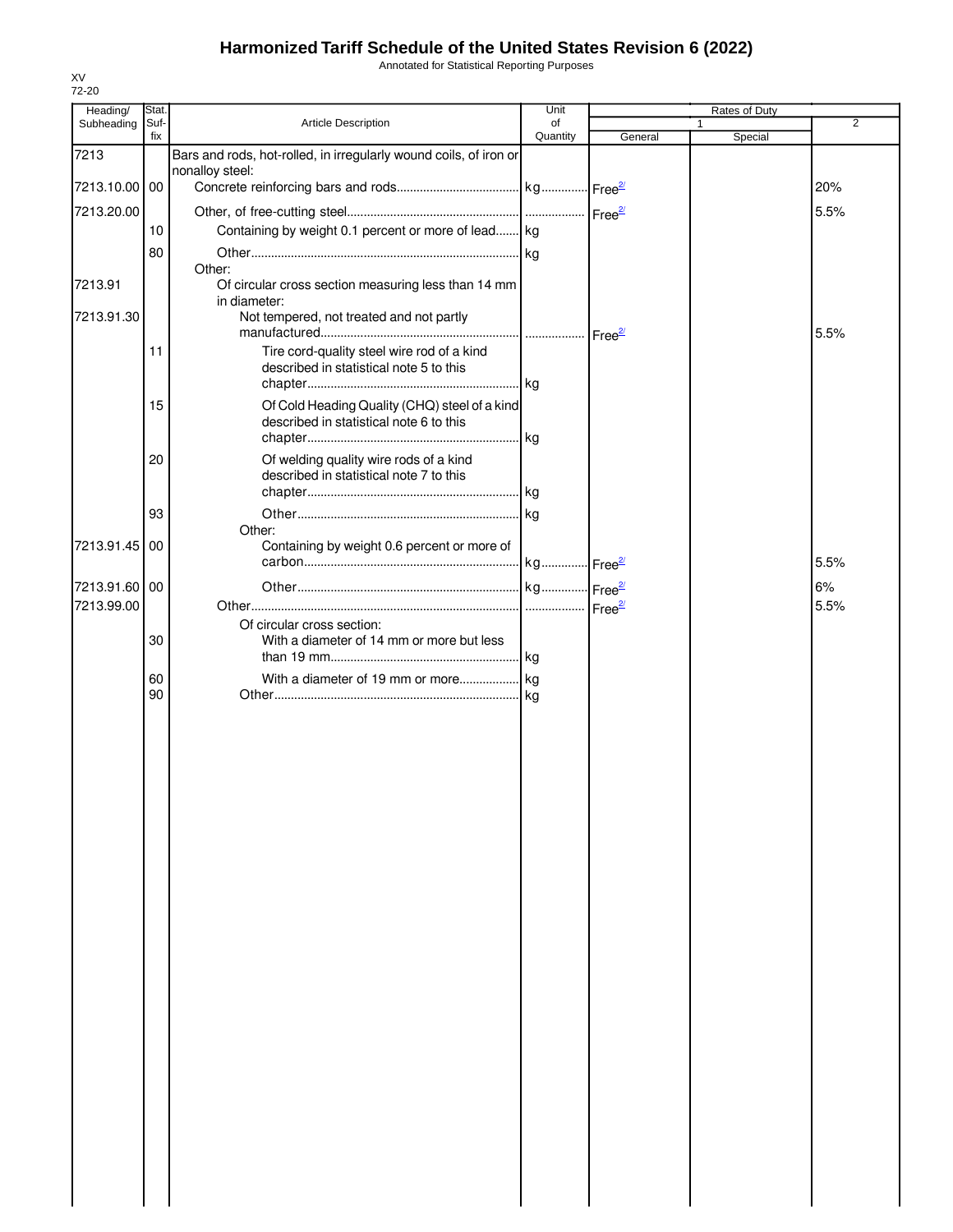Annotated for Statistical Reporting Purposes

| Heading/      | <b>Stat</b> |                                                                                                                                                                                   | Unit           |         | Rates of Duty |     |
|---------------|-------------|-----------------------------------------------------------------------------------------------------------------------------------------------------------------------------------|----------------|---------|---------------|-----|
| Subheading    | Suf-<br>fix | <b>Article Description</b>                                                                                                                                                        | of<br>Quantity | General | Special       | 2   |
| 7214          |             | Other bars and rods of iron or nonalloy steel, not further worked<br>than forged, hot-rolled, hot-drawn or hot-extruded, but including<br>those twisted after rolling:            |                |         |               |     |
| 7214.10.00 00 |             |                                                                                                                                                                                   |                |         |               | 20% |
| 7214.20.00 00 |             |                                                                                                                                                                                   |                |         |               | 20% |
| 7214.30.00    |             |                                                                                                                                                                                   |                |         |               | 20% |
|               | 10          | Containing by weight 0.1 percent or more of lead kg                                                                                                                               |                |         |               |     |
|               | 80          |                                                                                                                                                                                   |                |         |               |     |
|               |             | Other:                                                                                                                                                                            |                |         |               |     |
| 7214.91.00    | 16          | Of rectangular (other than square) cross-section    Free <sup>21</sup><br>Containing by weight less than 0.25 percent of<br>carbon:<br>With a maximum cross section less than 152 |                |         |               | 20% |
|               |             |                                                                                                                                                                                   |                |         |               |     |
|               | 20          | With a maximum cross section of 152 mm or                                                                                                                                         |                |         |               |     |
|               | 60          | Containing by weight 0.25 percent or more but less                                                                                                                                |                |         |               |     |
|               | 90          | Containing by weight 0.6 percent or more of                                                                                                                                       |                |         |               |     |
| 7214.99.00    |             |                                                                                                                                                                                   |                |         |               | 20% |
|               | 16          | Rounds:<br>Containing by weight less than 0.25 percent<br>of carbon:<br>With a diameter less than 76 mm kg                                                                        |                |         |               |     |
|               | 21          | With a diameter of 76 mm or more but not                                                                                                                                          |                |         |               |     |
|               |             |                                                                                                                                                                                   |                |         |               |     |
|               | 26<br>31    | With a diameter exceeding 152 mm kg<br>Containing by weight 0.25 percent or more but<br>less than 0.6 percent of carbon:<br>With a diameter less than 76 mm kg                    |                |         |               |     |
|               | 36          | With a diameter of 76 mm or more but not                                                                                                                                          |                |         |               |     |
|               | 40          | With a diameter exceeding 152 mm kg                                                                                                                                               |                |         |               |     |
|               | 45          | Containing by weight 0.6 percent or more of                                                                                                                                       |                |         |               |     |
|               | 60          | Other:<br>Containing by weight less than 0.25 percent                                                                                                                             |                |         |               |     |
|               | 75          | Containing by weight 0.25 percent or more but                                                                                                                                     |                |         |               |     |
|               |             |                                                                                                                                                                                   |                |         |               |     |
|               | 90          | Containing by weight 0.6 percent or more of                                                                                                                                       |                |         |               |     |
|               |             |                                                                                                                                                                                   |                |         |               |     |
|               |             |                                                                                                                                                                                   |                |         |               |     |
|               |             |                                                                                                                                                                                   |                |         |               |     |
|               |             |                                                                                                                                                                                   |                |         |               |     |
|               |             |                                                                                                                                                                                   |                |         |               |     |
|               |             |                                                                                                                                                                                   |                |         |               |     |
|               |             |                                                                                                                                                                                   |                |         |               |     |
|               |             |                                                                                                                                                                                   |                |         |               |     |
|               |             |                                                                                                                                                                                   |                |         |               |     |
|               |             |                                                                                                                                                                                   |                |         |               |     |
|               |             |                                                                                                                                                                                   |                |         |               |     |
|               |             |                                                                                                                                                                                   |                |         |               |     |
|               |             |                                                                                                                                                                                   |                |         |               |     |

 $\begin{array}{c} \hline \end{array}$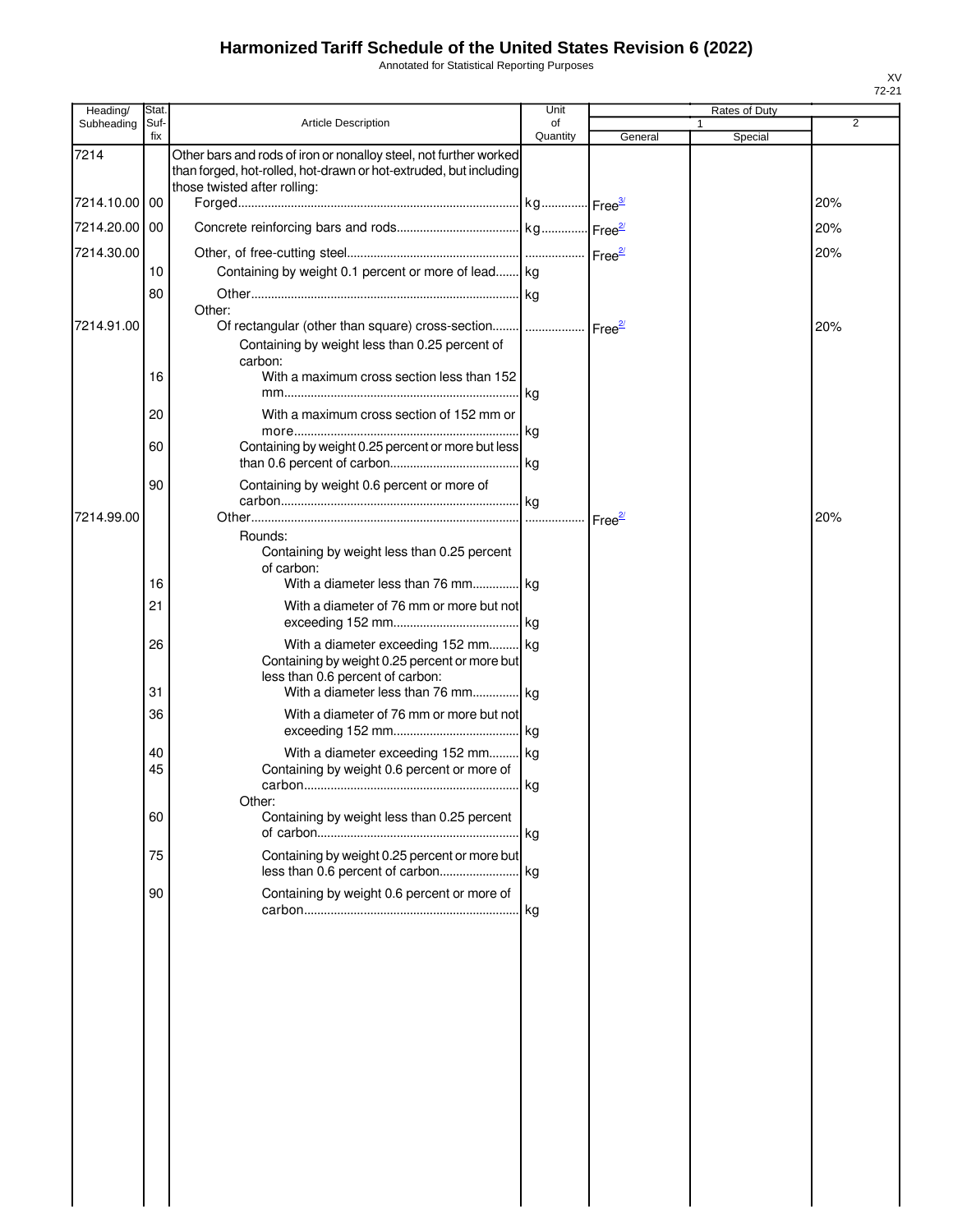Annotated for Statistical Reporting Purposes

| Heading/           | Stat.       |                                                                                                                                      | Unit               |                     | Rates of Duty |                  |
|--------------------|-------------|--------------------------------------------------------------------------------------------------------------------------------------|--------------------|---------------------|---------------|------------------|
| Subheading         | Suf-<br>fix | Article Description                                                                                                                  | of<br>Quantity     | General             | 1<br>Special  | $\overline{2}$   |
| 7215<br>7215.10.00 |             | Other bars and rods of iron or nonalloy steel:<br>Of free-cutting steel, not further worked than cold-formed                         | Free <sup>2/</sup> |                     |               | $0.3$ ¢/kg + 20% |
|                    | 10          | Containing by weight 0.1 percent or more of lead kg                                                                                  |                    |                     |               |                  |
|                    | 80          |                                                                                                                                      | kg                 |                     |               |                  |
| 7215.50.00         |             | Other, not further worked than cold-formed or                                                                                        |                    | Free $\frac{27}{2}$ |               | $0.3$ ¢/kg + 20% |
|                    | 16          | Containing by weight less than 0.25 percent of carbon:<br>With a diameter or cross section measuring less                            | kg                 |                     |               |                  |
|                    | 18          | With a diameter or cross section measuring 76<br>mm or more but not exceeding 228 mm                                                 | kg                 |                     |               |                  |
|                    | 20          | With a diameter or cross section exceeding 228                                                                                       |                    |                     |               |                  |
|                    | 61          | Containing by weight 0.25 percent or more but less<br>than 0.6 percent of carbon:<br>With a diameter or cross section measuring less | kg                 |                     |               |                  |
|                    |             |                                                                                                                                      | kg                 |                     |               |                  |
|                    | 63          | With a diameter or cross section measuring 76<br>mm or more but not exceeding 228 mm kg                                              |                    |                     |               |                  |
|                    | 65          | With a diameter or cross section exceeding 228                                                                                       | kg                 |                     |               |                  |
| 7215.90            | 90          | Containing by weight 0.6 percent or more of carbon kg<br>Other:                                                                      |                    |                     |               |                  |
| 7215.90.10         | 00          | Plated or coated with metal:                                                                                                         |                    |                     |               | $0.4$ ¢/kg + 20% |
| 7215.90.30 00      |             |                                                                                                                                      |                    |                     |               | $0.3$ ¢/kg + 20% |
| 7215.90.50 00      |             |                                                                                                                                      |                    |                     |               | $0.3$ ¢/kg + 20% |
|                    |             |                                                                                                                                      |                    |                     |               |                  |
|                    |             |                                                                                                                                      |                    |                     |               |                  |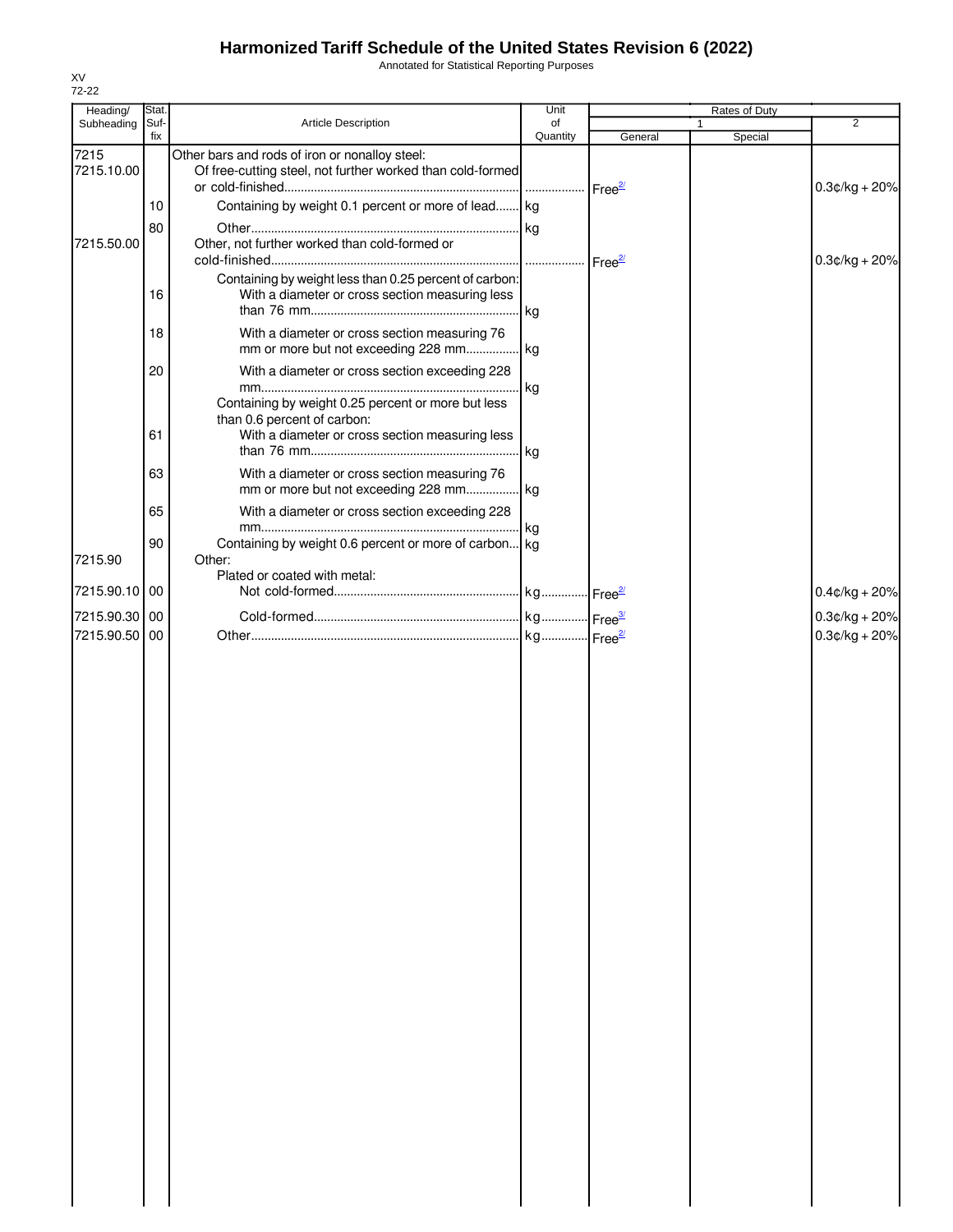Annotated for Statistical Reporting Purposes

| Heading/           | Stat.       |                                                                                                                   | Unit                  |                    | Rates of Duty |                |
|--------------------|-------------|-------------------------------------------------------------------------------------------------------------------|-----------------------|--------------------|---------------|----------------|
| Subheading         | Suf-<br>fix | <b>Article Description</b>                                                                                        | of<br>Quantity        | General            | Special       | $\overline{2}$ |
| 7216<br>7216.10.00 |             | Angles, shapes and sections of iron or nonalloy steel:<br>U, I or H sections, not further worked than hot-rolled, |                       |                    |               | 2%             |
|                    | 10          |                                                                                                                   | kg                    |                    |               |                |
|                    | 50          |                                                                                                                   | kg                    |                    |               |                |
|                    |             | L or T sections, not further worked than hot-rolled,<br>hot-drawn or extruded, of a height of less than 80 mm:    |                       |                    |               |                |
| 7216.21.00 00      |             |                                                                                                                   | kg Free <sup>2/</sup> |                    |               | 2%             |
| 7216.22.00 00      |             |                                                                                                                   | kg Free <sup>21</sup> |                    |               | 2%             |
|                    |             | U, I or H sections, not further worked than hot-rolled,<br>hot-drawn or extruded, of a height of 80 mm or more:   |                       |                    |               |                |
| 7216.31.00 00      |             |                                                                                                                   |                       |                    |               | 2%             |
| 7216.32.00 00      |             |                                                                                                                   |                       |                    |               | 2%             |
| 7216.33.00         |             |                                                                                                                   |                       |                    |               | 2%             |
|                    | 30          | Weighing not more than 11.3 kg per 30.5 cm, with<br>a web depth measuring 102 mm to 356 mm                        |                       |                    |               |                |
|                    | 60          | Weighing more than 11.3 kg but not more than<br>27.2 kg per 30.5 cm, with a web depth measuring                   | <b>kg</b>             |                    |               |                |
|                    | 90          |                                                                                                                   | kg                    |                    |               |                |
| 7216.40.00         |             | L or T sections, not further worked than hot-rolled,                                                              |                       |                    |               | 2%             |
|                    | 10          |                                                                                                                   | <b>kg</b>             |                    |               |                |
|                    | 50          |                                                                                                                   |                       |                    |               |                |
| 7216.50.00   00    |             | Other angles, shapes and sections, not further worked                                                             |                       |                    |               | 2%             |
|                    |             | Angles, shapes and sections, not further worked than<br>cold-formed or cold-finished:                             |                       |                    |               |                |
| 7216.61.00 00      |             |                                                                                                                   |                       |                    |               | 20%            |
| 7216.69.00 00      |             |                                                                                                                   |                       |                    |               | 20%            |
| 7216.91.00         |             | Other:<br>Cold-formed or cold-finished from flat-rolled                                                           |                       |                    |               |                |
|                    |             |                                                                                                                   |                       |                    |               | 20%            |
|                    | 10          | Drilled, notched, punched or cambered kg                                                                          |                       |                    |               |                |
|                    | 90          | Other.                                                                                                            | kg                    |                    |               |                |
| 7216.99.00         | 10          | Drilled, notched, punched or cambered kg                                                                          |                       | Free <sup>2/</sup> |               | 20%            |
|                    |             |                                                                                                                   |                       |                    |               |                |
|                    | 90          |                                                                                                                   | l ka                  |                    |               |                |
|                    |             |                                                                                                                   |                       |                    |               |                |
|                    |             |                                                                                                                   |                       |                    |               |                |
|                    |             |                                                                                                                   |                       |                    |               |                |
|                    |             |                                                                                                                   |                       |                    |               |                |
|                    |             |                                                                                                                   |                       |                    |               |                |
|                    |             |                                                                                                                   |                       |                    |               |                |
|                    |             |                                                                                                                   |                       |                    |               |                |
|                    |             |                                                                                                                   |                       |                    |               |                |
|                    |             |                                                                                                                   |                       |                    |               |                |
|                    |             |                                                                                                                   |                       |                    |               |                |
|                    |             |                                                                                                                   |                       |                    |               |                |
|                    |             |                                                                                                                   |                       |                    |               |                |
|                    |             |                                                                                                                   |                       |                    |               |                |
|                    |             |                                                                                                                   |                       |                    |               |                |
|                    |             |                                                                                                                   |                       |                    |               |                |
|                    |             |                                                                                                                   |                       |                    |               |                |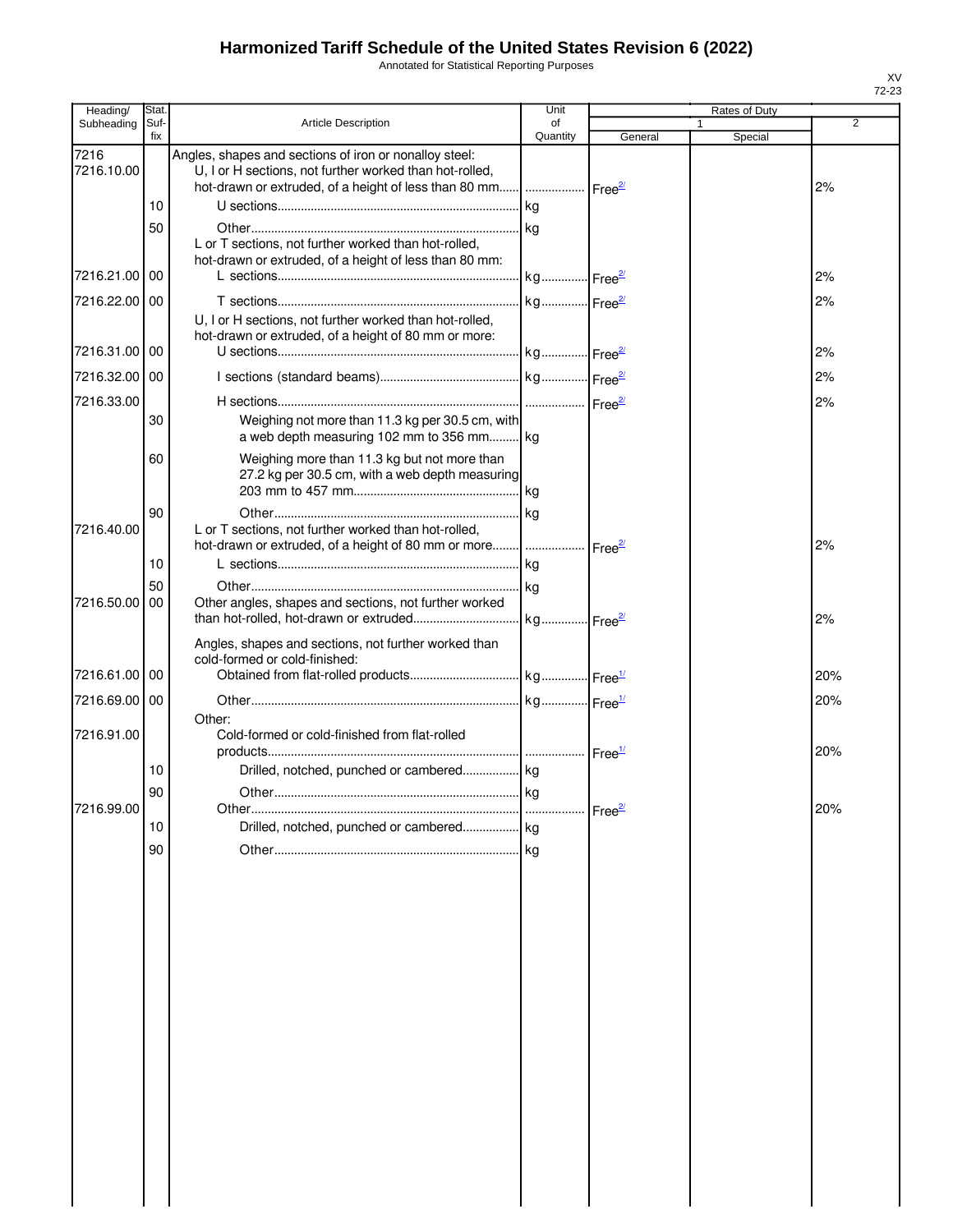Annotated for Statistical Reporting Purposes

| Heading/      | Stat.       |                                                                                                                        | Unit           |         | Rates of Duty |     |
|---------------|-------------|------------------------------------------------------------------------------------------------------------------------|----------------|---------|---------------|-----|
| Subheading    | Suf-<br>fix | <b>Article Description</b>                                                                                             | of<br>Quantity | General | 1<br>Special  | 2   |
| 7217          |             | Wire of iron or nonalloy steel:                                                                                        |                |         |               |     |
| 7217.10       |             | Not plated or coated, whether or not polished:<br>Containing by weight less than 0.25 percent of carbon:<br>Flat wire: |                |         |               |     |
| 7217.10.10    | 00          | Of a thickness not exceeding 0.25 mm kg Free <sup>21</sup>                                                             |                |         |               | 25% |
| 7217.10.20 00 |             | Of a thickness exceeding 0.25 mm but not                                                                               |                |         |               | 25% |
| 7217.10.30 00 |             | Round wire:                                                                                                            |                |         |               | 25% |
| 7217.10.40    |             |                                                                                                                        |                |         |               | 25% |
|               | 40          | Heat treated:<br>In coils weighing not more than 2                                                                     |                |         |               |     |
|               | 45          |                                                                                                                        |                |         |               |     |
| 7217.10.50    | 90          |                                                                                                                        |                |         |               | 7%  |
|               | 30          |                                                                                                                        |                |         |               |     |
|               | 90          |                                                                                                                        |                |         |               |     |
| 7217.10.60    | 00          |                                                                                                                        |                |         |               | 25% |
|               |             | Other:                                                                                                                 |                |         |               |     |
| 7217.10.70 00 |             |                                                                                                                        |                |         |               | 25% |
| 7217.10.80    |             |                                                                                                                        |                |         |               | 25% |
|               | 10          | Containing by weight 0.25 percent or more but<br>less than 0.6 percent of carbon:                                      |                |         |               |     |
|               | 20          |                                                                                                                        |                |         |               |     |
|               |             | Containing by weight 0.6 percent or more of<br>carbon:<br>Heat treated:                                                |                |         |               |     |
|               | 25          | With a diameter of less than 1.0                                                                                       |                |         |               |     |
|               | 30          | With a diameter of 1.0 mm or more but                                                                                  |                |         |               |     |
|               | 45          | With a diameter of 1.5 mm or more kg                                                                                   |                |         |               |     |
|               | 60          | Other:<br>With a diameter of less than 1.0                                                                             |                |         |               |     |
|               | 75          | With a diameter of 1.0 mm or more but                                                                                  |                |         |               |     |
|               | 90          | With a diameter of 1.5 mm or more kg                                                                                   |                |         |               |     |
| 7217.10.90    | 00          |                                                                                                                        |                |         |               | 25% |
|               |             |                                                                                                                        |                |         |               |     |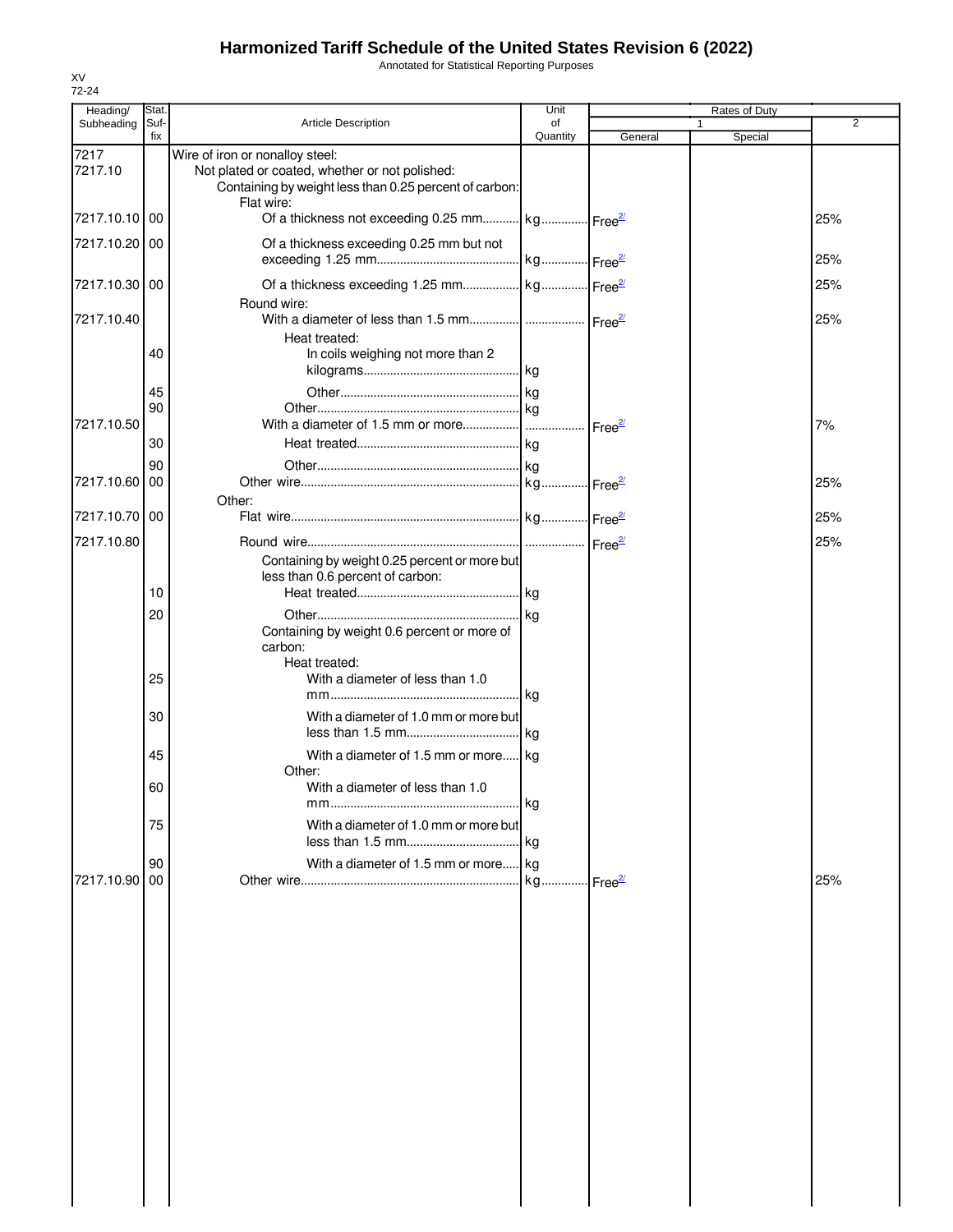Annotated for Statistical Reporting Purposes

| Heading/      | Stat.       |                                                                 | Unit           |         |              | Rates of Duty |     |
|---------------|-------------|-----------------------------------------------------------------|----------------|---------|--------------|---------------|-----|
| Subheading    | Suf-<br>fix | Article Description                                             | of<br>Quantity | General | $\mathbf{1}$ | Special       | 2   |
| 7217 (con.)   |             | Wire of iron or nonalloy steel: (con.)                          |                |         |              |               |     |
| 7217.20       |             | Plated or coated with zinc:                                     |                |         |              |               |     |
| 7217.20.15 00 |             |                                                                 |                |         |              |               | 26% |
|               |             | Round wire:                                                     |                |         |              |               |     |
| 7217.20.30    | 00          | With a diameter of 1.5 mm or more and containing                |                |         |              |               |     |
|               |             | by weight less than 0.25 percent of carbon kg Free <sup>2</sup> |                |         |              |               | 7%  |
|               |             |                                                                 |                |         |              |               |     |
| 7217.20.45    |             |                                                                 |                |         |              |               | 25% |
|               |             | With a diameter of less than 1.0 mm:                            |                |         |              |               |     |
|               | 10          | Containing by weight less than 0.25                             |                |         |              |               |     |
|               |             |                                                                 |                |         |              |               |     |
|               | 20          | Containing by weight 0.25 percent or more                       |                |         |              |               |     |
|               |             | but less than 0.6 percent of carbon kg                          |                |         |              |               |     |
|               | 30          | Containing by weight 0.6 percent or more                        |                |         |              |               |     |
|               |             |                                                                 |                |         |              |               |     |
|               |             | With a diameter of 1.0 mm or more but less<br>than 1.5 mm:      |                |         |              |               |     |
|               | 40          | Containing by weight less than 0.25                             |                |         |              |               |     |
|               |             |                                                                 |                |         |              |               |     |
|               | 50          | Containing by weight 0.25 percent or more                       |                |         |              |               |     |
|               |             | but less than 0.6 percent of carbon kg                          |                |         |              |               |     |
|               |             |                                                                 |                |         |              |               |     |
|               | 60          | Containing by weight 0.6 percent or more                        |                |         |              |               |     |
|               |             | With a diameter of 1.5 mm or more:                              |                |         |              |               |     |
|               | 70          | Containing by weight 0.25 percent or more                       |                |         |              |               |     |
|               |             | but less than 0.6 percent of carbon kg                          |                |         |              |               |     |
|               | 80          | Containing by weight 0.6 percent or more                        |                |         |              |               |     |
|               |             |                                                                 |                |         |              |               |     |
|               |             | Other:                                                          |                |         |              |               |     |
| 7217.20.60    | 00          | Containing by weight less than 0.25 percent of                  |                |         |              |               |     |
|               |             |                                                                 |                |         |              |               | 25% |
| 7217.20.75    | 00          |                                                                 |                |         |              |               | 26% |
|               |             |                                                                 |                |         |              |               |     |
|               |             |                                                                 |                |         |              |               |     |
|               |             |                                                                 |                |         |              |               |     |
|               |             |                                                                 |                |         |              |               |     |
|               |             |                                                                 |                |         |              |               |     |
|               |             |                                                                 |                |         |              |               |     |
|               |             |                                                                 |                |         |              |               |     |
|               |             |                                                                 |                |         |              |               |     |
|               |             |                                                                 |                |         |              |               |     |
|               |             |                                                                 |                |         |              |               |     |
|               |             |                                                                 |                |         |              |               |     |
|               |             |                                                                 |                |         |              |               |     |
|               |             |                                                                 |                |         |              |               |     |
|               |             |                                                                 |                |         |              |               |     |
|               |             |                                                                 |                |         |              |               |     |
|               |             |                                                                 |                |         |              |               |     |
|               |             |                                                                 |                |         |              |               |     |
|               |             |                                                                 |                |         |              |               |     |
|               |             |                                                                 |                |         |              |               |     |
|               |             |                                                                 |                |         |              |               |     |
|               |             |                                                                 |                |         |              |               |     |
|               |             |                                                                 |                |         |              |               |     |
|               |             |                                                                 |                |         |              |               |     |
|               |             |                                                                 |                |         |              |               |     |
|               |             |                                                                 |                |         |              |               |     |
|               |             |                                                                 |                |         |              |               |     |
|               |             |                                                                 |                |         |              |               |     |
|               |             |                                                                 |                |         |              |               |     |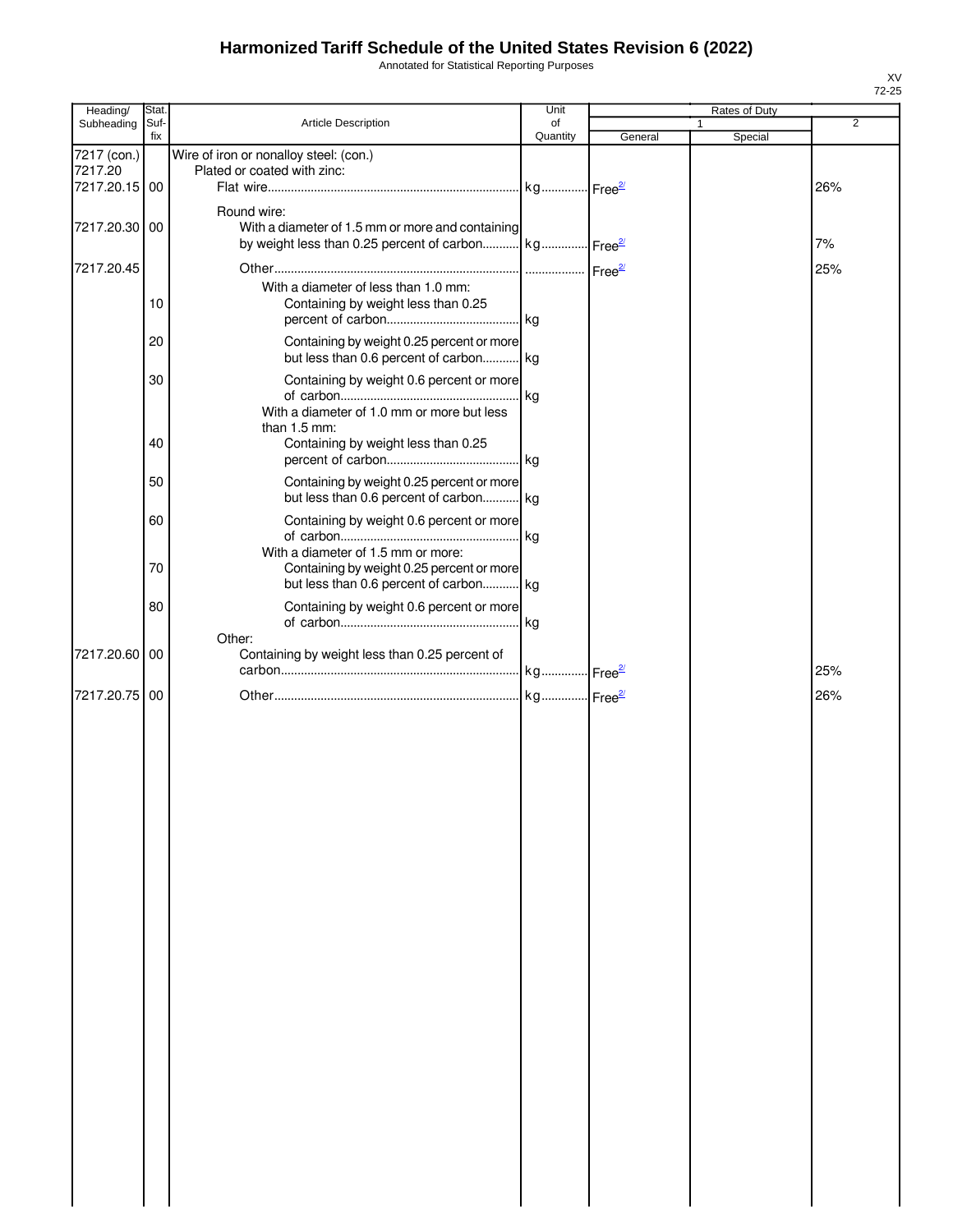Annotated for Statistical Reporting Purposes

|         | Heading/                  | Stat.       |                                                                                                                                    | Unit                  |         | Rates of Duty |                |
|---------|---------------------------|-------------|------------------------------------------------------------------------------------------------------------------------------------|-----------------------|---------|---------------|----------------|
|         | Subheading                | Suf-<br>fix | <b>Article Description</b>                                                                                                         | of<br>Quantity        | General | 1<br>Special  | $\overline{2}$ |
| 7217.30 | 7217 (con.)<br>7217.30.15 |             | Wire of iron or nonalloy steel: (con.)<br>Plated or coated with other base metals:                                                 |                       |         |               | 26%            |
|         |                           | 30          | Containing by weight 0.6 percent or more of                                                                                        |                       |         |               |                |
|         |                           | 60          |                                                                                                                                    | . kg                  |         |               |                |
|         | 7217.30.30                | 00          | Round wire:<br>With a diameter of 1.5 mm or more and containing<br>by weight less than 0.25 percent of carbon kg Free <sup>2</sup> |                       |         |               | 7%             |
|         | 7217.30.45                |             |                                                                                                                                    |                       |         |               | 25%            |
|         |                           | 04          | Containing by weight less than 0.20 percent<br>of carbon, and suitable for electric arc                                            | . kg                  |         |               |                |
|         |                           |             | Other:                                                                                                                             |                       |         |               |                |
|         |                           | 11          | With a diameter of less than 1.0 mm:<br>Containing by weight less than 0.25                                                        |                       |         |               |                |
|         |                           | 20          | Containing by weight 0.25 percent or<br>more but less than 0.6 percent or                                                          | . I kg                |         |               |                |
|         |                           | 30          | Containing by weight 0.6 percent or<br>With a diameter of 1.0 mm or more but less                                                  |                       |         |               |                |
|         |                           | 41          | than 1.5 mm:<br>Containing by weight less than 0.25                                                                                | .Ikg                  |         |               |                |
|         |                           | 50          | Containing by weight 0.25 percent or<br>more but less than 0.6 percent of                                                          | kg                    |         |               |                |
|         |                           | 60          | Containing by weight 0.6 percent or                                                                                                | . kg                  |         |               |                |
|         |                           | 90          | With a diameter of 1.5 mm or more kg                                                                                               |                       |         |               |                |
|         | 7217.30.60                | 00          | Other:<br>Containing by weight less than 0.25 percent of                                                                           | kg Free <sup>2/</sup> |         |               | 25%            |
|         | 7217.30.75                | 00          |                                                                                                                                    |                       |         |               | 26%            |
| 7217.90 | 7217.90.10 00             |             | Other:                                                                                                                             |                       |         |               | 2%             |
|         | 7217.90.50                |             |                                                                                                                                    |                       |         |               | 35%            |
|         |                           | 30          | Containing by weight less than 0.25 percent of                                                                                     |                       |         |               |                |
|         |                           | 60          | Containing by weight 0.25 percent or more but less                                                                                 |                       |         |               |                |
|         |                           | 90          | Containing by weight 0.6 percent or more of                                                                                        | kg                    |         |               |                |
|         |                           |             |                                                                                                                                    |                       |         |               |                |
|         |                           |             |                                                                                                                                    |                       |         |               |                |
|         |                           |             |                                                                                                                                    |                       |         |               |                |
|         |                           |             |                                                                                                                                    |                       |         |               |                |
|         |                           |             |                                                                                                                                    |                       |         |               |                |
|         |                           |             |                                                                                                                                    |                       |         |               |                |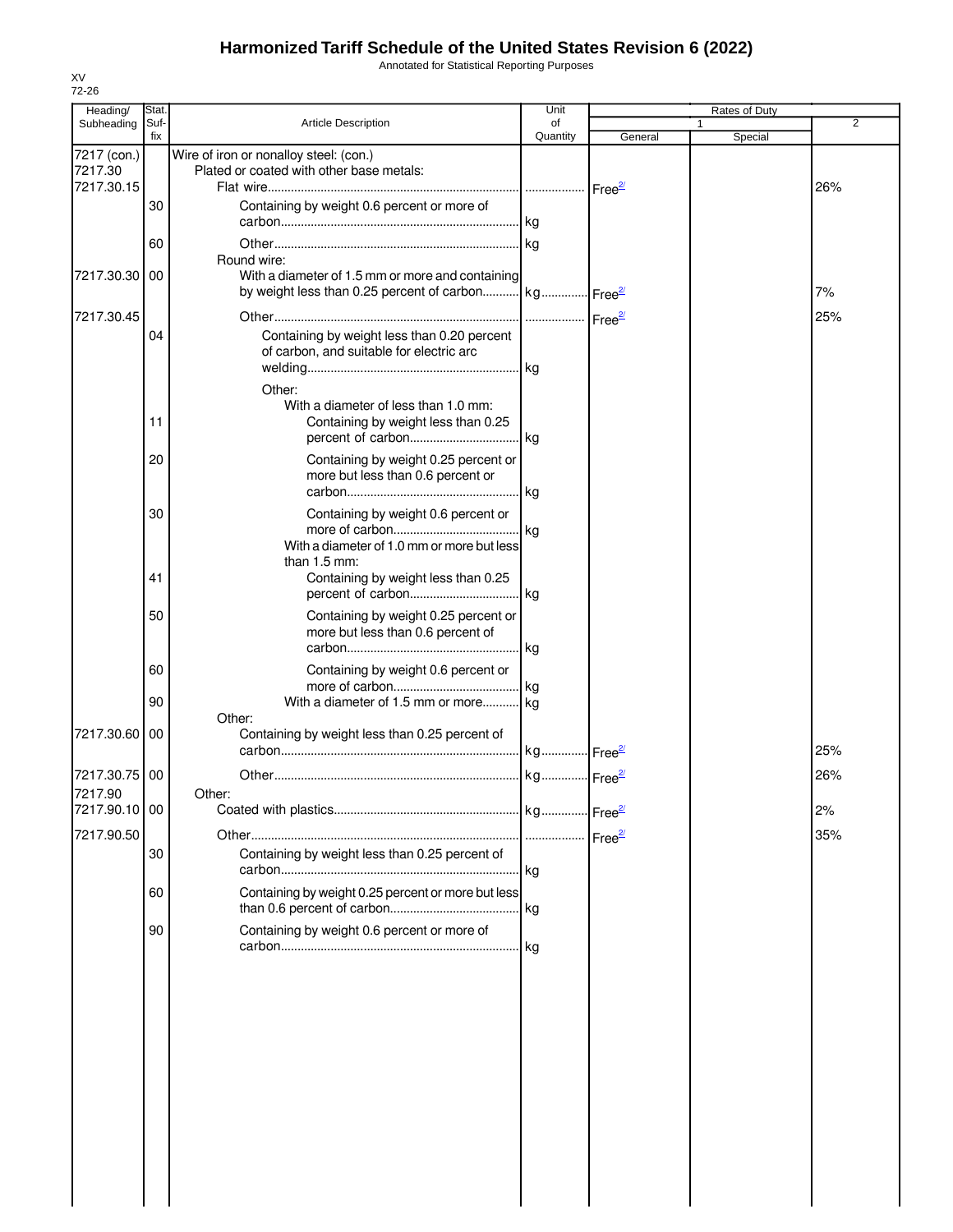Annotated for Statistical Reporting Purposes

| Heading/      | Stat.       |                                                                                                  | Unit           |                    |   | Rates of Duty |                |
|---------------|-------------|--------------------------------------------------------------------------------------------------|----------------|--------------------|---|---------------|----------------|
| Subheading    | Suf-<br>fix | <b>Article Description</b>                                                                       | of<br>Quantity | General            | 1 | Special       | $\overline{2}$ |
|               |             |                                                                                                  |                |                    |   |               |                |
|               |             | <b>III. STAINLESS STEEL</b>                                                                      |                |                    |   |               |                |
| 7218          |             | Stainless steel in ingots or other primary forms; semi-finished                                  |                |                    |   |               |                |
|               |             | products of stainless steel:                                                                     |                |                    |   |               |                |
| 7218.10.00 00 |             |                                                                                                  |                |                    |   |               | 29%            |
|               |             | Other:                                                                                           |                |                    |   |               |                |
| 7218.91.00    |             | Of rectangular (other than square) cross-section    Free <sup>2/</sup>                           |                |                    |   |               | 29%            |
|               | 15          | Having a width less than four times the thickness:<br>Having a cross-sectional area of less than |                |                    |   |               |                |
|               |             |                                                                                                  |                |                    |   |               |                |
|               | 30          | Having a cross-sectional area of 232 cm <sup>2</sup> or                                          |                |                    |   |               |                |
|               |             |                                                                                                  | kg             |                    |   |               |                |
|               | 60          | Having a width at least four times the thickness kg                                              |                |                    |   |               |                |
| 7218.99.00    |             |                                                                                                  |                | Free <sup>2/</sup> |   |               | 29%            |
|               |             | Of square cross section:                                                                         |                |                    |   |               |                |
|               | 15          | Having a cross-sectional area of less than                                                       |                |                    |   |               |                |
|               | 30          |                                                                                                  |                |                    |   |               |                |
|               |             | Having a cross-sectional area of 232 cm <sup>2</sup> or                                          |                |                    |   |               |                |
|               |             | Of circular cross section:                                                                       |                |                    |   |               |                |
|               | 45          | Having a cross-sectional area of less than                                                       |                |                    |   |               |                |
|               |             |                                                                                                  | . kg           |                    |   |               |                |
|               | 60          | Having a cross-sectional area of 232 cm <sup>2</sup> or                                          |                |                    |   |               |                |
|               |             |                                                                                                  | kg             |                    |   |               |                |
| 7219          | 90          | Flat-rolled products of stainless steel, of a width of 600 mm or                                 |                |                    |   |               |                |
|               |             | more:                                                                                            |                |                    |   |               |                |
|               |             | Not further worked than hot-rolled, in coils:                                                    |                |                    |   |               |                |
| 7219.11.00    | 30          |                                                                                                  |                |                    |   |               | 29%            |
|               |             |                                                                                                  |                |                    |   |               |                |
|               | 60          |                                                                                                  |                |                    |   |               |                |
|               |             |                                                                                                  |                |                    |   |               |                |
|               |             |                                                                                                  |                |                    |   |               |                |
|               |             |                                                                                                  |                |                    |   |               |                |
|               |             |                                                                                                  |                |                    |   |               |                |
|               |             |                                                                                                  |                |                    |   |               |                |
|               |             |                                                                                                  |                |                    |   |               |                |
|               |             |                                                                                                  |                |                    |   |               |                |
|               |             |                                                                                                  |                |                    |   |               |                |
|               |             |                                                                                                  |                |                    |   |               |                |
|               |             |                                                                                                  |                |                    |   |               |                |
|               |             |                                                                                                  |                |                    |   |               |                |
|               |             |                                                                                                  |                |                    |   |               |                |
|               |             |                                                                                                  |                |                    |   |               |                |
|               |             |                                                                                                  |                |                    |   |               |                |
|               |             |                                                                                                  |                |                    |   |               |                |
|               |             |                                                                                                  |                |                    |   |               |                |
|               |             |                                                                                                  |                |                    |   |               |                |
|               |             |                                                                                                  |                |                    |   |               |                |
|               |             |                                                                                                  |                |                    |   |               |                |
|               |             |                                                                                                  |                |                    |   |               |                |
|               |             |                                                                                                  |                |                    |   |               |                |
|               |             |                                                                                                  |                |                    |   |               |                |
|               |             |                                                                                                  |                |                    |   |               |                |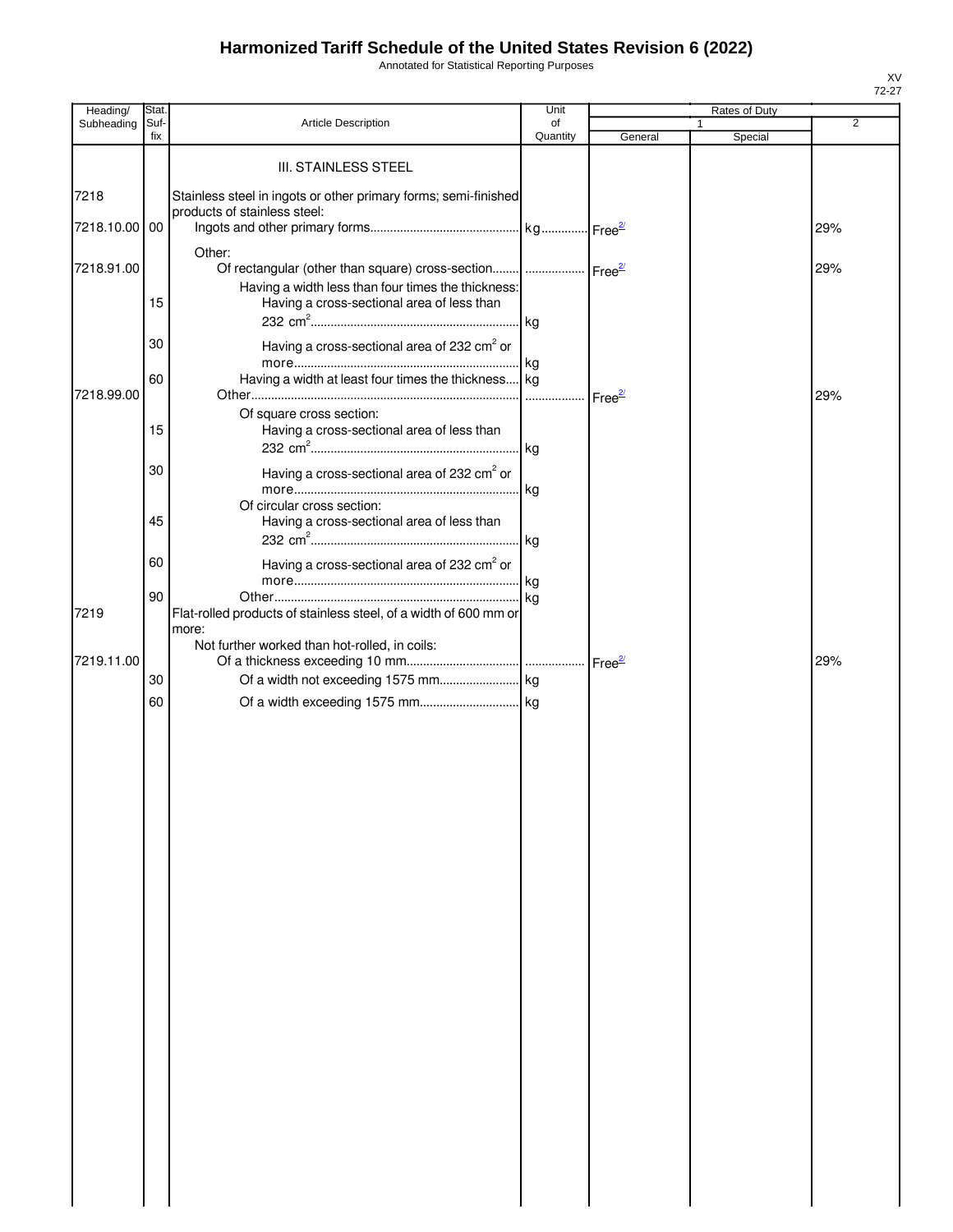Annotated for Statistical Reporting Purposes

| Heading/    | Stat.       |                                                                       | Unit           |                    | Rates of Duty |     |
|-------------|-------------|-----------------------------------------------------------------------|----------------|--------------------|---------------|-----|
| Subheading  | Suf-<br>fix | <b>Article Description</b>                                            | of<br>Quantity | General            | 1<br>Special  | 2   |
| 7219 (con.) |             | Flat-rolled products of stainless steel, of a width of 600 mm or      |                |                    |               |     |
|             |             | more: (con.)                                                          |                |                    |               |     |
|             |             | Not further worked than hot-rolled, in coils: (con.)                  |                |                    |               |     |
| 7219.12.00  |             | Of a thickness of 4.75 mm or more but not exceeding                   |                |                    |               |     |
|             |             |                                                                       |                |                    |               | 29% |
|             | 02          |                                                                       |                |                    |               |     |
|             |             |                                                                       |                |                    |               |     |
|             | 06          | Other:                                                                |                |                    |               |     |
|             |             |                                                                       |                |                    |               |     |
|             |             | Other:                                                                |                |                    |               |     |
|             |             | Of a width of 1370 mm or more:                                        |                |                    |               |     |
|             |             | Of a thickness exceeding 6.8 mm:                                      |                |                    |               |     |
|             | 21          | Of a width not exceeding                                              |                |                    |               |     |
|             |             |                                                                       |                |                    |               |     |
|             | 26          | Of a width exceeding 1575 mm kg                                       |                |                    |               |     |
|             |             | Other:                                                                |                |                    |               |     |
|             | 51          | Of a width not exceeding                                              |                |                    |               |     |
|             |             |                                                                       |                |                    |               |     |
|             | 56          | Of a width exceeding 1575 mm kg                                       |                |                    |               |     |
|             |             | Other:                                                                |                |                    |               |     |
|             |             | Containing more than 0.5 percent by                                   |                |                    |               |     |
|             |             | weight of nickel:                                                     |                |                    |               |     |
|             | 66          | Containing more than 1.5 percent<br>but less than 5 percent by weight |                |                    |               |     |
|             |             |                                                                       |                |                    |               |     |
|             |             |                                                                       |                |                    |               |     |
|             | 71          |                                                                       |                |                    |               |     |
|             | 81          | Of a thickness of 3 mm or more but less than                          |                |                    |               |     |
| 7219.13.00  |             |                                                                       |                |                    |               | 29% |
|             |             |                                                                       |                | Free <sup>2/</sup> |               |     |
|             | 02          |                                                                       |                |                    |               |     |
|             |             | Other:                                                                |                |                    |               |     |
|             | 31          |                                                                       |                |                    |               |     |
|             |             | Other:                                                                |                |                    |               |     |
|             |             | Containing more than 0.5 percent but less                             |                |                    |               |     |
|             |             | than 24 percent by weight of nickel:                                  |                |                    |               |     |
|             | 51          | Containing more than 1.5 percent but                                  |                |                    |               |     |
|             |             | less than 5 percent by weight of                                      |                |                    |               |     |
|             |             |                                                                       |                |                    |               |     |
|             | 71          |                                                                       |                |                    |               |     |
|             | 81          |                                                                       |                |                    |               |     |
| 7219.14.00  |             |                                                                       |                | Free <sup>21</sup> |               | 29% |
|             | 30          |                                                                       |                |                    |               |     |
|             |             | Other:                                                                |                |                    |               |     |
|             | 65          |                                                                       |                |                    |               |     |
|             | 90          |                                                                       |                |                    |               |     |
|             |             |                                                                       |                |                    |               |     |
|             |             |                                                                       |                |                    |               |     |
|             |             |                                                                       |                |                    |               |     |
|             |             |                                                                       |                |                    |               |     |
|             |             |                                                                       |                |                    |               |     |
|             |             |                                                                       |                |                    |               |     |
|             |             |                                                                       |                |                    |               |     |
|             |             |                                                                       |                |                    |               |     |
|             |             |                                                                       |                |                    |               |     |
|             |             |                                                                       |                |                    |               |     |
|             |             |                                                                       |                |                    |               |     |
|             |             |                                                                       |                |                    |               |     |
|             |             |                                                                       |                |                    |               |     |
|             |             |                                                                       |                |                    |               |     |
|             |             |                                                                       |                |                    |               |     |
|             |             |                                                                       |                |                    |               |     |
|             |             |                                                                       |                |                    |               |     |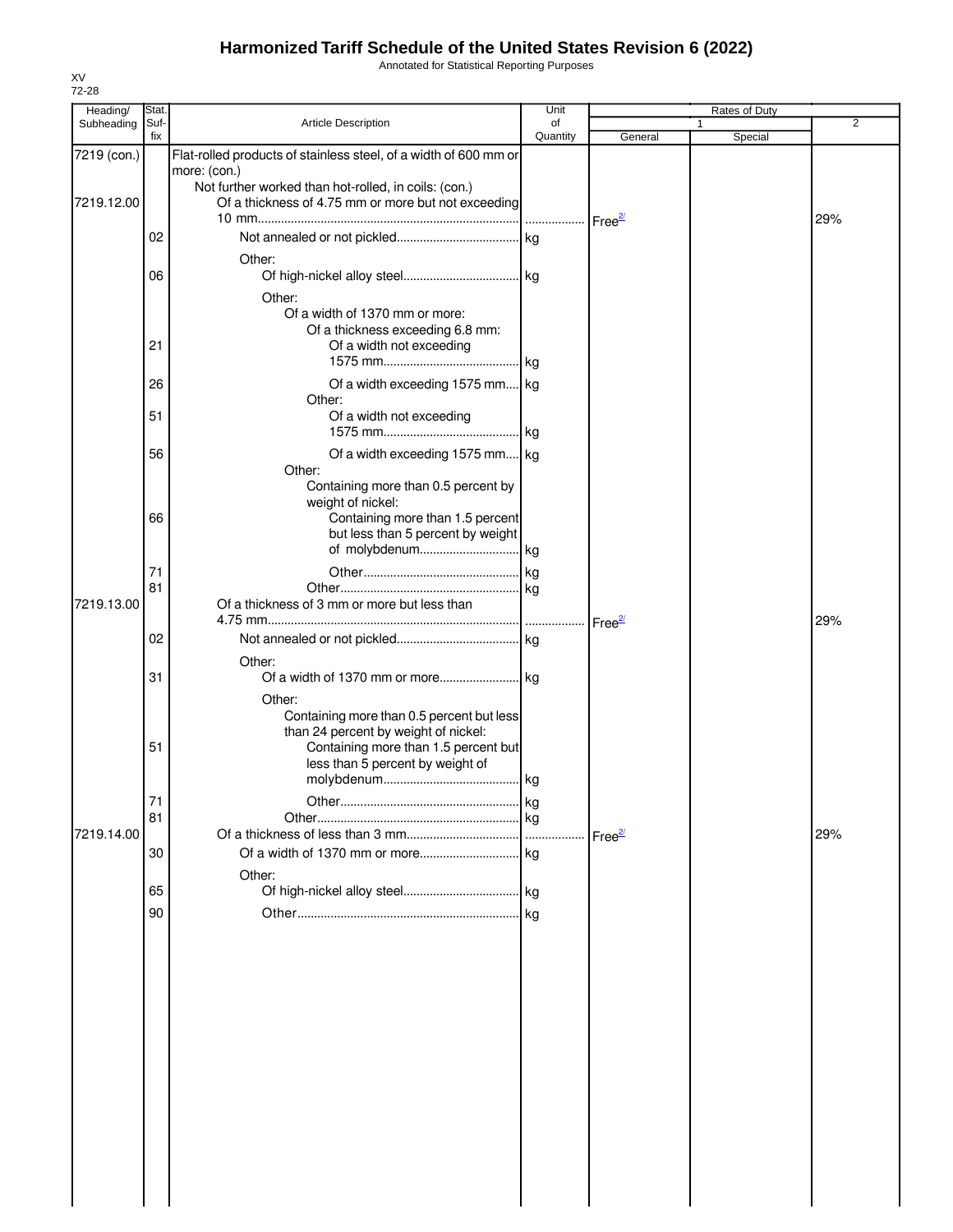Annotated for Statistical Reporting Purposes

| Heading/    | Stat        |                                                                                                                                                                                                   | Unit           |                    | Rates of Duty |     |
|-------------|-------------|---------------------------------------------------------------------------------------------------------------------------------------------------------------------------------------------------|----------------|--------------------|---------------|-----|
| Subheading  | Suf-<br>fix | <b>Article Description</b>                                                                                                                                                                        | of<br>Quantity | General            | Special       | 2   |
| 7219 (con.) |             | Flat-rolled products of stainless steel, of a width of 600 mm or<br>more: (con.)<br>Not further worked than hot-rolled, not in coils:                                                             |                |                    |               |     |
| 7219.21.00  |             |                                                                                                                                                                                                   |                |                    |               | 29% |
|             | 05          | Other:                                                                                                                                                                                            |                |                    |               |     |
|             | 20          |                                                                                                                                                                                                   |                |                    |               |     |
|             | 40          | Of a width exceeding 1575 mm but not                                                                                                                                                              |                |                    |               |     |
| 7219.22.00  | 60          | Of a thickness of 4.75 mm or more but not exceeding                                                                                                                                               |                | Free <sup>27</sup> |               | 29% |
|             | 05          |                                                                                                                                                                                                   |                |                    |               |     |
|             | 15          | Other:<br>Containing more than 0.5 percent by weight<br>of nickel:<br>Containing more than 1.5 percent but less<br>than 5 percent by weight of molybdenum:<br>Of a width not exceeding 1575 mm kg |                |                    |               |     |
|             | 20          | Of a width exceeding 1575 mm but not                                                                                                                                                              |                |                    |               |     |
|             | 25          | Of a width exceeding 1880 mm kg<br>Other:                                                                                                                                                         |                |                    |               |     |
|             | 35          | Of a width not exceeding 1575 mm kg                                                                                                                                                               |                |                    |               |     |
|             | 40          | Of a width exceeding 1575 mm but not<br>exceeding 1880 mm                                                                                                                                         | kg             |                    |               |     |
|             | 45          | Of a width exceeding 1880 mm kg<br>Other:                                                                                                                                                         |                |                    |               |     |
|             | 70          | Of a width not exceeding 1575 mm kg                                                                                                                                                               |                |                    |               |     |
|             | 75          | Of a width exceeding 1575 mm but not                                                                                                                                                              | lkg.           |                    |               |     |
| 7219.23.00  | 80          | Of a width exceeding 1880 mm kg<br>Of a thickness of 3 mm or more but less than                                                                                                                   |                | $Free^2$           |               | 29% |
|             | 30          |                                                                                                                                                                                                   | kg             |                    |               |     |
| 7219.24.00  | 60          | <mark>kg</mark><br>∩ther                                                                                                                                                                          |                |                    |               | 29% |
|             | 30          |                                                                                                                                                                                                   |                |                    |               |     |
|             | 60          |                                                                                                                                                                                                   |                |                    |               |     |
|             |             |                                                                                                                                                                                                   |                |                    |               |     |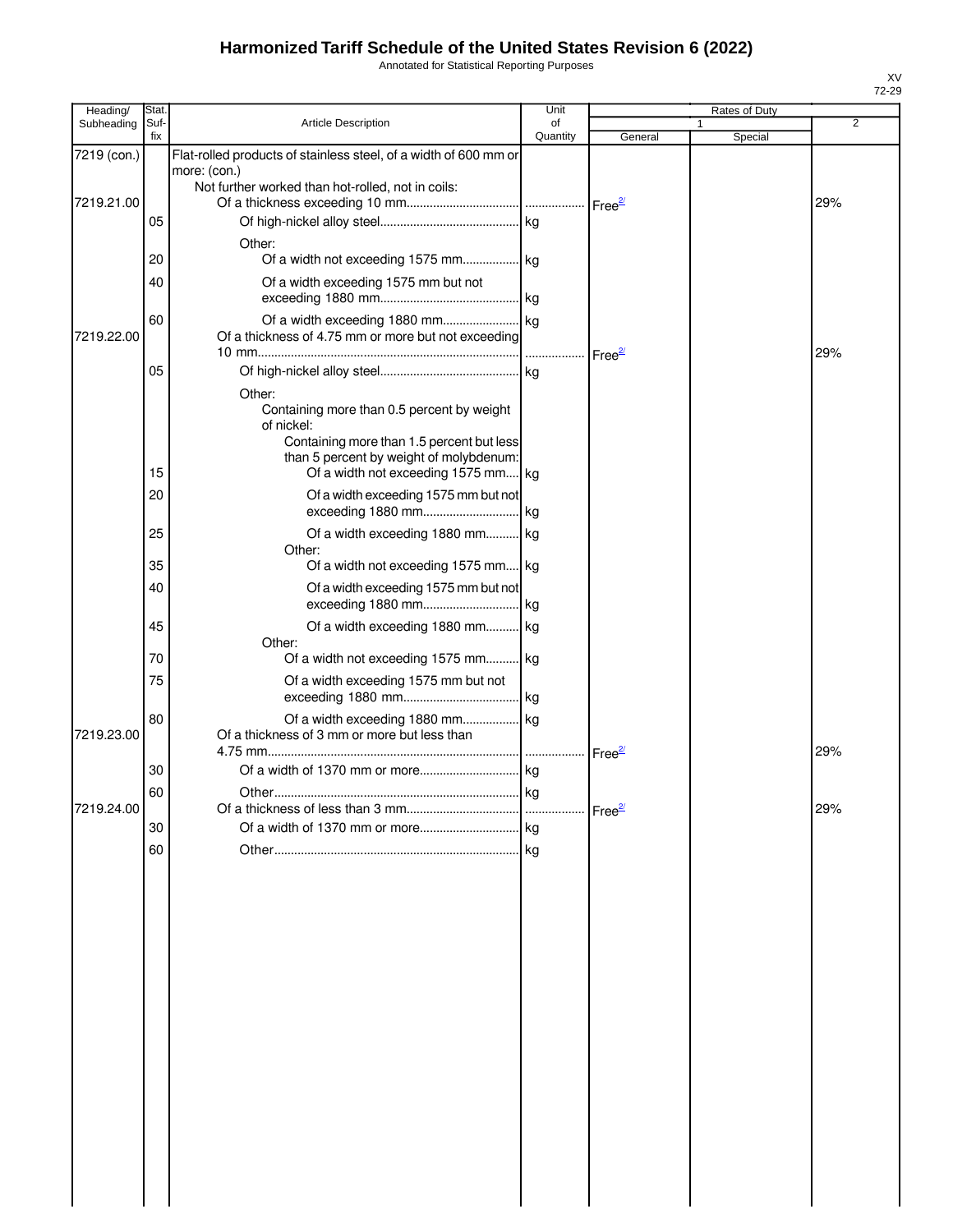Annotated for Statistical Reporting Purposes

| Heading/    | Stat. |                                                                  | Unit     |         | Rates of Duty |                |
|-------------|-------|------------------------------------------------------------------|----------|---------|---------------|----------------|
| Subheading  | Suf-  | Article Description                                              | of       |         | 1             | $\overline{2}$ |
|             | fix   |                                                                  | Quantity | General | Special       |                |
| 7219 (con.) |       | Flat-rolled products of stainless steel, of a width of 600 mm or |          |         |               |                |
|             |       | more: (con.)                                                     |          |         |               |                |
| 7219.31.00  |       | Not further worked than cold-rolled (cold-reduced):              |          |         |               | 29%            |
|             |       |                                                                  |          |         |               |                |
|             | 10    |                                                                  |          |         |               |                |
|             | 50    |                                                                  |          |         |               |                |
| 7219.32.00  |       | Of a thickness of 3 mm or more but less than                     |          |         |               |                |
|             |       |                                                                  |          |         |               | 29%            |
|             |       | In coils:                                                        |          |         |               |                |
|             |       | Of a width of 1370 mm or more:                                   |          |         |               |                |
|             | 05    |                                                                  |          |         |               |                |
|             |       | Other:                                                           |          |         |               |                |
|             | 20    | Containing more than 0.5 percent by                              |          |         |               |                |
|             |       |                                                                  |          |         |               |                |
|             | 25    |                                                                  | . kg     |         |               |                |
|             |       | Other:                                                           |          |         |               |                |
|             | 35    |                                                                  |          |         |               |                |
|             |       |                                                                  |          |         |               |                |
|             |       | Other:<br>Containing more than 0.5 percent by                    |          |         |               |                |
|             |       | weight of nickel:                                                |          |         |               |                |
|             | 36    | Containing more than 1.5 percent                                 |          |         |               |                |
|             |       | but less than 5 percent by weight                                |          |         |               |                |
|             |       |                                                                  |          |         |               |                |
|             | 38    |                                                                  |          |         |               |                |
|             |       | Other:                                                           |          |         |               |                |
|             | 42    | Containing less than 15 percent                                  |          |         |               |                |
|             |       | by weight of chromium kg                                         |          |         |               |                |
|             | 44    |                                                                  |          |         |               |                |
|             |       | Not in coils:                                                    |          |         |               |                |
|             | 45    |                                                                  |          |         |               |                |
|             |       |                                                                  |          |         |               |                |
|             | 60    |                                                                  |          |         |               |                |
|             |       |                                                                  |          |         |               |                |
|             |       |                                                                  |          |         |               |                |
|             |       |                                                                  |          |         |               |                |
|             |       |                                                                  |          |         |               |                |
|             |       |                                                                  |          |         |               |                |
|             |       |                                                                  |          |         |               |                |
|             |       |                                                                  |          |         |               |                |
|             |       |                                                                  |          |         |               |                |
|             |       |                                                                  |          |         |               |                |
|             |       |                                                                  |          |         |               |                |
|             |       |                                                                  |          |         |               |                |
|             |       |                                                                  |          |         |               |                |
|             |       |                                                                  |          |         |               |                |
|             |       |                                                                  |          |         |               |                |
|             |       |                                                                  |          |         |               |                |
|             |       |                                                                  |          |         |               |                |
|             |       |                                                                  |          |         |               |                |
|             |       |                                                                  |          |         |               |                |
|             |       |                                                                  |          |         |               |                |
|             |       |                                                                  |          |         |               |                |
|             |       |                                                                  |          |         |               |                |
|             |       |                                                                  |          |         |               |                |
|             |       |                                                                  |          |         |               |                |
|             |       |                                                                  |          |         |               |                |
|             |       |                                                                  |          |         |               |                |
|             |       |                                                                  |          |         |               |                |
|             |       |                                                                  |          |         |               |                |
|             |       |                                                                  |          |         |               |                |
|             |       |                                                                  |          |         |               |                |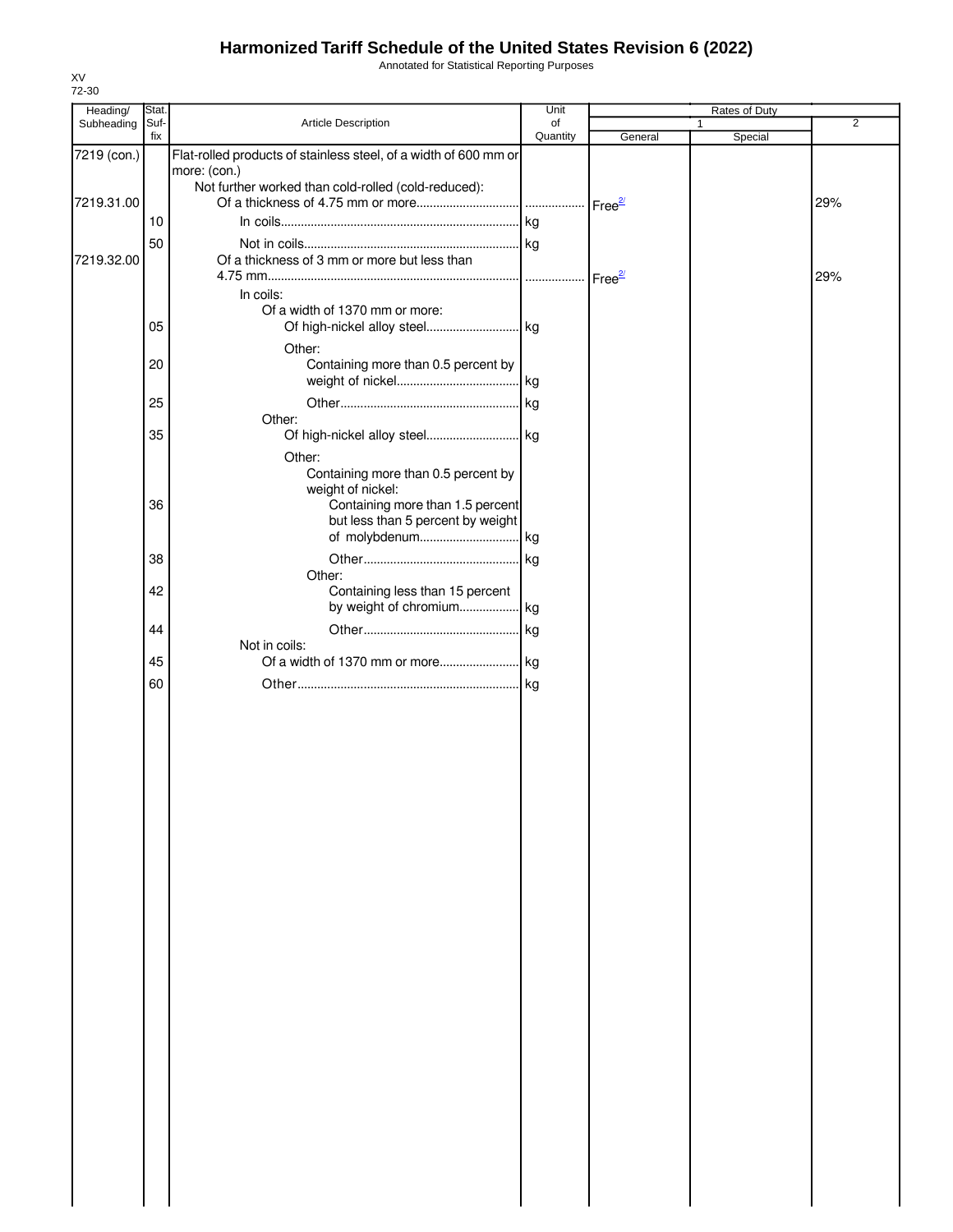Annotated for Statistical Reporting Purposes

| Heading/    | Stat.       |                                                                  | Unit               |         | Rates of Duty |                |
|-------------|-------------|------------------------------------------------------------------|--------------------|---------|---------------|----------------|
| Subheading  | Suf-<br>fix | Article Description                                              | of<br>Quantity     |         |               | $\overline{2}$ |
| 7219 (con.) |             | Flat-rolled products of stainless steel, of a width of 600 mm or |                    | General | Special       |                |
|             |             | more: (con.)                                                     |                    |         |               |                |
|             |             | Not further worked than cold-rolled (cold-reduced): (con.)       |                    |         |               |                |
| 7219.33.00  |             | Of a thickness exceeding 1 mm but less than 3 mm                 | Free <sup>2/</sup> |         |               | 29%            |
|             |             | In coils:                                                        |                    |         |               |                |
|             |             | Of a width of 1370 mm or more:                                   |                    |         |               |                |
|             | 05          |                                                                  |                    |         |               |                |
|             |             | Other:                                                           |                    |         |               |                |
|             | 20          | Containing more than 0.5 percent by                              |                    |         |               |                |
|             |             |                                                                  |                    |         |               |                |
|             | 25          |                                                                  |                    |         |               |                |
|             | 35          | Other:                                                           |                    |         |               |                |
|             |             |                                                                  |                    |         |               |                |
|             |             | Other:                                                           |                    |         |               |                |
|             |             | Containing more than 0.5 percent by<br>weight of nickel:         |                    |         |               |                |
|             | 36          | Containing more than 1.5 percent                                 |                    |         |               |                |
|             |             | but less than 5 percent by weight                                |                    |         |               |                |
|             |             |                                                                  |                    |         |               |                |
|             | 38          |                                                                  |                    |         |               |                |
|             |             | Other:                                                           |                    |         |               |                |
|             | 42          | Containing less than 15 percent                                  |                    |         |               |                |
|             |             | by weight of chromium kg                                         |                    |         |               |                |
|             | 44          |                                                                  |                    |         |               |                |
|             |             | Not in coils:                                                    |                    |         |               |                |
|             | 45          |                                                                  |                    |         |               |                |
|             |             | Other:                                                           |                    |         |               |                |
|             | 70          | Containing more than 0.5 percent but less                        |                    |         |               |                |
|             |             | than 24 percent by weight of nickel kg                           |                    |         |               |                |
|             | 80          |                                                                  |                    |         |               |                |
| 7219.34.00  |             | Of a thickness of 0.5 mm or more but not exceeding               |                    |         |               | 29%            |
|             |             | In coils:                                                        |                    |         |               |                |
|             | 05          |                                                                  |                    |         |               |                |
|             |             | Other:                                                           |                    |         |               |                |
|             |             | Containing more than 0.5 percent by                              |                    |         |               |                |
|             |             | weight of nickel:                                                |                    |         |               |                |
|             | 20          | Containing more than 1.5 percent but                             |                    |         |               |                |
|             |             | less than 5 percent by weight of                                 |                    |         |               |                |
|             |             |                                                                  |                    |         |               |                |
|             | 25          |                                                                  |                    |         |               |                |
|             | 30          | Other:<br>Containing less than 15 percent by                     |                    |         |               |                |
|             |             |                                                                  |                    |         |               |                |
|             | 35          |                                                                  |                    |         |               |                |
|             | 50          |                                                                  |                    |         |               |                |
|             |             |                                                                  |                    |         |               |                |
|             |             |                                                                  |                    |         |               |                |
|             |             |                                                                  |                    |         |               |                |
|             |             |                                                                  |                    |         |               |                |
|             |             |                                                                  |                    |         |               |                |
|             |             |                                                                  |                    |         |               |                |
|             |             |                                                                  |                    |         |               |                |
|             |             |                                                                  |                    |         |               |                |
|             |             |                                                                  |                    |         |               |                |
|             |             |                                                                  |                    |         |               |                |
|             |             |                                                                  |                    |         |               |                |
|             |             |                                                                  |                    |         |               |                |
|             |             |                                                                  |                    |         |               |                |
|             |             |                                                                  |                    |         |               |                |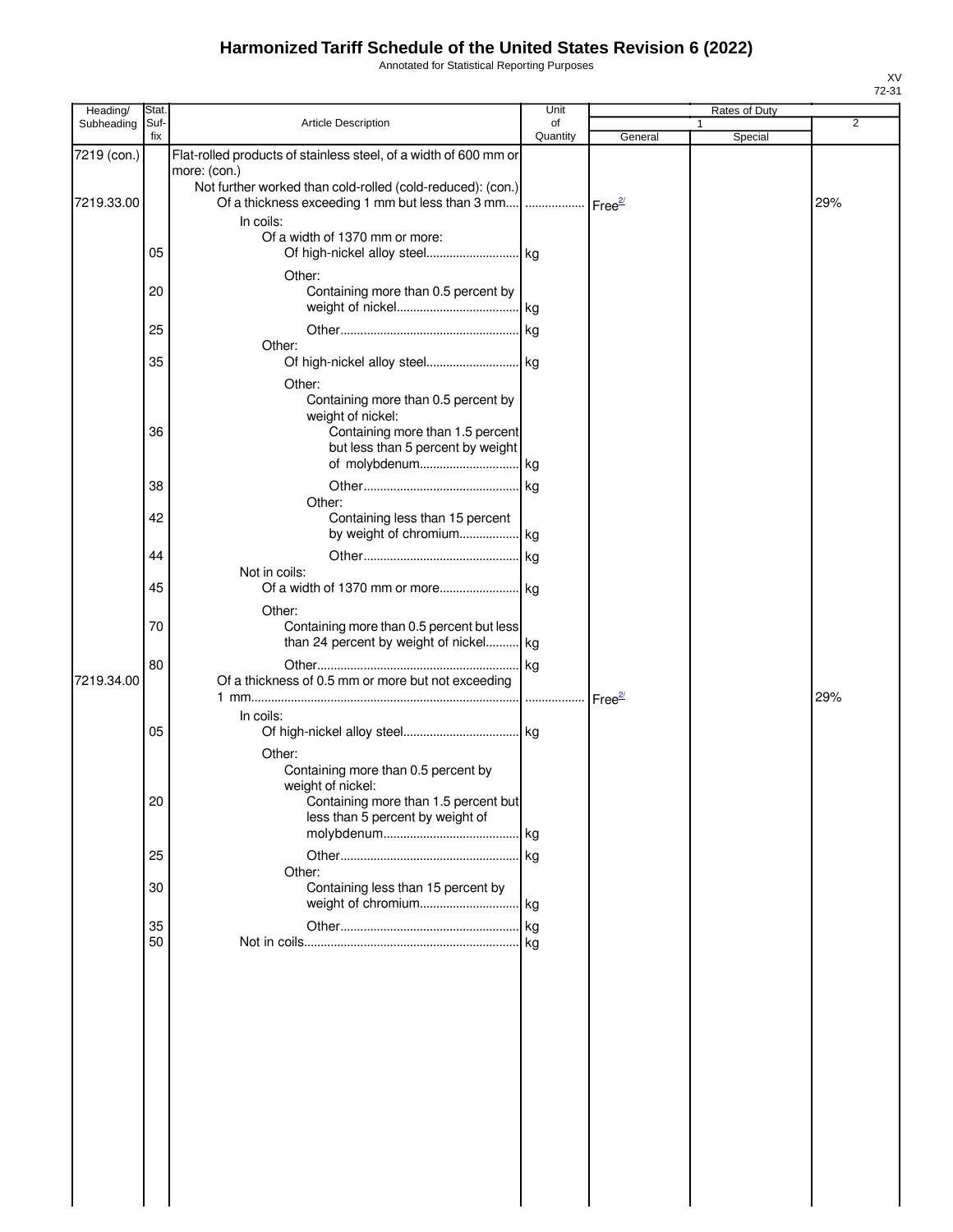Annotated for Statistical Reporting Purposes

| Subheading<br>Suf-<br>Article Description<br>of<br>2<br>fix<br>Quantity<br>Special<br>General<br>Flat-rolled products of stainless steel, of a width of 600 mm or<br>7219 (con.)<br>more: (con.)<br>Not further worked than cold-rolled (cold-reduced): (con.)<br>7219.35.00<br>29%<br>In coils:<br>Containing more than 0.5 percent but less than<br>24 percent by weight of nickel:<br>05<br>Containing more than 1.5 percent but less<br>than 5 percent by weight of<br>15<br>Other:<br>Containing less than 15 percent by weight<br>30<br>35<br>50<br>7219.90.00<br>29%<br>Free <sup>2/</sup><br>$10$<br>Other:<br>Containing more than 0.5 percent by weight of<br>nickel:<br>Containing more than 1.5 percent but less than<br>20<br>5 percent by weight of molybdenum kg<br>25<br>Other:<br>Containing less than 15 percent by weight of<br>60<br>80 | Heading/ | Stat. | Unit | Rates of Duty |  |
|-------------------------------------------------------------------------------------------------------------------------------------------------------------------------------------------------------------------------------------------------------------------------------------------------------------------------------------------------------------------------------------------------------------------------------------------------------------------------------------------------------------------------------------------------------------------------------------------------------------------------------------------------------------------------------------------------------------------------------------------------------------------------------------------------------------------------------------------------------------|----------|-------|------|---------------|--|
|                                                                                                                                                                                                                                                                                                                                                                                                                                                                                                                                                                                                                                                                                                                                                                                                                                                             |          |       |      |               |  |
|                                                                                                                                                                                                                                                                                                                                                                                                                                                                                                                                                                                                                                                                                                                                                                                                                                                             |          |       |      |               |  |
|                                                                                                                                                                                                                                                                                                                                                                                                                                                                                                                                                                                                                                                                                                                                                                                                                                                             |          |       |      |               |  |
|                                                                                                                                                                                                                                                                                                                                                                                                                                                                                                                                                                                                                                                                                                                                                                                                                                                             |          |       |      |               |  |
|                                                                                                                                                                                                                                                                                                                                                                                                                                                                                                                                                                                                                                                                                                                                                                                                                                                             |          |       |      |               |  |
|                                                                                                                                                                                                                                                                                                                                                                                                                                                                                                                                                                                                                                                                                                                                                                                                                                                             |          |       |      |               |  |
|                                                                                                                                                                                                                                                                                                                                                                                                                                                                                                                                                                                                                                                                                                                                                                                                                                                             |          |       |      |               |  |
|                                                                                                                                                                                                                                                                                                                                                                                                                                                                                                                                                                                                                                                                                                                                                                                                                                                             |          |       |      |               |  |
|                                                                                                                                                                                                                                                                                                                                                                                                                                                                                                                                                                                                                                                                                                                                                                                                                                                             |          |       |      |               |  |
|                                                                                                                                                                                                                                                                                                                                                                                                                                                                                                                                                                                                                                                                                                                                                                                                                                                             |          |       |      |               |  |
|                                                                                                                                                                                                                                                                                                                                                                                                                                                                                                                                                                                                                                                                                                                                                                                                                                                             |          |       |      |               |  |
|                                                                                                                                                                                                                                                                                                                                                                                                                                                                                                                                                                                                                                                                                                                                                                                                                                                             |          |       |      |               |  |
|                                                                                                                                                                                                                                                                                                                                                                                                                                                                                                                                                                                                                                                                                                                                                                                                                                                             |          |       |      |               |  |
|                                                                                                                                                                                                                                                                                                                                                                                                                                                                                                                                                                                                                                                                                                                                                                                                                                                             |          |       |      |               |  |
|                                                                                                                                                                                                                                                                                                                                                                                                                                                                                                                                                                                                                                                                                                                                                                                                                                                             |          |       |      |               |  |
|                                                                                                                                                                                                                                                                                                                                                                                                                                                                                                                                                                                                                                                                                                                                                                                                                                                             |          |       |      |               |  |
|                                                                                                                                                                                                                                                                                                                                                                                                                                                                                                                                                                                                                                                                                                                                                                                                                                                             |          |       |      |               |  |
|                                                                                                                                                                                                                                                                                                                                                                                                                                                                                                                                                                                                                                                                                                                                                                                                                                                             |          |       |      |               |  |
|                                                                                                                                                                                                                                                                                                                                                                                                                                                                                                                                                                                                                                                                                                                                                                                                                                                             |          |       |      |               |  |
|                                                                                                                                                                                                                                                                                                                                                                                                                                                                                                                                                                                                                                                                                                                                                                                                                                                             |          |       |      |               |  |
|                                                                                                                                                                                                                                                                                                                                                                                                                                                                                                                                                                                                                                                                                                                                                                                                                                                             |          |       |      |               |  |
|                                                                                                                                                                                                                                                                                                                                                                                                                                                                                                                                                                                                                                                                                                                                                                                                                                                             |          |       |      |               |  |
|                                                                                                                                                                                                                                                                                                                                                                                                                                                                                                                                                                                                                                                                                                                                                                                                                                                             |          |       |      |               |  |
|                                                                                                                                                                                                                                                                                                                                                                                                                                                                                                                                                                                                                                                                                                                                                                                                                                                             |          |       |      |               |  |
|                                                                                                                                                                                                                                                                                                                                                                                                                                                                                                                                                                                                                                                                                                                                                                                                                                                             |          |       |      |               |  |
|                                                                                                                                                                                                                                                                                                                                                                                                                                                                                                                                                                                                                                                                                                                                                                                                                                                             |          |       |      |               |  |
|                                                                                                                                                                                                                                                                                                                                                                                                                                                                                                                                                                                                                                                                                                                                                                                                                                                             |          |       |      |               |  |
|                                                                                                                                                                                                                                                                                                                                                                                                                                                                                                                                                                                                                                                                                                                                                                                                                                                             |          |       |      |               |  |
|                                                                                                                                                                                                                                                                                                                                                                                                                                                                                                                                                                                                                                                                                                                                                                                                                                                             |          |       |      |               |  |
|                                                                                                                                                                                                                                                                                                                                                                                                                                                                                                                                                                                                                                                                                                                                                                                                                                                             |          |       |      |               |  |
|                                                                                                                                                                                                                                                                                                                                                                                                                                                                                                                                                                                                                                                                                                                                                                                                                                                             |          |       |      |               |  |
|                                                                                                                                                                                                                                                                                                                                                                                                                                                                                                                                                                                                                                                                                                                                                                                                                                                             |          |       |      |               |  |
|                                                                                                                                                                                                                                                                                                                                                                                                                                                                                                                                                                                                                                                                                                                                                                                                                                                             |          |       |      |               |  |
|                                                                                                                                                                                                                                                                                                                                                                                                                                                                                                                                                                                                                                                                                                                                                                                                                                                             |          |       |      |               |  |
|                                                                                                                                                                                                                                                                                                                                                                                                                                                                                                                                                                                                                                                                                                                                                                                                                                                             |          |       |      |               |  |
|                                                                                                                                                                                                                                                                                                                                                                                                                                                                                                                                                                                                                                                                                                                                                                                                                                                             |          |       |      |               |  |
|                                                                                                                                                                                                                                                                                                                                                                                                                                                                                                                                                                                                                                                                                                                                                                                                                                                             |          |       |      |               |  |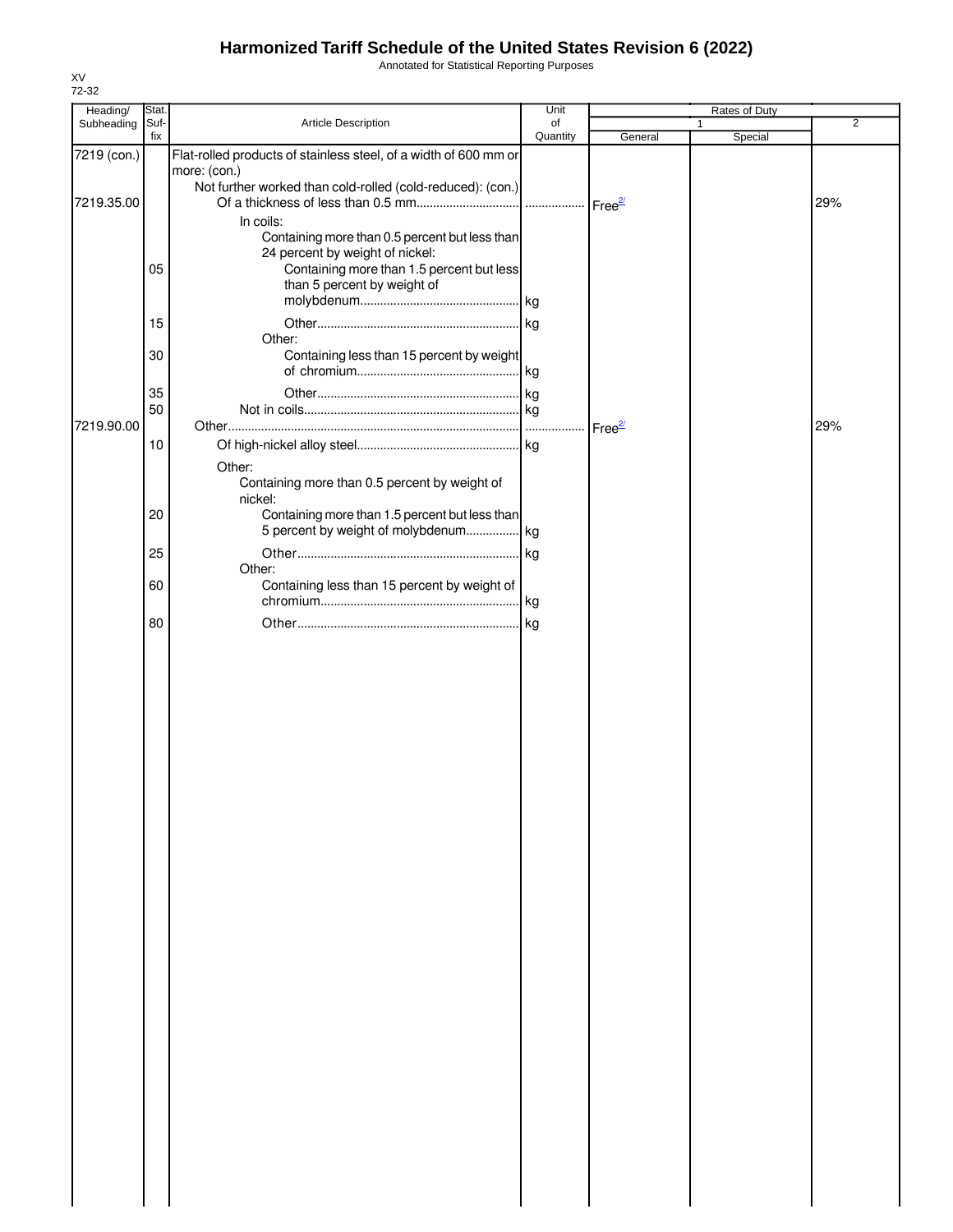Annotated for Statistical Reporting Purposes

| Heading/                 | Stat.       |                                                                  | Unit                  |         | Rates of Duty           |                |
|--------------------------|-------------|------------------------------------------------------------------|-----------------------|---------|-------------------------|----------------|
| Subheading               | Suf-<br>fix | Article Description                                              | $\circ$ f<br>Quantity | General | $\mathbf{1}$<br>Special | $\overline{2}$ |
| 7220                     |             | Flat-rolled products of stainless steel, of a width of less than |                       |         |                         |                |
|                          |             | 600 mm:                                                          |                       |         |                         |                |
| 7220.11.00 00            |             | Not further worked than hot-rolled:                              |                       |         |                         | 29%            |
|                          |             |                                                                  |                       |         |                         |                |
| 7220.12<br>7220.12.10 00 |             | Of a thickness of less than 4.75 mm:                             |                       |         |                         | 29%            |
|                          |             |                                                                  |                       |         |                         |                |
| 7220.12.50 00            |             |                                                                  |                       |         |                         | 34%            |
|                          |             |                                                                  |                       |         |                         |                |
|                          |             |                                                                  |                       |         |                         |                |
|                          |             |                                                                  |                       |         |                         |                |
|                          |             |                                                                  |                       |         |                         |                |
|                          |             |                                                                  |                       |         |                         |                |
|                          |             |                                                                  |                       |         |                         |                |
|                          |             |                                                                  |                       |         |                         |                |
|                          |             |                                                                  |                       |         |                         |                |
|                          |             |                                                                  |                       |         |                         |                |
|                          |             |                                                                  |                       |         |                         |                |
|                          |             |                                                                  |                       |         |                         |                |
|                          |             |                                                                  |                       |         |                         |                |
|                          |             |                                                                  |                       |         |                         |                |
|                          |             |                                                                  |                       |         |                         |                |
|                          |             |                                                                  |                       |         |                         |                |
|                          |             |                                                                  |                       |         |                         |                |
|                          |             |                                                                  |                       |         |                         |                |
|                          |             |                                                                  |                       |         |                         |                |
|                          |             |                                                                  |                       |         |                         |                |
|                          |             |                                                                  |                       |         |                         |                |
|                          |             |                                                                  |                       |         |                         |                |
|                          |             |                                                                  |                       |         |                         |                |
|                          |             |                                                                  |                       |         |                         |                |
|                          |             |                                                                  |                       |         |                         |                |
|                          |             |                                                                  |                       |         |                         |                |
|                          |             |                                                                  |                       |         |                         |                |
|                          |             |                                                                  |                       |         |                         |                |
|                          |             |                                                                  |                       |         |                         |                |
|                          |             |                                                                  |                       |         |                         |                |
|                          |             |                                                                  |                       |         |                         |                |
|                          |             |                                                                  |                       |         |                         |                |
|                          |             |                                                                  |                       |         |                         |                |
|                          |             |                                                                  |                       |         |                         |                |
|                          |             |                                                                  |                       |         |                         |                |
|                          |             |                                                                  |                       |         |                         |                |
|                          |             |                                                                  |                       |         |                         |                |
|                          |             |                                                                  |                       |         |                         |                |
|                          |             |                                                                  |                       |         |                         |                |
|                          |             |                                                                  |                       |         |                         |                |
|                          |             |                                                                  |                       |         |                         |                |
|                          |             |                                                                  |                       |         |                         |                |
|                          |             |                                                                  |                       |         |                         |                |
|                          |             |                                                                  |                       |         |                         |                |
|                          |             |                                                                  |                       |         |                         |                |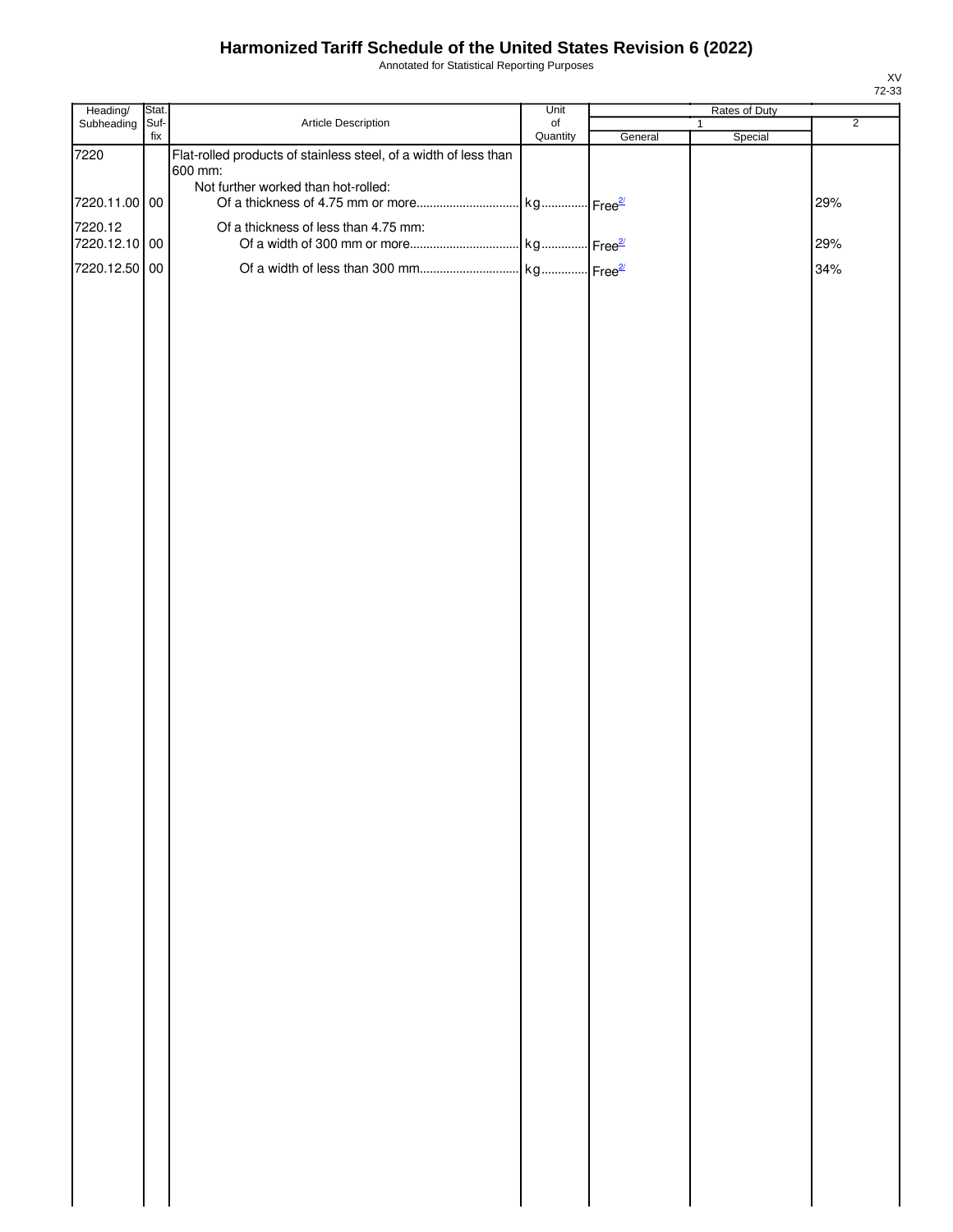Annotated for Statistical Reporting Purposes

| Heading/                    | Stat.       |                                                                                                                                      | Unit           |         | Rates of Duty |            |
|-----------------------------|-------------|--------------------------------------------------------------------------------------------------------------------------------------|----------------|---------|---------------|------------|
| Subheading                  | Suf-<br>fix | <b>Article Description</b>                                                                                                           | οf<br>Quantity | General | 1<br>Special  | 2          |
| 7220 (con.)                 |             | Flat-rolled products of stainless steel, of a width of less than<br>600 mm: (con.)                                                   |                |         |               |            |
| 7220.20<br>7220.20.10       |             | Not further worked than cold-rolled (cold-reduced):                                                                                  |                |         |               | 29%        |
|                             |             | Containing more than 0.5 percent but less than 24<br>percent by weight of nickel:                                                    |                |         |               |            |
|                             | 10          | Containing more than 1.5 percent but less than<br>5 percent by weight of molybdenum kg                                               |                |         |               |            |
|                             | 15<br>60    | Other:                                                                                                                               |                |         |               |            |
|                             |             | Containing less than 15 percent by weight of                                                                                         |                |         |               |            |
| 7220.20.60                  | 80          | Of a width of less than 300 mm:                                                                                                      |                |         |               | 34%        |
|                             | 05          | Other:                                                                                                                               |                |         |               |            |
|                             | 10          | Containing more than 0.5 percent by<br>weight of nickel:<br>Containing more than 1.5 percent but                                     |                |         |               |            |
|                             |             | less than 5 percent by weight of                                                                                                     |                |         |               |            |
|                             | 15          | Other:                                                                                                                               |                |         |               |            |
|                             | 60          | Containing less than 15 percent by                                                                                                   |                |         |               |            |
| 7220.20.70                  | 80          | Of a thickness exceeding 0.25 mm but not                                                                                             |                |         |               | 34%        |
|                             | 05          | Other:                                                                                                                               |                |         |               |            |
|                             | 10          | Containing more than 0.5 percent by<br>weight of nickel:<br>Containing more than 1.5 percent but<br>less than 5 percent by weight of |                |         |               |            |
|                             | 15          | Other:                                                                                                                               |                |         |               |            |
|                             | 60          | Containing less than 15 percent by                                                                                                   |                |         |               |            |
|                             | 80          | Of a thickness not exceeding 0.25 mm:                                                                                                |                |         |               |            |
| 7220.20.80 00<br>7220.20.90 |             |                                                                                                                                      |                |         |               | 34%<br>34% |
|                             | 30          | Containing more than 0.5 percent but less<br>than 24 percent by weight of nickel kg                                                  |                |         |               |            |
|                             | 60          |                                                                                                                                      |                |         |               |            |
|                             |             |                                                                                                                                      |                |         |               |            |
|                             |             |                                                                                                                                      |                |         |               |            |
|                             |             |                                                                                                                                      |                |         |               |            |
|                             |             |                                                                                                                                      |                |         |               |            |
|                             |             |                                                                                                                                      |                |         |               |            |
|                             |             |                                                                                                                                      |                |         |               |            |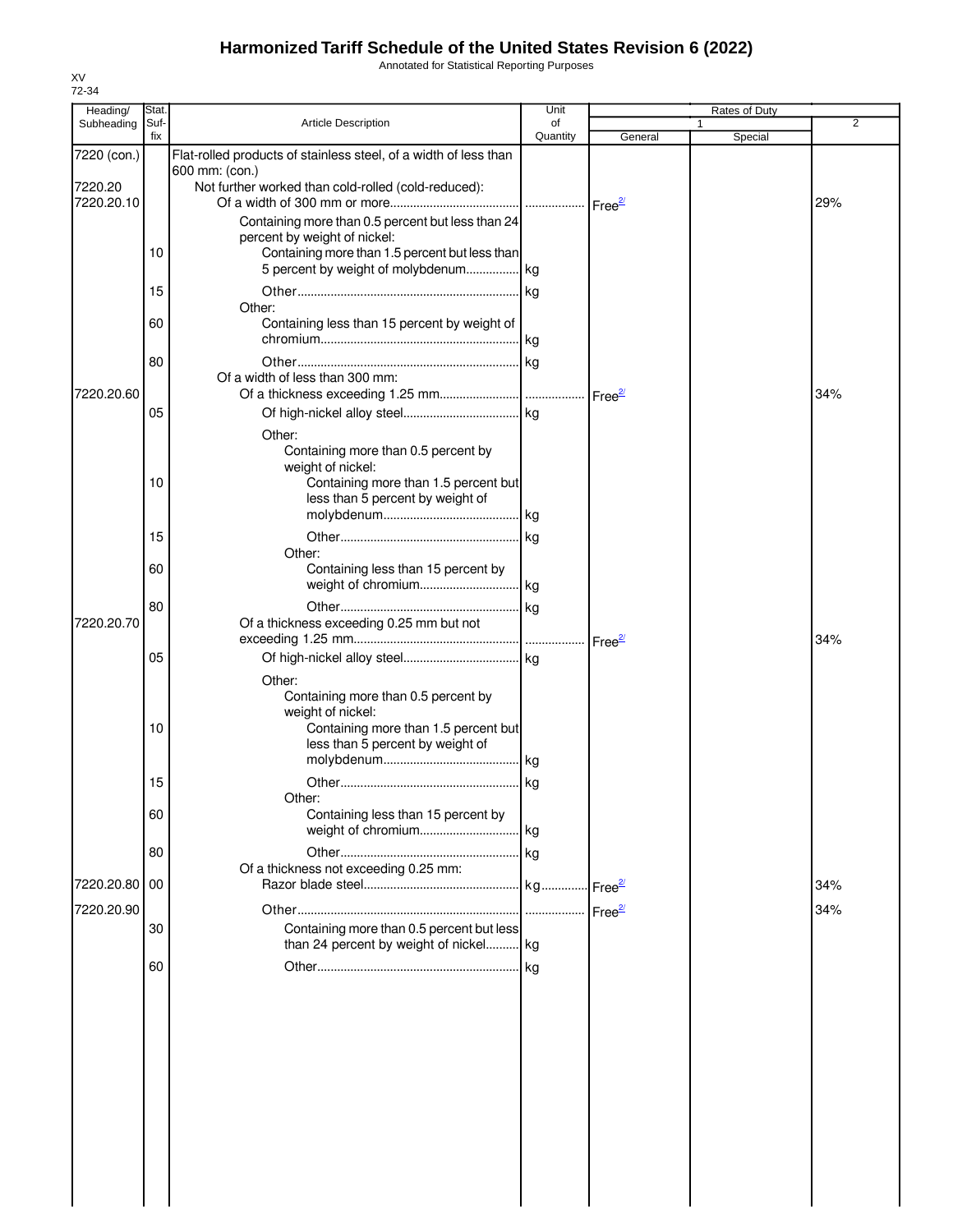Annotated for Statistical Reporting Purposes

| Heading/    | Stat.       |                                                                     | Unit           |                    | Rates of Duty |                |
|-------------|-------------|---------------------------------------------------------------------|----------------|--------------------|---------------|----------------|
| Subheading  | Suf-<br>fix | <b>Article Description</b>                                          | of<br>Quantity | General            | 1<br>Special  | $\overline{2}$ |
| 7220 (con.) |             | Flat-rolled products of stainless steel, of a width of less than    |                |                    |               |                |
|             |             | 600 mm: (con.)                                                      |                |                    |               |                |
| 7220.90.00  |             |                                                                     |                |                    |               | 46%            |
|             |             | Containing more than 0.5 percent but less than 24                   |                |                    |               |                |
|             |             | percent by weight of nickel:                                        |                |                    |               |                |
|             | 10          | Containing more than 1.5 percent but less than 5                    |                |                    |               |                |
|             |             |                                                                     |                |                    |               |                |
|             | 15          |                                                                     |                |                    |               |                |
|             | 60          | Other:<br>Containing less than 15 percent by weight of              |                |                    |               |                |
|             |             |                                                                     |                |                    |               |                |
|             | 80          |                                                                     |                |                    |               |                |
| 7221.00.00  |             | Bars and rods, hot-rolled, in irregularly wound coils, of stainless |                |                    |               |                |
|             |             |                                                                     |                | Free <sup>27</sup> |               | 11%            |
|             | 05          |                                                                     |                |                    |               |                |
|             |             |                                                                     |                |                    |               |                |
|             |             | Other:<br>Of circular cross section:                                |                |                    |               |                |
|             |             | With a diameter of less than 14 mm:                                 |                |                    |               |                |
|             | 17          | Containing less than 8 percent by weight of                         |                |                    |               |                |
|             |             |                                                                     |                |                    |               |                |
|             | 18          | Containing 8 percent or more but less than 24                       |                |                    |               |                |
|             |             |                                                                     |                |                    |               |                |
|             | 30          | With a diameter of 14 mm or more but less than                      |                |                    |               |                |
|             |             |                                                                     |                |                    |               |                |
|             | 45          |                                                                     |                |                    |               |                |
|             | 75          |                                                                     |                |                    |               |                |
|             |             |                                                                     |                |                    |               |                |
|             |             |                                                                     |                |                    |               |                |
|             |             |                                                                     |                |                    |               |                |
|             |             |                                                                     |                |                    |               |                |
|             |             |                                                                     |                |                    |               |                |
|             |             |                                                                     |                |                    |               |                |
|             |             |                                                                     |                |                    |               |                |
|             |             |                                                                     |                |                    |               |                |
|             |             |                                                                     |                |                    |               |                |
|             |             |                                                                     |                |                    |               |                |
|             |             |                                                                     |                |                    |               |                |
|             |             |                                                                     |                |                    |               |                |
|             |             |                                                                     |                |                    |               |                |
|             |             |                                                                     |                |                    |               |                |
|             |             |                                                                     |                |                    |               |                |
|             |             |                                                                     |                |                    |               |                |
|             |             |                                                                     |                |                    |               |                |
|             |             |                                                                     |                |                    |               |                |
|             |             |                                                                     |                |                    |               |                |
|             |             |                                                                     |                |                    |               |                |
|             |             |                                                                     |                |                    |               |                |
|             |             |                                                                     |                |                    |               |                |
|             |             |                                                                     |                |                    |               |                |
|             |             |                                                                     |                |                    |               |                |
|             |             |                                                                     |                |                    |               |                |
|             |             |                                                                     |                |                    |               |                |
|             |             |                                                                     |                |                    |               |                |
|             |             |                                                                     |                |                    |               |                |
|             |             |                                                                     |                |                    |               |                |
|             |             |                                                                     |                |                    |               |                |
|             |             |                                                                     |                |                    |               |                |
|             |             |                                                                     |                |                    |               |                |
|             |             |                                                                     |                |                    |               |                |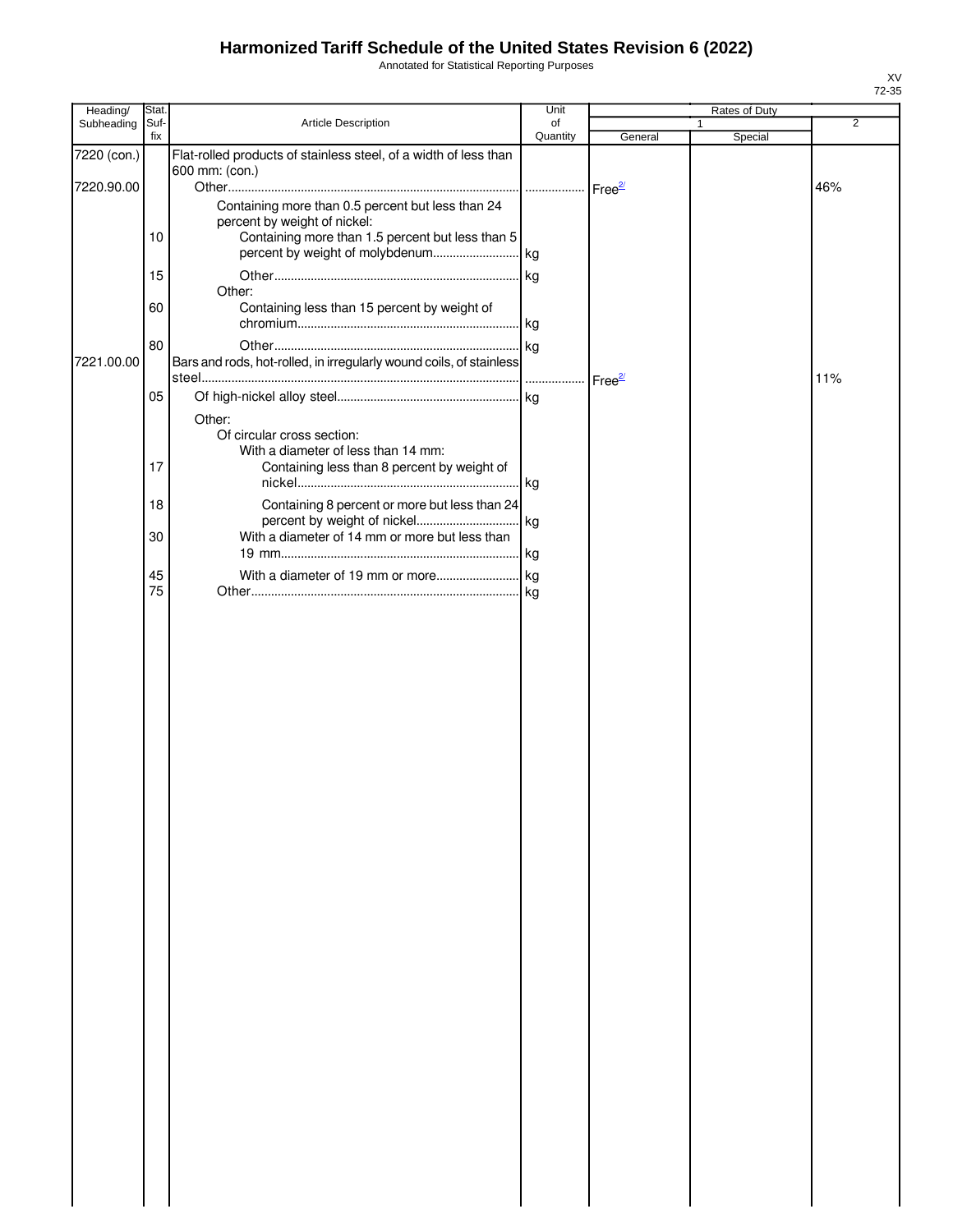Annotated for Statistical Reporting Purposes

| Heading/   | Stat.       |                                                                                                                                                                            | Unit           |                    | Rates of Duty |                |
|------------|-------------|----------------------------------------------------------------------------------------------------------------------------------------------------------------------------|----------------|--------------------|---------------|----------------|
| Subheading | Suf-<br>fix | Article Description                                                                                                                                                        | of<br>Quantity | General            | 1<br>Special  | $\overline{2}$ |
| 7222       |             | Other bars and rods of stainless steel; angles, shapes and<br>sections of stainless steel:<br>Bars and rods, not further worked than hot-rolled,<br>hot-drawn or extruded: |                |                    |               |                |
| 7222.11.00 |             |                                                                                                                                                                            |                | Free <sup>2/</sup> |               | 29%            |
|            | 01          |                                                                                                                                                                            |                |                    |               |                |
|            | 06          | Other:<br>With a maximum cross-sectional dimension of<br>less than 152.4 mm:                                                                                               |                |                    |               |                |
|            | 57          | Containing less than 8 percent by weight                                                                                                                                   | . kg           |                    |               |                |
|            | 59          | Containing 8 percent or more but less than<br>With a maximum cross-sectional dimension of<br>152.4 mm or more:                                                             |                |                    |               |                |
|            | 82          | Containing less than 8 percent by weight                                                                                                                                   | . kg           |                    |               |                |
| 7222.19.00 | 84          | Containing 8 percent or more but less than                                                                                                                                 |                | Free <sup>2/</sup> |               | 29%            |
|            | 01          |                                                                                                                                                                            |                |                    |               |                |
|            | 06          | Other:<br>Other:                                                                                                                                                           |                |                    |               |                |
|            | 52          | Containing less than 8 percent by weight                                                                                                                                   |                |                    |               |                |
|            | 54          | Containing 8 percent or more but less than                                                                                                                                 |                |                    |               |                |
|            |             |                                                                                                                                                                            |                |                    |               |                |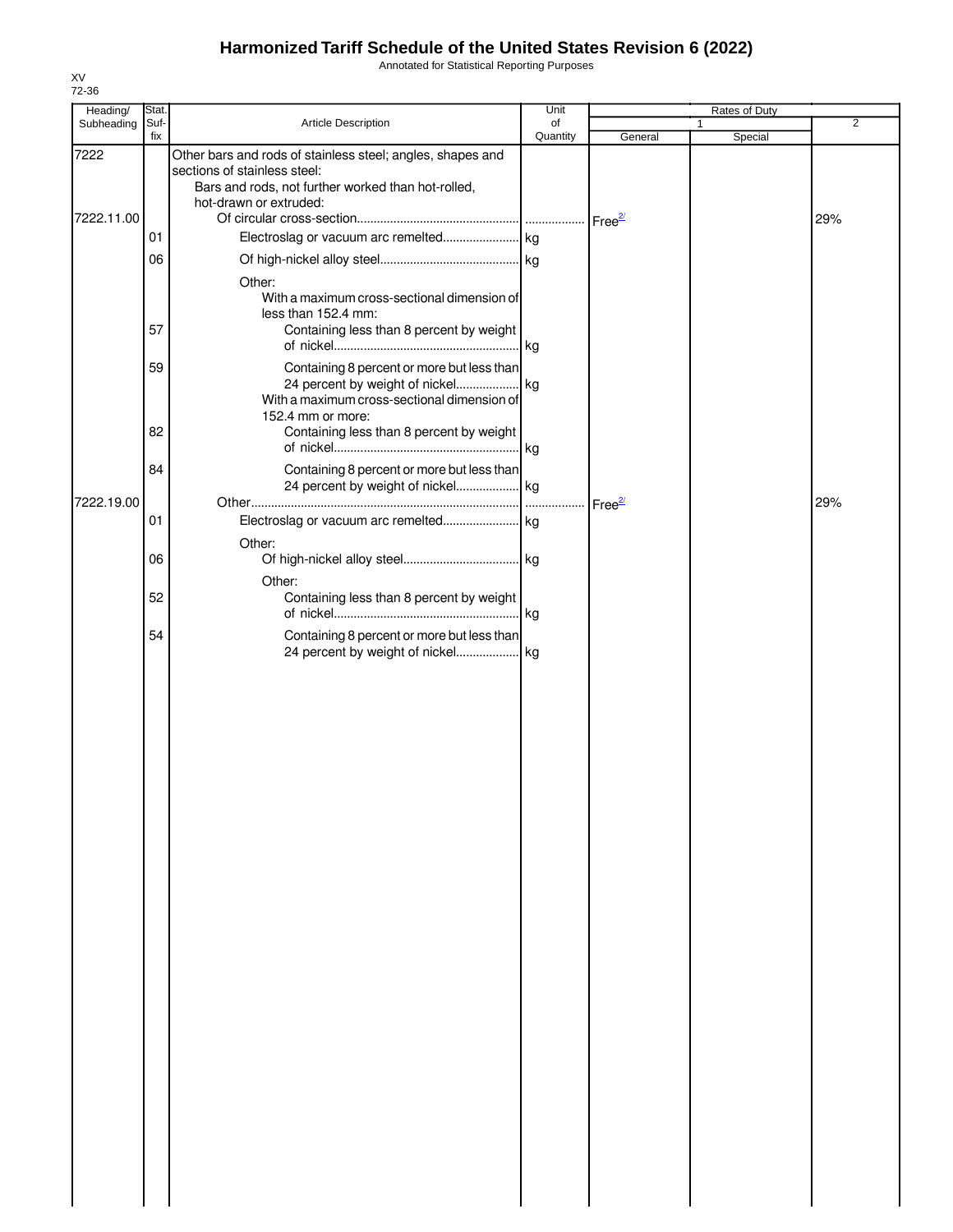Annotated for Statistical Reporting Purposes

| Heading/                  | Stat.       |                                                                                                                                                                                                                                 | Unit           |          | Rates of Duty |     |
|---------------------------|-------------|---------------------------------------------------------------------------------------------------------------------------------------------------------------------------------------------------------------------------------|----------------|----------|---------------|-----|
| Subheading                | Suf-<br>fix | <b>Article Description</b>                                                                                                                                                                                                      | of<br>Quantity | General  | Special       | 2   |
| 7222 (con.)<br>7222.20.00 |             | Other bars and rods of stainless steel; angles, shapes and<br>sections of stainless steel: (con.)<br>Bars and rods, not further worked than cold-formed or                                                                      |                |          |               |     |
|                           | 01          |                                                                                                                                                                                                                                 |                |          |               | 29% |
|                           | 06          |                                                                                                                                                                                                                                 |                |          |               |     |
|                           | 41          | Other:<br>Of a circular cross-section:<br>With a maximum circular cross-sectional<br>dimension of less than 18 mm:<br>Containing less than 8 percent by weight                                                                  |                |          |               |     |
|                           | 43<br>62    | Containing 8 percent or more but less than<br>24 percent by weight of nickel kg<br>With a maximum circular cross-sectional<br>dimension of 18 mm or more and less than<br>152.4 mm:<br>Containing less than 8 percent by weight |                |          |               |     |
|                           | 64          | Containing 8 percent or more but less than<br>24 percent by weight of nickel kg<br>With a maximum circular cross-sectional                                                                                                      |                |          |               |     |
|                           | 67          | dimension of 152.4 mm or more:<br>Containing less than 8 percent by weight                                                                                                                                                      |                |          |               |     |
|                           | 69          | Containing 8 percent or more but less than<br>24 percent by weight of nickel kg<br>Other:                                                                                                                                       |                |          |               |     |
|                           | 71          | Containing less than 8 percent by weight of                                                                                                                                                                                     | kg             |          |               |     |
| 7222.30.00                | 73          | Containing 8 percent or more but less than 24                                                                                                                                                                                   |                |          |               | 29% |
|                           | 01          |                                                                                                                                                                                                                                 |                | $Free^2$ |               |     |
|                           | 12          |                                                                                                                                                                                                                                 |                |          |               |     |
|                           | 22          | Other:<br>With a maximum cross-sectional dimension of less<br>than 152.4 mm:<br>Containing less than 8 percent by weight of                                                                                                     |                |          |               |     |
|                           | 24          | Containing 8 percent or more but less than 24<br>With a maximum cross-sectional dimension of                                                                                                                                    |                |          |               |     |
|                           | 82          | 152.4 mm or more:<br>Containing less than 8 percent by weight of                                                                                                                                                                |                |          |               |     |
|                           | 84          | Containing 8 percent or more but less than 24                                                                                                                                                                                   |                |          |               |     |
|                           |             |                                                                                                                                                                                                                                 |                |          |               |     |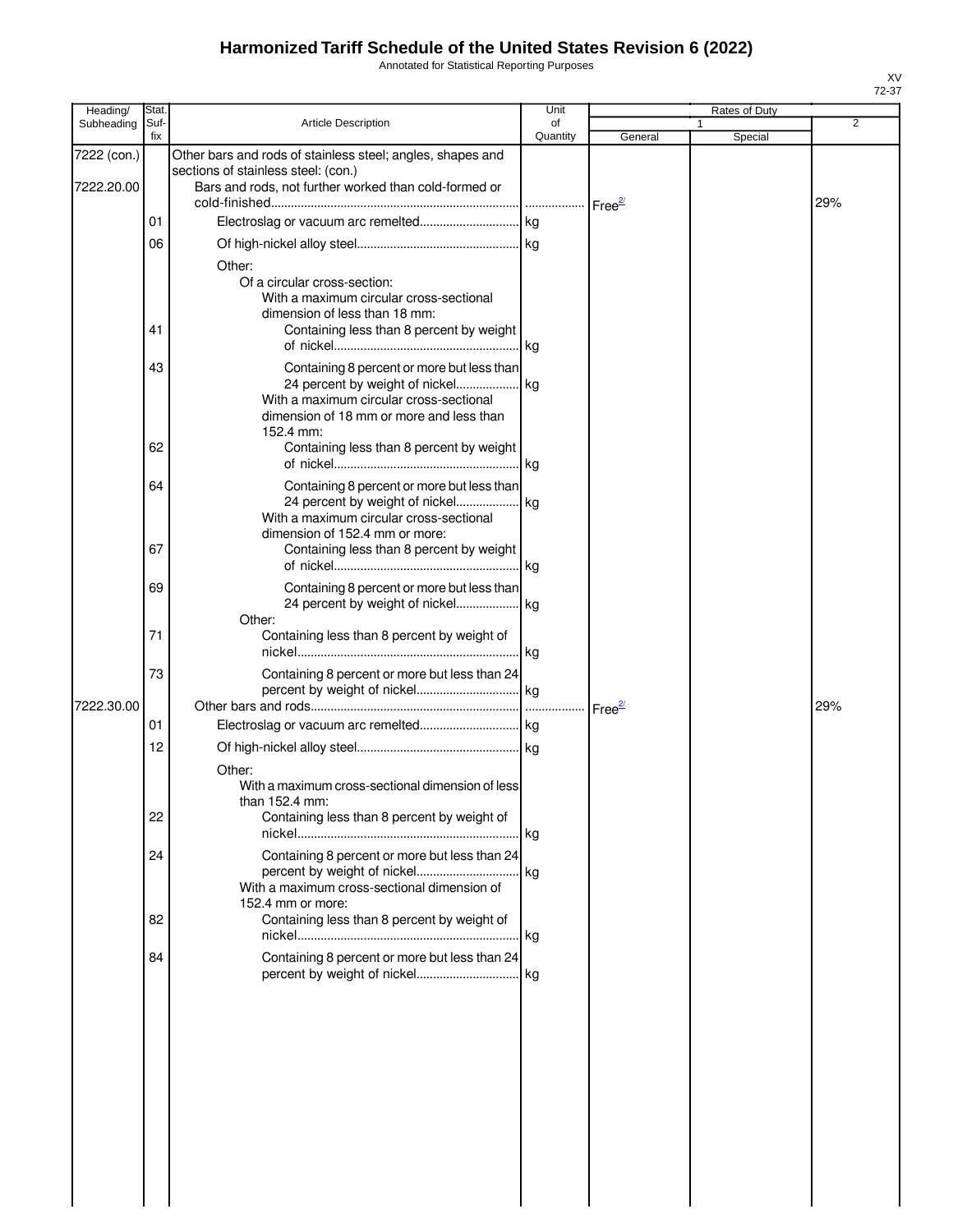Annotated for Statistical Reporting Purposes

| 72-38                                |               |                                                                                                                                                                                                                                            |            |         |               |                |
|--------------------------------------|---------------|--------------------------------------------------------------------------------------------------------------------------------------------------------------------------------------------------------------------------------------------|------------|---------|---------------|----------------|
| Heading/<br>Subheading               | Stat.<br>Suf- | <b>Article Description</b>                                                                                                                                                                                                                 | Unit<br>of |         | Rates of Duty | $\overline{2}$ |
|                                      | fix           |                                                                                                                                                                                                                                            | Quantity   | General | Special       |                |
| 7222 (con.)<br>7222.40<br>7222.40.30 |               | Other bars and rods of stainless steel; angles, shapes and<br>sections of stainless steel: (con.)<br>Angles, shapes and sections:<br>Hot-rolled, not drilled, not punched and not otherwise<br>With a maximum cross-sectional dimension of |            |         |               | 10%            |
|                                      | 25            | 80 mm or more:                                                                                                                                                                                                                             |            |         |               |                |
|                                      |               |                                                                                                                                                                                                                                            |            |         |               |                |
|                                      | 45            | With a maximum cross-sectional dimension of less<br>than 80 mm:                                                                                                                                                                            |            |         |               |                |
|                                      | 65            |                                                                                                                                                                                                                                            |            |         |               |                |
| 7222.40.60<br>7223.00<br>7223.00.10  | 85<br>00      | Wire of stainless steel:                                                                                                                                                                                                                   |            |         |               | 28%<br>34%     |
|                                      | 05            | Spring round wire of a kind described in statistical note                                                                                                                                                                                  |            |         |               |                |
|                                      | 16            | Other:                                                                                                                                                                                                                                     |            |         |               |                |
|                                      | 31            | With a diameter of 0.25 mm or more but less than                                                                                                                                                                                           |            |         |               |                |
|                                      | 46            | With a diameter of 0.76 mm or more but less than                                                                                                                                                                                           |            |         |               |                |
|                                      | 61            | With a diameter of 1.52 mm or more but less than                                                                                                                                                                                           |            |         |               |                |
| 7223.00.50                           | 76<br>00      |                                                                                                                                                                                                                                            |            |         |               | 34%            |
| 7223.00.90                           | 00            |                                                                                                                                                                                                                                            |            |         |               | 34%            |
|                                      |               |                                                                                                                                                                                                                                            |            |         |               |                |

XV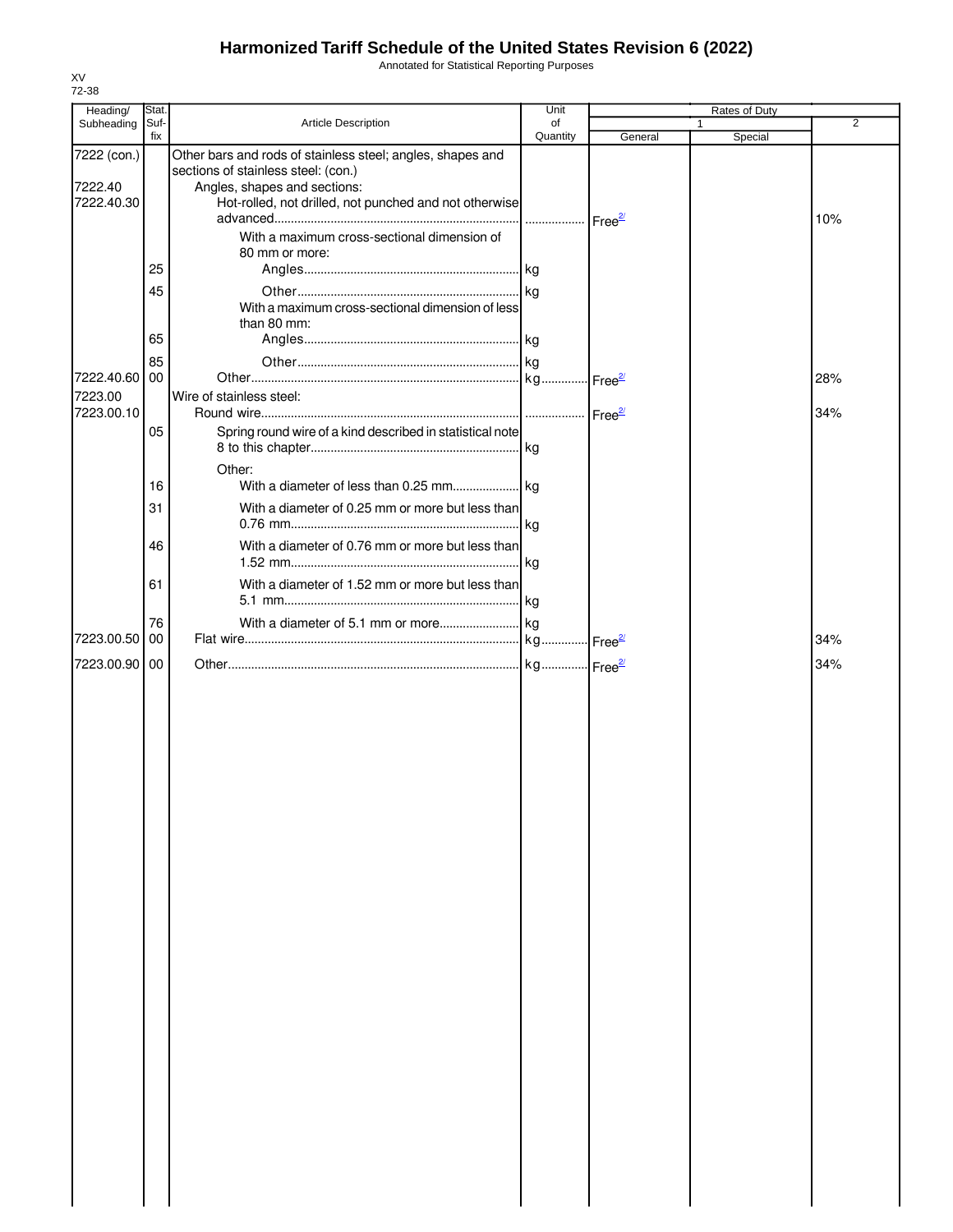Annotated for Statistical Reporting Purposes

| Heading/   | Stat.       |                                                                                                     | Unit           |                    | Rates of Duty |                |
|------------|-------------|-----------------------------------------------------------------------------------------------------|----------------|--------------------|---------------|----------------|
| Subheading | Suf-<br>fix | Article Description                                                                                 | of<br>Quantity | General            | 1<br>Special  | $\overline{2}$ |
|            |             | IV. OTHER ALLOY STEEL; HOLLOW DRILL BARS AND<br>RODS, OF ALLOY OR NONALLOY STEEL                    |                |                    |               |                |
| 7224       |             | Other alloy steel in ingots or other primary forms; semi-finished<br>products of other alloy steel: |                |                    |               |                |
| 7224.10.00 | 05          |                                                                                                     |                |                    |               | 28%            |
|            |             | Other:                                                                                              |                |                    |               |                |
|            | 45          |                                                                                                     |                |                    |               |                |
| 7224.90.00 | 75          |                                                                                                     |                | Free <sup>27</sup> |               | 28%            |
|            | 05          | Other:                                                                                              |                |                    |               |                |
|            |             | Of tool steel:<br>Of rectangular (including square) cross<br>section:                               |                |                    |               |                |
|            | 15          | Having a width less than four times the                                                             | kg             |                    |               |                |
|            | 25          | Having a width at least four times the                                                              | kg             |                    |               |                |
|            | 35          | Other:                                                                                              | .lkg           |                    |               |                |
|            | 45          | Of rectangular (including square) cross<br>section:<br>Having a width less than four times the      |                |                    |               |                |
|            |             |                                                                                                     |                |                    |               |                |
|            | 55          | Having a width at least four times the                                                              | kg.            |                    |               |                |
|            | 65          |                                                                                                     |                |                    |               |                |
|            | 75          |                                                                                                     | kg.            |                    |               |                |
|            |             |                                                                                                     |                |                    |               |                |
|            |             |                                                                                                     |                |                    |               |                |
|            |             |                                                                                                     |                |                    |               |                |
|            |             |                                                                                                     |                |                    |               |                |
|            |             |                                                                                                     |                |                    |               |                |
|            |             |                                                                                                     |                |                    |               |                |
|            |             |                                                                                                     |                |                    |               |                |
|            |             |                                                                                                     |                |                    |               |                |
|            |             |                                                                                                     |                |                    |               |                |
|            |             |                                                                                                     |                |                    |               |                |
|            |             |                                                                                                     |                |                    |               |                |
|            |             |                                                                                                     |                |                    |               |                |
|            |             |                                                                                                     |                |                    |               |                |
|            |             |                                                                                                     |                |                    |               |                |
|            |             |                                                                                                     |                |                    |               |                |
|            |             |                                                                                                     |                |                    |               |                |
|            |             |                                                                                                     |                |                    |               |                |
|            |             |                                                                                                     |                |                    |               |                |
|            |             |                                                                                                     |                |                    |               |                |
|            |             |                                                                                                     |                |                    |               |                |
|            |             |                                                                                                     |                |                    |               |                |
|            |             |                                                                                                     |                |                    |               |                |
|            |             |                                                                                                     |                |                    |               |                |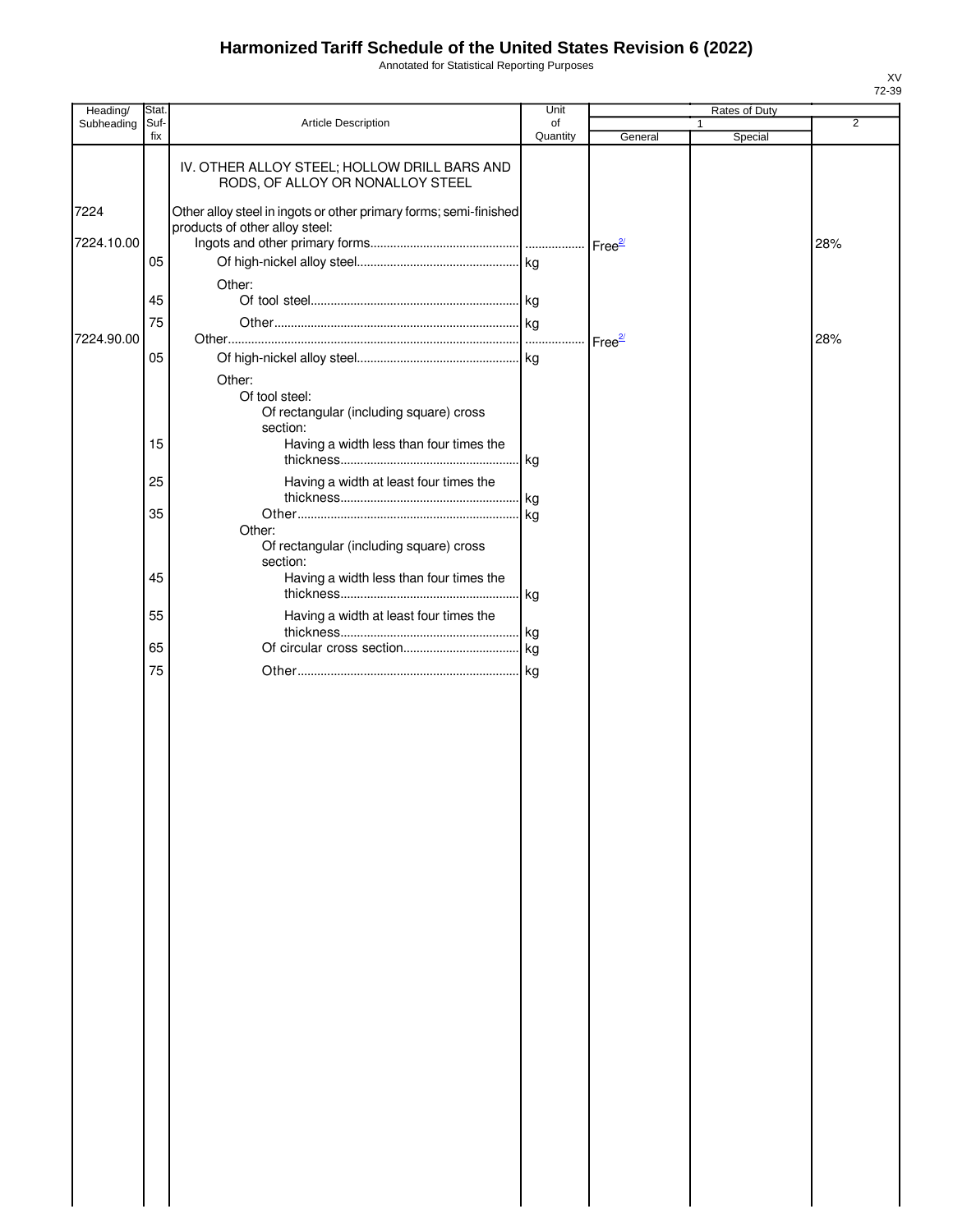Annotated for Statistical Reporting Purposes

| Heading/        | Stat        |                                                                                            | Unit           |                    |   | Rates of Duty |     |
|-----------------|-------------|--------------------------------------------------------------------------------------------|----------------|--------------------|---|---------------|-----|
| Subheading      | Suf-<br>fix | <b>Article Description</b>                                                                 | of<br>Quantity | General            | 1 | Special       | 2   |
| 7225            |             | Flat-rolled products of other alloy steel, of a width of 600 mm                            |                |                    |   |               |     |
|                 |             | or more:                                                                                   |                |                    |   |               |     |
| 7225.11.00 00   |             | Of silicon electrical steel:                                                               |                |                    |   |               | 28% |
|                 |             |                                                                                            |                |                    |   |               |     |
| 7225.19.00 00   |             |                                                                                            |                |                    |   |               | 28% |
| 7225.30         |             | Other, not further worked than hot-rolled, in coils:<br>Of a thickness of 4.75 mm or more: |                |                    |   |               |     |
| 7225.30.11      |             |                                                                                            |                |                    |   |               | 29% |
|                 | 10          |                                                                                            |                |                    |   |               |     |
|                 | 80          |                                                                                            |                |                    |   |               |     |
| 7225.30.30      |             |                                                                                            |                | Free <sup>2/</sup> |   |               | 28% |
|                 | 05          |                                                                                            |                |                    |   |               |     |
|                 | 50          |                                                                                            |                |                    |   |               |     |
|                 |             | Of a thickness of less than 4.75 mm:                                                       |                |                    |   |               |     |
| 7225.30.51      |             |                                                                                            |                |                    |   |               | 29% |
|                 | 10          |                                                                                            |                |                    |   |               |     |
| 7225.30.70   00 | 80          |                                                                                            |                |                    |   |               | 28% |
| 7225.40         |             | Other, not further worked than hot-rolled, not in coils:                                   |                |                    |   |               |     |
|                 |             | Of a thickness of 4.75 mm or more:                                                         |                |                    |   |               |     |
| 7225.40.11      |             |                                                                                            |                |                    |   |               | 29% |
|                 | 10          |                                                                                            |                |                    |   |               |     |
|                 | 80          |                                                                                            |                |                    |   |               |     |
| 7225.40.30      |             |                                                                                            |                | Free <sup>27</sup> |   |               | 28% |
|                 | 05          |                                                                                            |                |                    |   |               |     |
|                 | 50          |                                                                                            |                |                    |   |               |     |
| 7225.40.51      |             | Of a thickness of less than 4.75 mm:                                                       |                |                    |   |               | 29% |
|                 | 10          |                                                                                            |                | Free <sup>27</sup> |   |               |     |
|                 | 30          |                                                                                            |                |                    |   |               |     |
|                 |             |                                                                                            |                |                    |   |               |     |
| 7225.40.70 00   | 60          |                                                                                            |                |                    |   |               | 28% |
| 7225.50         |             | Other, not further worked than cold-rolled (cold-reduced):                                 |                |                    |   |               |     |
| 7225.50.11      |             |                                                                                            |                |                    |   |               | 29% |
|                 | 10          |                                                                                            |                |                    |   |               |     |
|                 | 30          |                                                                                            |                |                    |   |               |     |
|                 | 60          |                                                                                            |                |                    |   |               |     |
|                 |             | Other:                                                                                     |                |                    |   |               |     |
| 7225.50.60 00   |             |                                                                                            |                |                    |   |               | 28% |
|                 |             | Of a thickness of less than 4.75 mm:                                                       |                |                    |   |               |     |
| 7225.50.70 00   |             |                                                                                            |                |                    |   |               | 29% |
| 7225.50.80      |             |                                                                                            |                | Free <sup>2/</sup> |   |               | 28% |
|                 | 10          |                                                                                            |                |                    |   |               |     |
|                 | 80          |                                                                                            |                |                    |   |               |     |
|                 |             |                                                                                            |                |                    |   |               |     |
|                 |             |                                                                                            |                |                    |   |               |     |
|                 |             |                                                                                            |                |                    |   |               |     |
|                 |             |                                                                                            |                |                    |   |               |     |
|                 |             |                                                                                            |                |                    |   |               |     |
|                 |             |                                                                                            |                |                    |   |               |     |
|                 |             |                                                                                            |                |                    |   |               |     |
|                 |             |                                                                                            |                |                    |   |               |     |
|                 |             |                                                                                            |                |                    |   |               |     |
|                 |             |                                                                                            |                |                    |   |               |     |
|                 |             |                                                                                            |                |                    |   |               |     |
|                 |             |                                                                                            |                |                    |   |               |     |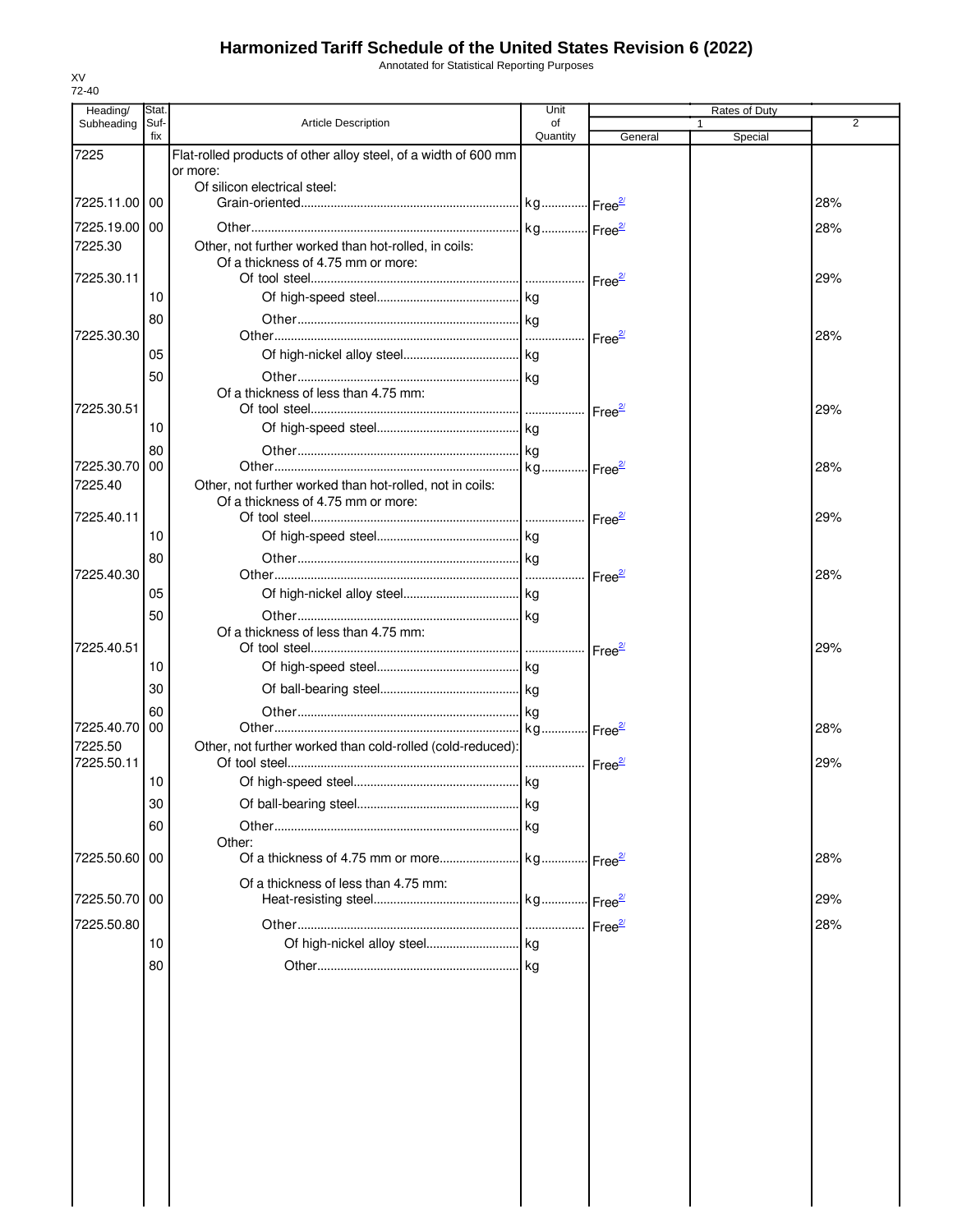Annotated for Statistical Reporting Purposes

| Heading/                 | Stat.       |                                                                                    | Unit           |         | Rates of Duty |                |
|--------------------------|-------------|------------------------------------------------------------------------------------|----------------|---------|---------------|----------------|
| Subheading               | Suf-<br>fix | Article Description                                                                | of<br>Quantity | General | Special       | $\overline{2}$ |
| 7225 (con.)              |             | Flat-rolled products of other alloy steel, of a width of 600 mm<br>or more: (con.) |                |         |               |                |
| 7225.91.00 00            |             | Other:                                                                             |                |         |               | 28%            |
| 7225.92.00 00            |             |                                                                                    |                |         |               | 28%            |
| 7225.99.00               |             |                                                                                    |                |         |               | 28%            |
|                          | 10          |                                                                                    |                |         |               |                |
|                          | 90          |                                                                                    |                |         |               |                |
| 7226                     |             | Flat-rolled products of other alloy steel, of a width of less than<br>600 mm:      |                |         |               |                |
|                          |             | Of silicon electrical steel:                                                       |                |         |               |                |
| 7226.11<br>7226.11.10 00 |             | Grain-oriented:                                                                    |                |         |               | 28%            |
| 7226.11.90               |             |                                                                                    |                |         |               | 33%            |
|                          | 30          | Of thickness not exceeding 0.25 mm kg                                              |                |         |               |                |
|                          | 60          |                                                                                    |                |         |               |                |
| 7226.19                  |             | Other:                                                                             |                |         |               |                |
| 7226.19.10 00            |             |                                                                                    |                |         |               | 28%            |
| 7226.19.90 00            |             |                                                                                    |                |         |               | 33%            |
| 7226.20.00 00            |             |                                                                                    |                |         |               | 37%            |
|                          |             |                                                                                    |                |         |               |                |
|                          |             |                                                                                    |                |         |               |                |
|                          |             |                                                                                    |                |         |               |                |
|                          |             |                                                                                    |                |         |               |                |
|                          |             |                                                                                    |                |         |               |                |
|                          |             |                                                                                    |                |         |               |                |
|                          |             |                                                                                    |                |         |               |                |
|                          |             |                                                                                    |                |         |               |                |
|                          |             |                                                                                    |                |         |               |                |
|                          |             |                                                                                    |                |         |               |                |
|                          |             |                                                                                    |                |         |               |                |
|                          |             |                                                                                    |                |         |               |                |
|                          |             |                                                                                    |                |         |               |                |
|                          |             |                                                                                    |                |         |               |                |
|                          |             |                                                                                    |                |         |               |                |
|                          |             |                                                                                    |                |         |               |                |
|                          |             |                                                                                    |                |         |               |                |
|                          |             |                                                                                    |                |         |               |                |
|                          |             |                                                                                    |                |         |               |                |
|                          |             |                                                                                    |                |         |               |                |
|                          |             |                                                                                    |                |         |               |                |
|                          |             |                                                                                    |                |         |               |                |
|                          |             |                                                                                    |                |         |               |                |
|                          |             |                                                                                    |                |         |               |                |
|                          |             |                                                                                    |                |         |               |                |
|                          |             |                                                                                    |                |         |               |                |
|                          |             |                                                                                    |                |         |               |                |
|                          |             |                                                                                    |                |         |               |                |
|                          |             |                                                                                    |                |         |               |                |
|                          |             |                                                                                    |                |         |               |                |
|                          |             |                                                                                    |                |         |               |                |
|                          |             |                                                                                    |                |         |               |                |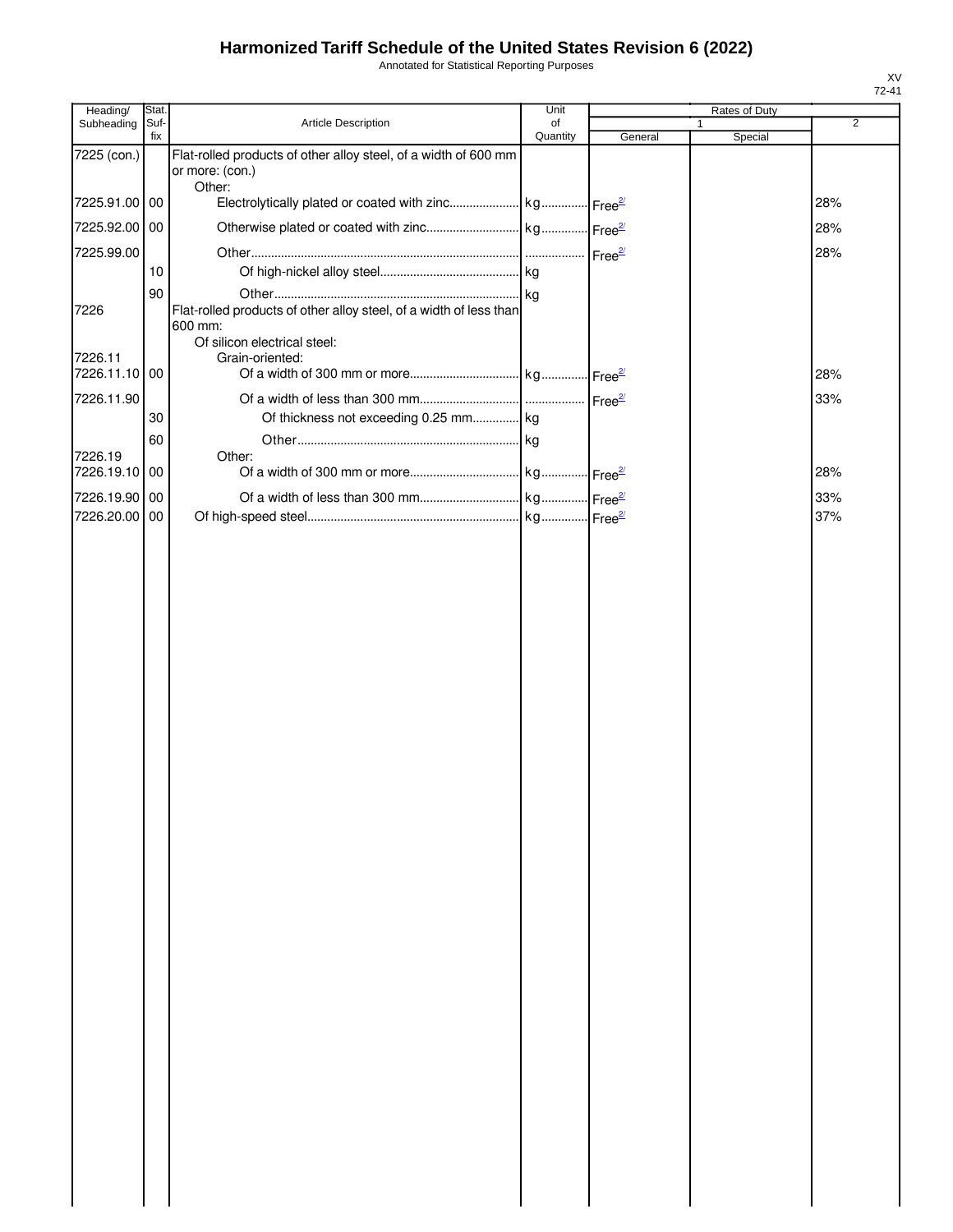Annotated for Statistical Reporting Purposes

| Heading/      | Stat.       |                                                                                                     | Unit               |                    | Rates of Duty           |                  |
|---------------|-------------|-----------------------------------------------------------------------------------------------------|--------------------|--------------------|-------------------------|------------------|
| Subheading    | Suf-<br>fix | Article Description                                                                                 | of<br>Quantity     | General            | $\mathbf{1}$<br>Special | $\overline{2}$   |
| 7226 (con.)   |             | Flat-rolled products of other alloy steel, of a width of less than<br>600 mm: (con.)                |                    |                    |                         |                  |
| 7226.91       |             | Other:<br>Not further worked than hot-rolled:                                                       |                    |                    |                         |                  |
| 7226.91.05 00 |             | Of tool steel (other than high-speed steel):                                                        |                    |                    |                         | 34%              |
| 7226.91.15    |             | Other:                                                                                              |                    |                    |                         | 29%              |
|               | 30          |                                                                                                     |                    |                    |                         |                  |
| 7226.91.25    | 60          |                                                                                                     | Free <sup>2/</sup> |                    |                         | 34%              |
|               | 30          |                                                                                                     |                    |                    |                         |                  |
|               | 60          |                                                                                                     |                    |                    |                         |                  |
| 7226.91.50 00 |             | Other:                                                                                              |                    |                    |                         | 28%              |
| 7226.91.70 00 |             | Of a thickness of less than 4.75 mm:                                                                |                    |                    |                         | 28%              |
| 7226.91.80 00 |             |                                                                                                     |                    |                    |                         | 33%              |
| 7226.92       |             | Not further worked than cold-rolled (cold-reduced):<br>Of tool steel (other than high-speed steel): |                    |                    |                         |                  |
| 7226.92.10    |             |                                                                                                     |                    |                    |                         | $0.4$ c/kg + 29% |
|               | 30          |                                                                                                     |                    |                    |                         |                  |
|               | 60          |                                                                                                     |                    |                    |                         |                  |
| 7226.92.30    |             |                                                                                                     |                    |                    |                         | 34%              |
|               | 30          |                                                                                                     |                    |                    |                         |                  |
|               | 60          | Other:                                                                                              |                    |                    |                         |                  |
| 7226.92.50    | 00          |                                                                                                     |                    |                    |                         | $0.4$ ¢/kg + 28% |
| 7226.92.70    |             | Of a width of less than 300 mm:<br>Of a thickness not exceeding 0.25 mm  Free <sup>27</sup>         |                    |                    |                         | 33%              |
|               | 05          |                                                                                                     |                    |                    |                         |                  |
|               | 50          |                                                                                                     |                    |                    |                         |                  |
| 7226.92.80    |             |                                                                                                     |                    |                    |                         | 33%              |
|               | 05          |                                                                                                     |                    |                    |                         |                  |
|               | 50          |                                                                                                     |                    |                    |                         |                  |
| 7226.99.01    |             |                                                                                                     |                    | Free <sup>2/</sup> |                         | 33%              |
|               | 10          | Electrolytically plated or coated with zinc kg                                                      |                    |                    |                         |                  |
|               | 30          |                                                                                                     |                    |                    |                         |                  |
|               | 80          |                                                                                                     |                    |                    |                         |                  |
|               |             |                                                                                                     |                    |                    |                         |                  |
|               |             |                                                                                                     |                    |                    |                         |                  |
|               |             |                                                                                                     |                    |                    |                         |                  |
|               |             |                                                                                                     |                    |                    |                         |                  |
|               |             |                                                                                                     |                    |                    |                         |                  |
|               |             |                                                                                                     |                    |                    |                         |                  |
|               |             |                                                                                                     |                    |                    |                         |                  |
|               |             |                                                                                                     |                    |                    |                         |                  |
|               |             |                                                                                                     |                    |                    |                         |                  |
|               |             |                                                                                                     |                    |                    |                         |                  |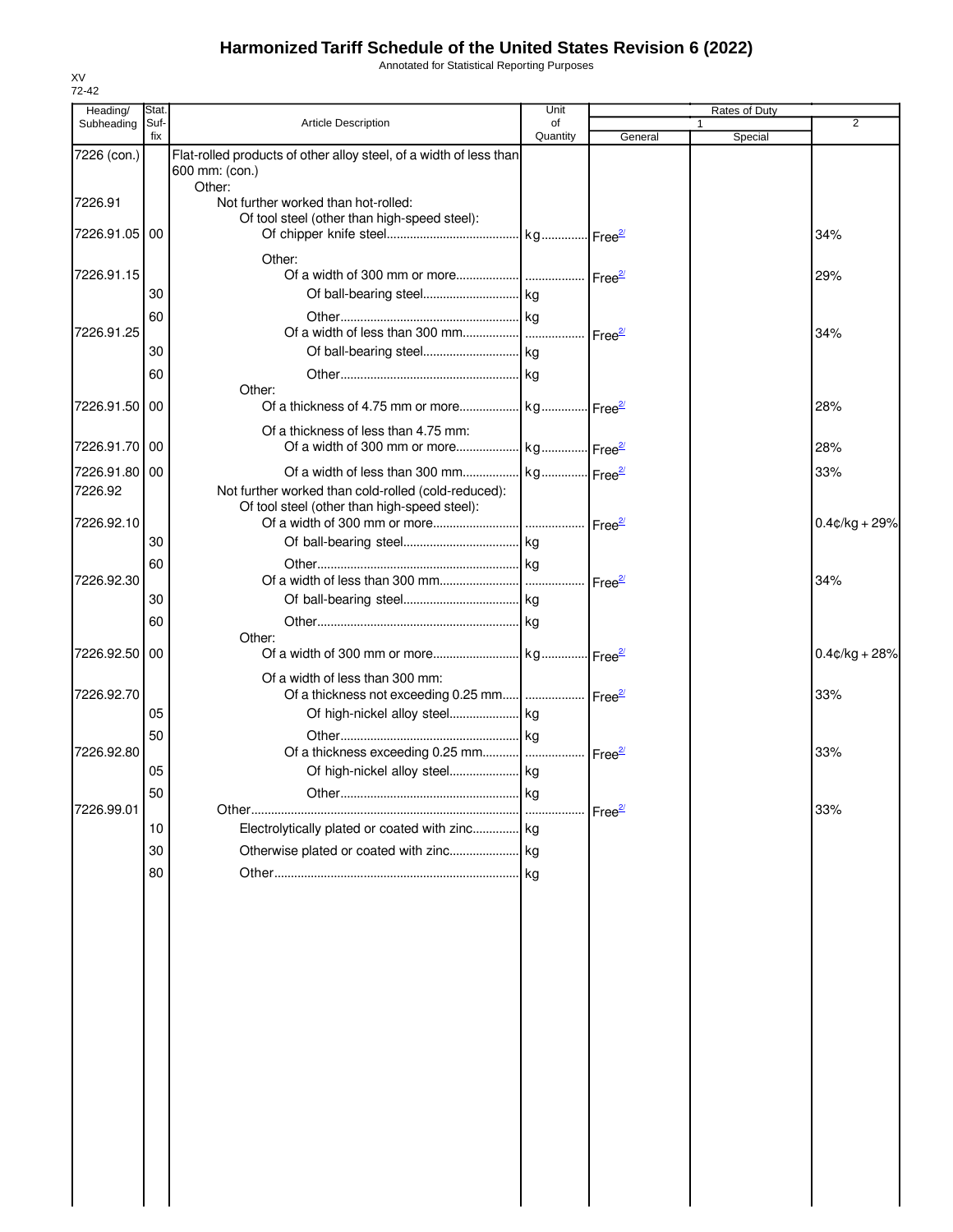Annotated for Statistical Reporting Purposes

| Heading/      | Stat.       |                                                                                           | Unit               |                    | Rates of Duty           |                |
|---------------|-------------|-------------------------------------------------------------------------------------------|--------------------|--------------------|-------------------------|----------------|
| Subheading    | Suf-<br>fix | Article Description                                                                       | of<br>Quantity     | General            | $\mathbf{1}$<br>Special | $\overline{2}$ |
| 7227          |             | Bars and rods, hot-rolled, in irregularly wound coils, of other                           |                    |                    |                         |                |
|               |             | alloy steel:                                                                              |                    |                    |                         |                |
| 7227.10.00 00 |             |                                                                                           |                    |                    |                         | 14%            |
| 7227.20.00    |             |                                                                                           |                    |                    |                         | 10%            |
|               | 30          | Of welding quality wire rods of a kind described in                                       |                    |                    |                         |                |
|               |             |                                                                                           |                    |                    |                         |                |
|               | 80          |                                                                                           |                    |                    |                         |                |
| 7227.90       |             | Other:<br>Of tool steel (other than high-speed steel):                                    |                    |                    |                         |                |
| 7227.90.10    |             | Not tempered, not treated, and not partly                                                 |                    |                    |                         |                |
|               |             |                                                                                           |                    | Free <sup>2/</sup> |                         | 12%            |
|               | 30          |                                                                                           |                    |                    |                         |                |
|               | 60          |                                                                                           |                    |                    |                         |                |
| 7227.90.20    |             |                                                                                           | Free <sup>2/</sup> |                    |                         | 11%            |
|               | 30          |                                                                                           |                    |                    |                         |                |
|               | 60          |                                                                                           |                    |                    |                         |                |
| 7227.90.60    |             |                                                                                           |                    |                    |                         | 10%            |
|               | 05          |                                                                                           |                    |                    |                         |                |
|               | 10          | Of Cold Heading Quality (CHQ) steel of a kind                                             |                    |                    |                         |                |
|               |             | described in statistical note 6 to this chapter kg                                        |                    |                    |                         |                |
|               | 20          | Of welding quality wire rods of a kind described in<br>statistical note 7 to this chapter |                    |                    |                         |                |
|               |             |                                                                                           | kg                 |                    |                         |                |
|               | 30          | Of a circular cross section:<br>With a diameter of less than 14 mm                        | kg                 |                    |                         |                |
|               | 35          | With a diameter of 14 mm or more but less                                                 |                    |                    |                         |                |
|               |             |                                                                                           |                    |                    |                         |                |
|               | 40          | With a diameter of 19 mm or more                                                          | kg                 |                    |                         |                |
|               | 90          |                                                                                           | kg                 |                    |                         |                |
|               |             |                                                                                           |                    |                    |                         |                |
|               |             |                                                                                           |                    |                    |                         |                |
|               |             |                                                                                           |                    |                    |                         |                |
|               |             |                                                                                           |                    |                    |                         |                |
|               |             |                                                                                           |                    |                    |                         |                |
|               |             |                                                                                           |                    |                    |                         |                |
|               |             |                                                                                           |                    |                    |                         |                |
|               |             |                                                                                           |                    |                    |                         |                |
|               |             |                                                                                           |                    |                    |                         |                |
|               |             |                                                                                           |                    |                    |                         |                |
|               |             |                                                                                           |                    |                    |                         |                |
|               |             |                                                                                           |                    |                    |                         |                |
|               |             |                                                                                           |                    |                    |                         |                |
|               |             |                                                                                           |                    |                    |                         |                |
|               |             |                                                                                           |                    |                    |                         |                |
|               |             |                                                                                           |                    |                    |                         |                |
|               |             |                                                                                           |                    |                    |                         |                |
|               |             |                                                                                           |                    |                    |                         |                |
|               |             |                                                                                           |                    |                    |                         |                |
|               |             |                                                                                           |                    |                    |                         |                |
|               |             |                                                                                           |                    |                    |                         |                |
|               |             |                                                                                           |                    |                    |                         |                |
|               |             |                                                                                           |                    |                    |                         |                |
|               |             |                                                                                           |                    |                    |                         |                |
|               |             |                                                                                           |                    |                    |                         |                |
|               |             |                                                                                           |                    |                    |                         |                |
|               |             |                                                                                           |                    |                    |                         |                |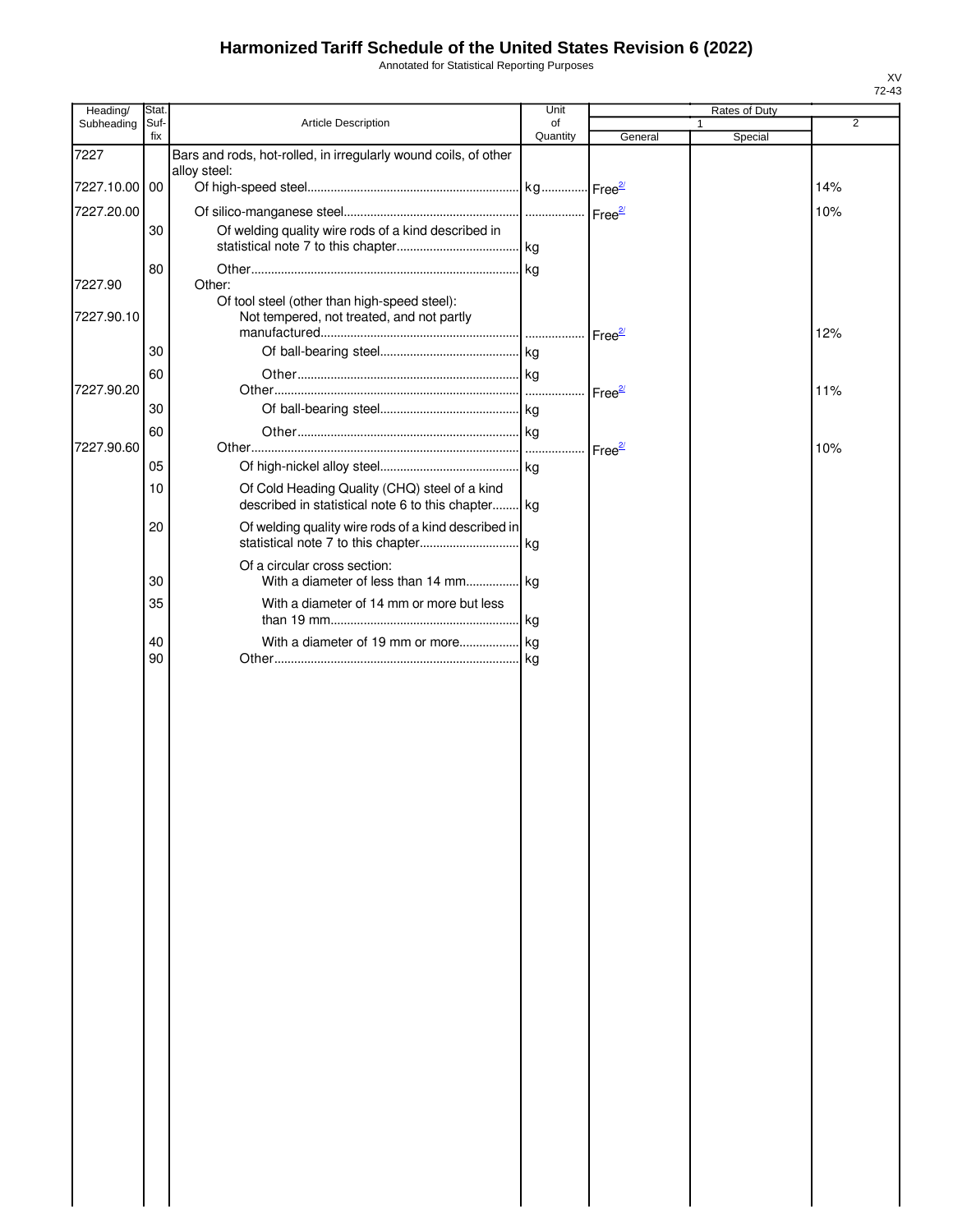Annotated for Statistical Reporting Purposes

| Heading/                 | Stat.       |                                                                                                                                                            | Unit           |         | Rates of Duty |            |
|--------------------------|-------------|------------------------------------------------------------------------------------------------------------------------------------------------------------|----------------|---------|---------------|------------|
| Subheading               | Suf-<br>fix | <b>Article Description</b>                                                                                                                                 | of<br>Quantity | General | Special       | 2          |
| 7228                     |             | Other bars and rods of other alloy steel; angles, shapes and<br>sections, of other alloy steel; hollow drill bars and rods, of alloy<br>or nonalloy steel: |                |         |               |            |
| 7228.10.00               |             |                                                                                                                                                            |                |         |               | 32%        |
|                          | 10          |                                                                                                                                                            |                |         |               |            |
|                          | 30          | Cold-formed:<br>With a maximum cross-sectional dimension of less                                                                                           |                |         |               |            |
|                          | 60          | With a maximum cross-sectional dimension of                                                                                                                |                |         |               |            |
| 7228.20<br>7228.20.10    | 00          | Bars and rods, of silico-manganese steel:                                                                                                                  |                |         |               | 28%        |
| 7228.20.50 00            |             |                                                                                                                                                            |                |         |               | 28%        |
| 7228.30<br>7228.30.20    | 00          | Other bars and rods, not further worked than hot-rolled,<br>hot-drawn or extruded:<br>Of tool steel (other than high-speed steel):                         |                |         |               | 29%        |
|                          |             |                                                                                                                                                            |                |         |               |            |
| 7228.30.40 00            |             |                                                                                                                                                            |                |         |               | 28%        |
| 7228.30.60<br>7228.30.80 | 00          |                                                                                                                                                            |                |         |               | 29%<br>28% |
|                          | 05          |                                                                                                                                                            |                |         |               |            |
|                          | 10          |                                                                                                                                                            |                |         |               |            |
|                          | 15          | Other:<br>With a diameter or cross section measuring                                                                                                       |                |         |               |            |
|                          | 41          | With a diameter or cross section measuring<br>76 mm or more but not exceeding 152 mm kg                                                                    |                |         |               |            |
|                          | 45          | With a diameter or cross section measuring<br>152 mm or more but not exceeding 228 mm kg                                                                   |                |         |               |            |
|                          | 70          | With a diameter or cross section exceeding                                                                                                                 | kg             |         |               |            |
| 7228.40.00               | 00          | Other bars and rods, not further worked than forged kg Free <sup>27</sup>                                                                                  |                |         |               | 28%        |
|                          |             |                                                                                                                                                            |                |         |               |            |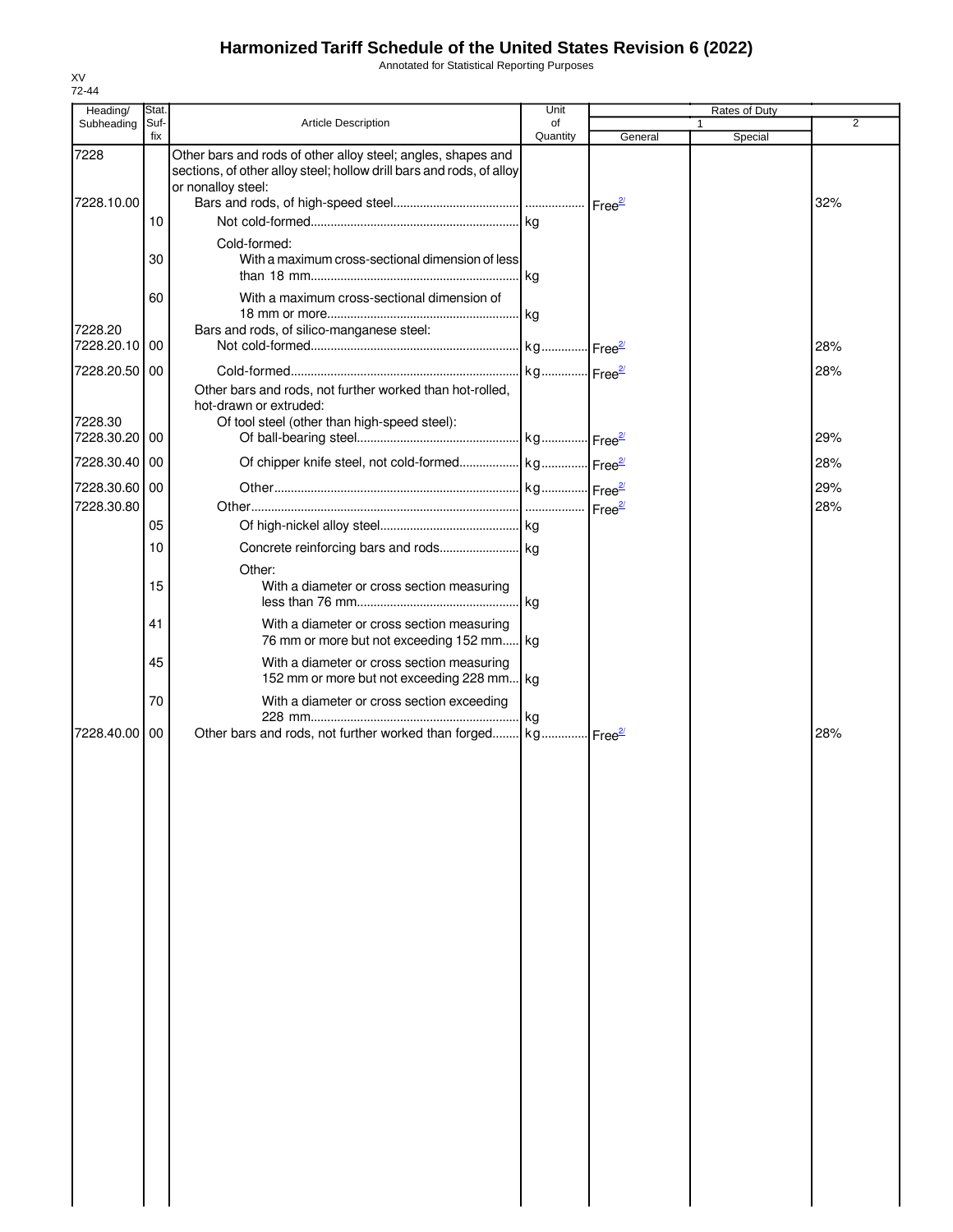Annotated for Statistical Reporting Purposes

| <b>Article Description</b><br>Subheading<br>Quantity<br>fix<br>General<br>Special<br>Other bars and rods of other alloy steel; angles, shapes and<br>7228 (con.)<br>sections, of other alloy steel; hollow drill bars and rods, of alloy<br>or nonalloy steel: (con.)<br>7228.50<br>Other bars and rods, not further worked than cold-formed<br>or cold-finished:<br>7228.50.10<br>29%<br>10<br>Other:<br>With a maximum cross-sectional dimension of<br>less than 18 mm:<br>20<br>Of round or rectangular cross section with<br>surfaces ground, milled or polished kg<br>40<br>kg<br>With a maximum cross-sectional dimension of<br>18 mm or more:<br>Of round or rectangular cross section with<br>60<br>surfaces ground, milled or polished kg<br>80<br>7228.50.50<br>28%<br>$Free^2$<br>05<br>Other:<br>15<br>With a diameter or cross section measuring<br>.lkg | Unit<br>Rates of Duty | Stat. | Heading/ |
|-----------------------------------------------------------------------------------------------------------------------------------------------------------------------------------------------------------------------------------------------------------------------------------------------------------------------------------------------------------------------------------------------------------------------------------------------------------------------------------------------------------------------------------------------------------------------------------------------------------------------------------------------------------------------------------------------------------------------------------------------------------------------------------------------------------------------------------------------------------------------|-----------------------|-------|----------|
|                                                                                                                                                                                                                                                                                                                                                                                                                                                                                                                                                                                                                                                                                                                                                                                                                                                                       | $\overline{2}$<br>of  | Suf-  |          |
|                                                                                                                                                                                                                                                                                                                                                                                                                                                                                                                                                                                                                                                                                                                                                                                                                                                                       |                       |       |          |
|                                                                                                                                                                                                                                                                                                                                                                                                                                                                                                                                                                                                                                                                                                                                                                                                                                                                       |                       |       |          |
|                                                                                                                                                                                                                                                                                                                                                                                                                                                                                                                                                                                                                                                                                                                                                                                                                                                                       |                       |       |          |
|                                                                                                                                                                                                                                                                                                                                                                                                                                                                                                                                                                                                                                                                                                                                                                                                                                                                       |                       |       |          |
|                                                                                                                                                                                                                                                                                                                                                                                                                                                                                                                                                                                                                                                                                                                                                                                                                                                                       |                       |       |          |
|                                                                                                                                                                                                                                                                                                                                                                                                                                                                                                                                                                                                                                                                                                                                                                                                                                                                       |                       |       |          |
|                                                                                                                                                                                                                                                                                                                                                                                                                                                                                                                                                                                                                                                                                                                                                                                                                                                                       |                       |       |          |
|                                                                                                                                                                                                                                                                                                                                                                                                                                                                                                                                                                                                                                                                                                                                                                                                                                                                       |                       |       |          |
|                                                                                                                                                                                                                                                                                                                                                                                                                                                                                                                                                                                                                                                                                                                                                                                                                                                                       |                       |       |          |
|                                                                                                                                                                                                                                                                                                                                                                                                                                                                                                                                                                                                                                                                                                                                                                                                                                                                       |                       |       |          |
| 40<br>With a diameter or cross section measuring<br>76 mm or more but not exceeding 228 mm kg                                                                                                                                                                                                                                                                                                                                                                                                                                                                                                                                                                                                                                                                                                                                                                         |                       |       |          |
| With a diameter or cross section exceeding<br>70<br>kg<br>7228.60<br>Other bars and rods:                                                                                                                                                                                                                                                                                                                                                                                                                                                                                                                                                                                                                                                                                                                                                                             |                       |       |          |
| 7228.60.10<br>29%<br>Free <sup>2/</sup><br>30                                                                                                                                                                                                                                                                                                                                                                                                                                                                                                                                                                                                                                                                                                                                                                                                                         |                       |       |          |
| 60                                                                                                                                                                                                                                                                                                                                                                                                                                                                                                                                                                                                                                                                                                                                                                                                                                                                    |                       |       |          |
| Other:<br>7228.60.60   00<br>28%                                                                                                                                                                                                                                                                                                                                                                                                                                                                                                                                                                                                                                                                                                                                                                                                                                      |                       |       |          |
| 7228.60.80 00<br>28%<br>7228.70<br>Angles, shapes and sections:                                                                                                                                                                                                                                                                                                                                                                                                                                                                                                                                                                                                                                                                                                                                                                                                       |                       |       |          |
| 7228.70.30<br>Hot-rolled, not drilled, not punched and not otherwise<br>Free <sup>21</sup><br>10%<br>advanced.                                                                                                                                                                                                                                                                                                                                                                                                                                                                                                                                                                                                                                                                                                                                                        |                       |       |          |
| 10<br>Other:<br>With a maximum cross-sectional dimension of                                                                                                                                                                                                                                                                                                                                                                                                                                                                                                                                                                                                                                                                                                                                                                                                           |                       |       |          |
| 76 mm or more:<br>20                                                                                                                                                                                                                                                                                                                                                                                                                                                                                                                                                                                                                                                                                                                                                                                                                                                  |                       |       |          |
| 41<br>With a maximum cross-sectional dimension of<br>less than 76 mm:                                                                                                                                                                                                                                                                                                                                                                                                                                                                                                                                                                                                                                                                                                                                                                                                 |                       |       |          |
| 60                                                                                                                                                                                                                                                                                                                                                                                                                                                                                                                                                                                                                                                                                                                                                                                                                                                                    |                       |       |          |
| 81<br>28%<br>7228.70.60<br>l 00<br>∙Free <sup>2/</sup>                                                                                                                                                                                                                                                                                                                                                                                                                                                                                                                                                                                                                                                                                                                                                                                                                |                       |       |          |
| 7228.80.00 00<br>Free <sup>2/</sup><br>30%                                                                                                                                                                                                                                                                                                                                                                                                                                                                                                                                                                                                                                                                                                                                                                                                                            |                       |       |          |
|                                                                                                                                                                                                                                                                                                                                                                                                                                                                                                                                                                                                                                                                                                                                                                                                                                                                       |                       |       |          |
|                                                                                                                                                                                                                                                                                                                                                                                                                                                                                                                                                                                                                                                                                                                                                                                                                                                                       |                       |       |          |
|                                                                                                                                                                                                                                                                                                                                                                                                                                                                                                                                                                                                                                                                                                                                                                                                                                                                       |                       |       |          |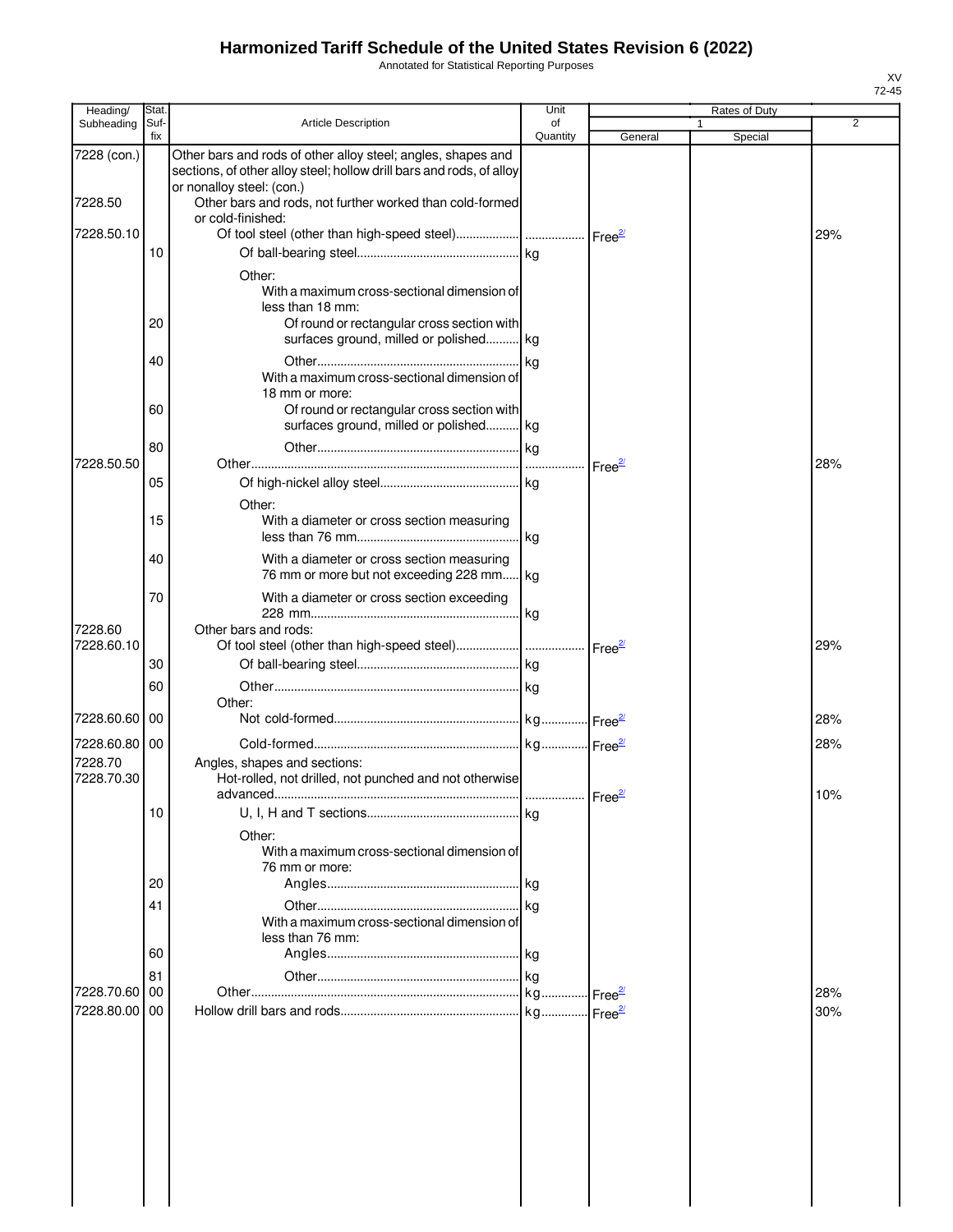Annotated for Statistical Reporting Purposes

| Heading/                 | Stat. |                                                                   | Unit     |         | Rates of Duty |     |
|--------------------------|-------|-------------------------------------------------------------------|----------|---------|---------------|-----|
| Subheading               | Suf-  | Article Description                                               | of       |         |               | 2   |
|                          | fix   |                                                                   | Quantity | General | Special       |     |
| 7229                     |       | Wire of other alloy steel:                                        |          |         |               |     |
| 7229.20.00               |       |                                                                   |          |         |               | 33% |
|                          |       | Round, with a diameter of less than or equal to 1.6 mm,           |          |         |               |     |
|                          |       | containing by weight less than 0.20 percent of carbon,            |          |         |               |     |
|                          |       | more than 0.9 percent of manganese, and more than                 |          |         |               |     |
|                          |       | 0.6 percent of silicon, and suitable for electric arc<br>welding: |          |         |               |     |
|                          | 10    |                                                                   |          |         |               |     |
|                          |       |                                                                   |          |         |               |     |
|                          | 15    |                                                                   |          |         |               |     |
|                          | 90    |                                                                   |          |         |               |     |
| 7229.90<br>7229.90.05 00 |       | Other:                                                            |          |         |               |     |
|                          |       |                                                                   |          |         |               | 37% |
|                          |       | Other:                                                            |          |         |               |     |
| 7229.90.10 00            |       |                                                                   |          |         |               | 33% |
| 7229.90.50               |       |                                                                   |          |         |               | 33% |
|                          |       | With a diameter of less than or equal to                          |          |         |               |     |
|                          |       | 1.6 mm, containing by weight less than 0.20                       |          |         |               |     |
|                          |       | percent of carbon and more than 0.3 percent                       |          |         |               |     |
|                          |       | of nickel or more than 0.08 percent of                            |          |         |               |     |
|                          |       | molybdenum, and suitable for electric arc                         |          |         |               |     |
|                          |       | welding:                                                          |          |         |               |     |
|                          | 06    |                                                                   |          |         |               |     |
|                          | 08    |                                                                   |          |         |               |     |
|                          |       | Other:                                                            |          |         |               |     |
|                          | 16    | With a diameter of less than 1.0 mm kg                            |          |         |               |     |
|                          | 31    | With a diameter of 1.0 mm or more but less                        |          |         |               |     |
|                          |       |                                                                   |          |         |               |     |
|                          | 51    | With a diameter of 1.5 mm or more kg                              |          |         |               |     |
| 7229.90.90               | 00    |                                                                   |          |         |               | 33% |
|                          |       |                                                                   |          |         |               |     |
|                          |       |                                                                   |          |         |               |     |
|                          |       |                                                                   |          |         |               |     |
|                          |       |                                                                   |          |         |               |     |
|                          |       |                                                                   |          |         |               |     |
|                          |       |                                                                   |          |         |               |     |
|                          |       |                                                                   |          |         |               |     |
|                          |       |                                                                   |          |         |               |     |
|                          |       |                                                                   |          |         |               |     |
|                          |       |                                                                   |          |         |               |     |
|                          |       |                                                                   |          |         |               |     |
|                          |       |                                                                   |          |         |               |     |
|                          |       |                                                                   |          |         |               |     |
|                          |       |                                                                   |          |         |               |     |
|                          |       |                                                                   |          |         |               |     |
|                          |       |                                                                   |          |         |               |     |
|                          |       |                                                                   |          |         |               |     |
|                          |       |                                                                   |          |         |               |     |
|                          |       |                                                                   |          |         |               |     |
|                          |       |                                                                   |          |         |               |     |
|                          |       |                                                                   |          |         |               |     |
|                          |       |                                                                   |          |         |               |     |
|                          |       |                                                                   |          |         |               |     |
|                          |       |                                                                   |          |         |               |     |
|                          |       |                                                                   |          |         |               |     |
|                          |       |                                                                   |          |         |               |     |
|                          |       |                                                                   |          |         |               |     |
|                          |       |                                                                   |          |         |               |     |
|                          |       |                                                                   |          |         |               |     |
|                          |       |                                                                   |          |         |               |     |
|                          |       |                                                                   |          |         |               |     |
|                          |       |                                                                   |          |         |               |     |